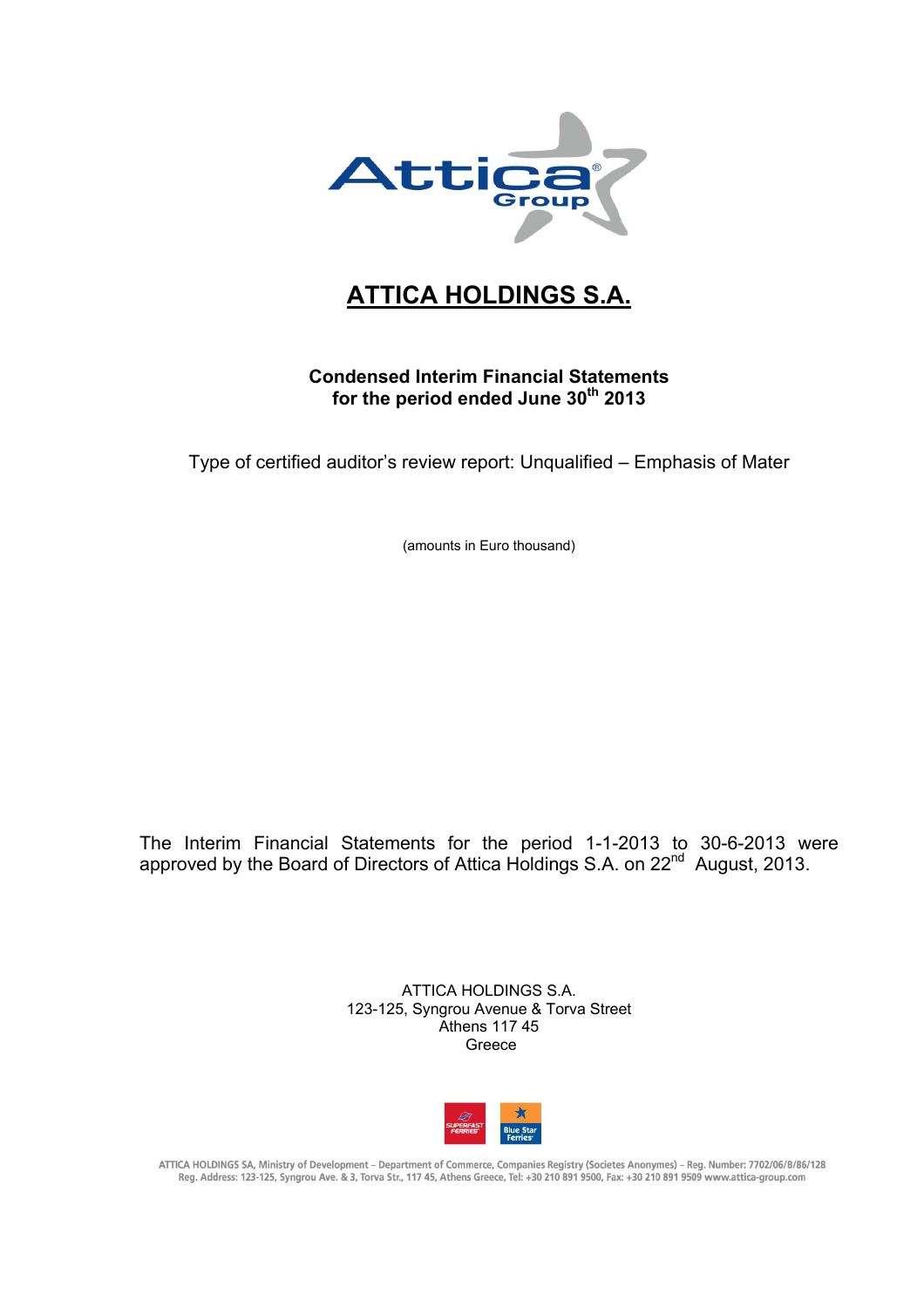

#### **Half Year Financial Report (January 1st 2013 to June 30th 2013)**

The present Half Year Financial Report is compiled according to article 5 of Law 3556/2007 and the decisions of the Hellenic Capital Market Commission an includes:

- Statement of the Board of Directors' Members,
- Certified auditor's review report,
- Half Year Report of the Board of Directors,
- Condensed Interim Financial Statements for the period ended June 30, 2013,
- Figures and Information for the period from January 1 to June 30, 2013.

The present Half Year Financial Report for the six-month period ended June 30, 2013 is the one approved by the Board of Directors of Attica Holdings S.A. on 22 August, 2013 and is available in the internet on the web address www.attica-group.com.

The concise financial data and information published in the Press, deriving from the financial statements, aim at providing readers with general information on the Company's financial situation and results but do not offer a complete picture of its financial position, the Company and Group financial performance and cash flows, according to the International Financial Reporting Standards.

1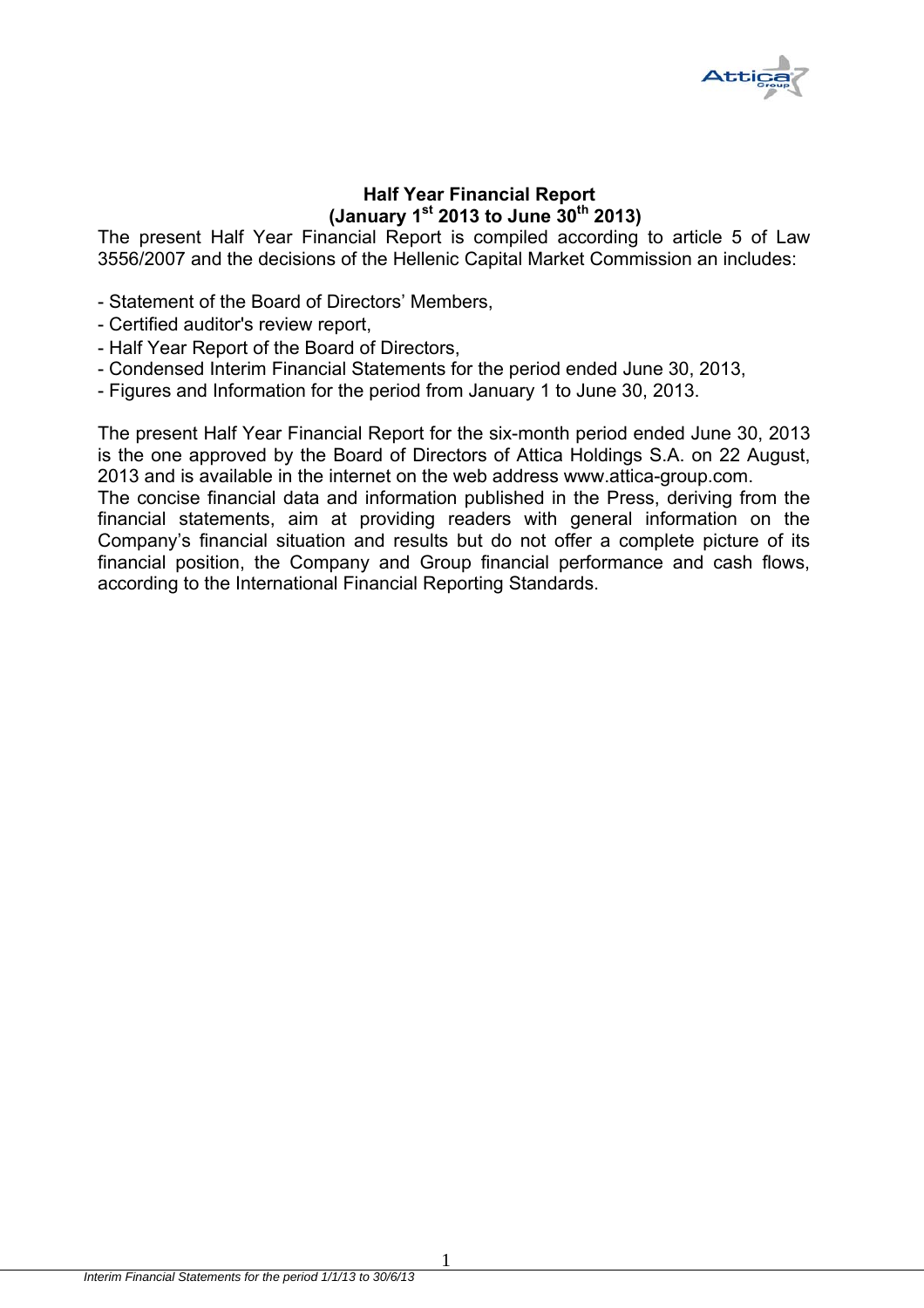

|       | Summary of Attica Holdings S.A. results for the period 01.01.2013 - 30.06.20137    |    |
|-------|------------------------------------------------------------------------------------|----|
|       |                                                                                    |    |
|       | Balance Sheet as at 30 <sup>th</sup> of June 2013 and at December 31, 201211       |    |
|       | Statement of Changes in Equity of the Group (period 1-1 to 30-06-2013)12           |    |
|       | Statement of Changes in Equity of the Company (period 1-1 to 30-06-2013)13         |    |
|       | Statement of Changes in Equity of the Group (period 1-1 to 30-06-2012)14           |    |
|       | Statement of Changes in Equity of the Company (period 1-1 to 30-06-2012)15         |    |
|       |                                                                                    |    |
|       |                                                                                    |    |
|       |                                                                                    |    |
| 1.    |                                                                                    |    |
| 2.    |                                                                                    |    |
| 2.2.  | New Standards, Interpretations, Revisions and Amendments to existing               |    |
|       | Standards that are effective and have been adopted by the European Union .18       |    |
| 3.    |                                                                                    |    |
| 3.1.  |                                                                                    |    |
|       |                                                                                    |    |
|       |                                                                                    |    |
| 4.    |                                                                                    |    |
| 5.    |                                                                                    |    |
| 5.1.  |                                                                                    |    |
| 5.2.  |                                                                                    |    |
| 6.    |                                                                                    |    |
| 6.1.  | Intercompany transactions between Attica Holdings S.A. and other companies         |    |
|       |                                                                                    |    |
|       | 6.1.1. Intercompany transactions between Attica Holdings S.A. and the companies of |    |
|       |                                                                                    |    |
| 6.2.  |                                                                                    |    |
| 6.3.  |                                                                                    |    |
| 7.    | General information for the Financial Statements (period 1-1 to 30-06-2013)28      |    |
| 7.1.  |                                                                                    |    |
|       |                                                                                    |    |
| 7.2   |                                                                                    | 31 |
| 7.3.  |                                                                                    |    |
| 7.4.  |                                                                                    |    |
| 7.5.  |                                                                                    |    |
| 7.6.  |                                                                                    |    |
| 7.7.  |                                                                                    |    |
| 7.8.  |                                                                                    |    |
| 7.9.  | Share capital - Share premium - Total comprehensive income 31                      |    |
| 7.10. |                                                                                    |    |
| 7.11. |                                                                                    |    |
| 7.12. |                                                                                    |    |
| 8.    |                                                                                    |    |
| 8.1.  |                                                                                    |    |
| 8.2.  |                                                                                    |    |
| 8.3.  |                                                                                    |    |
| 8.4.  |                                                                                    |    |
|       |                                                                                    |    |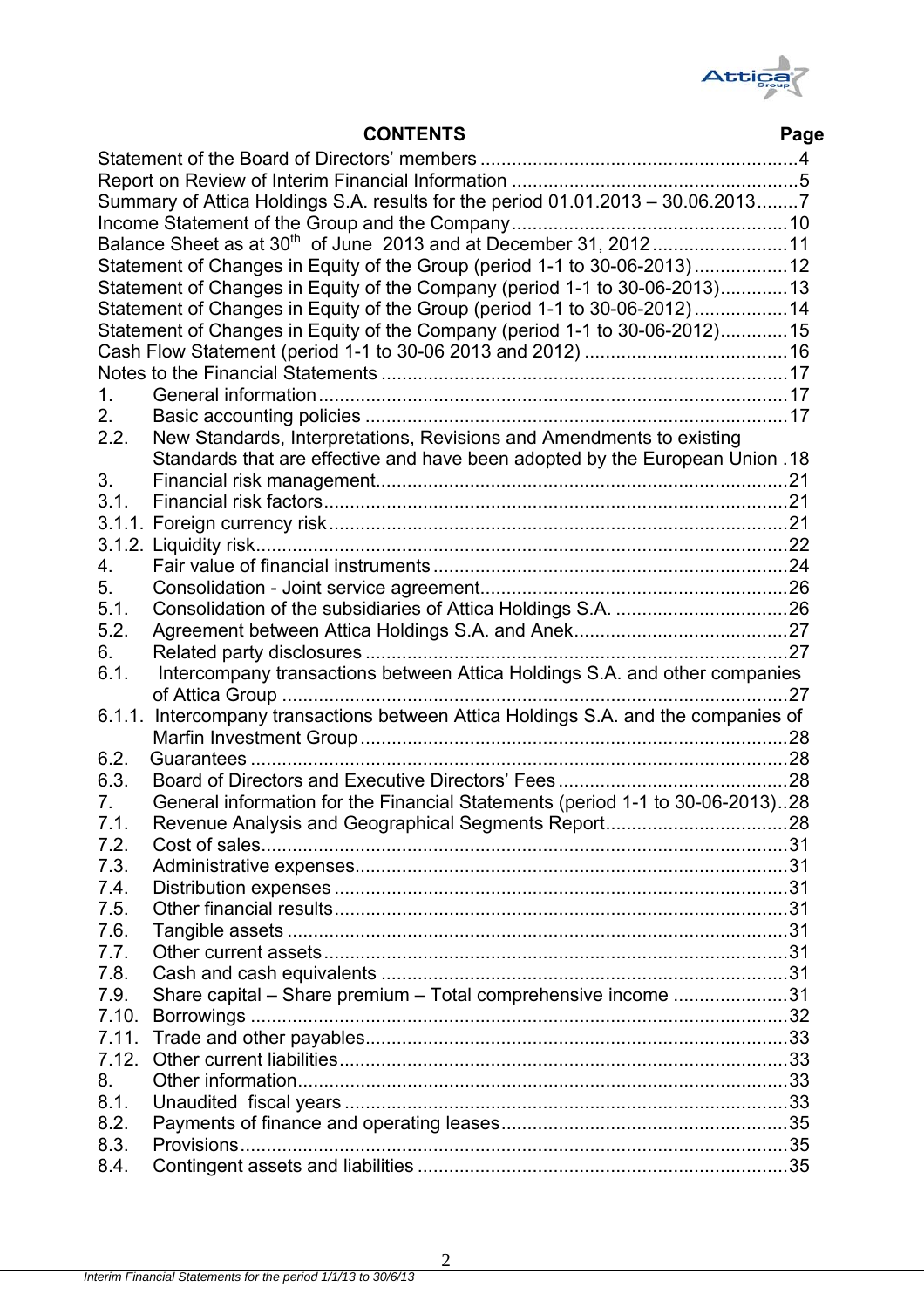

| Figures and Information for the period from January 1 to June 30, 201337 |  |
|--------------------------------------------------------------------------|--|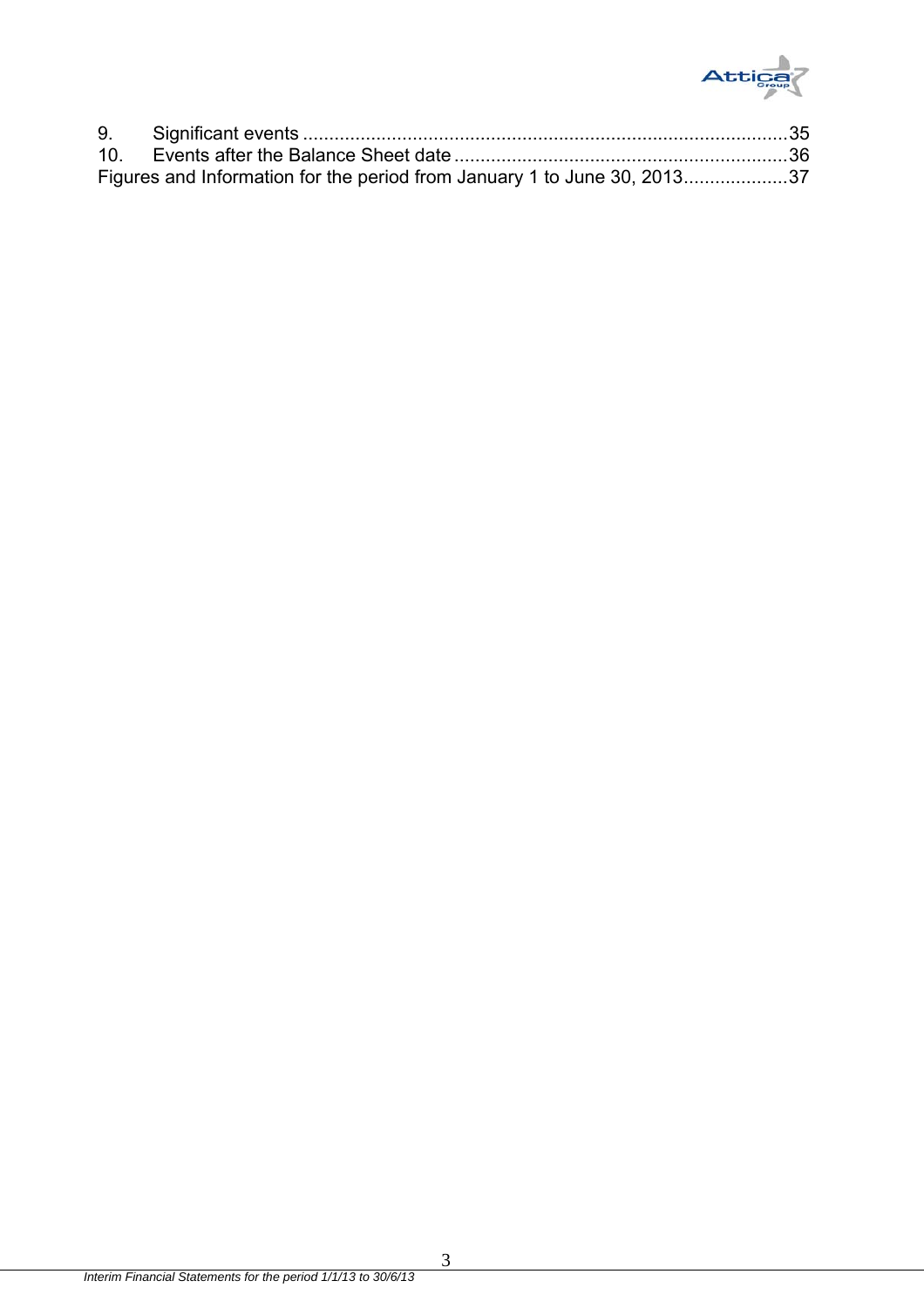

#### **Statement of the Board of Directors' members (In accordance with article 4, par. 2 of Law 3556/2007)**

The members of the Board of Directors of ATTICA HOLDINGS S.A. :

- 1. Kyriakos Mageiras, Chairman,
- 2. Spiros Paschalis, Managing Director and
- 3. Michael Sakellis, Director, having been specifically assigned by the Board of Directors,

under our capacity as mentioned above, and specifically as appointed by the Board of Directors of Attica Holdings S.A., we declare and we assert that to the best of our knowledge

- a) the enclosed financial statements of Attica Holdings S.A.(hereafter referred to as the company) for the period of 1.1.2013 to 30.06.2013, which were prepared in accordance with the current accounting standards, give a true picture of the assets and liabilities, the shareholder's equity and the profit and loss account of the Company, as well as of the companies included in the consolidation as a whole, in accordance with the provisions laid down in paragraphs 3 to 5, article 5, of Law No. 3556/2007,
- b) the enclosed semiannual report by the Board of Directors includes a true presentation of the required information of Attica Holdings S.A., as well as of the companies included in Group consolidation and considered aggregately as a whole, in accordance with paragraph 6 of article 5 of Law No. 3556/2007.

Athens, 22 August, 2013

Confirmed by

| Kyriakos D. Mageiras         | <b>Spiros Ch. Paschalis</b> | <b>Michael G. Sakellis</b> |
|------------------------------|-----------------------------|----------------------------|
|                              |                             |                            |
| <b>Chairman of the B.O.D</b> | <b>Managing Director</b>    | Member of the B.O.D.       |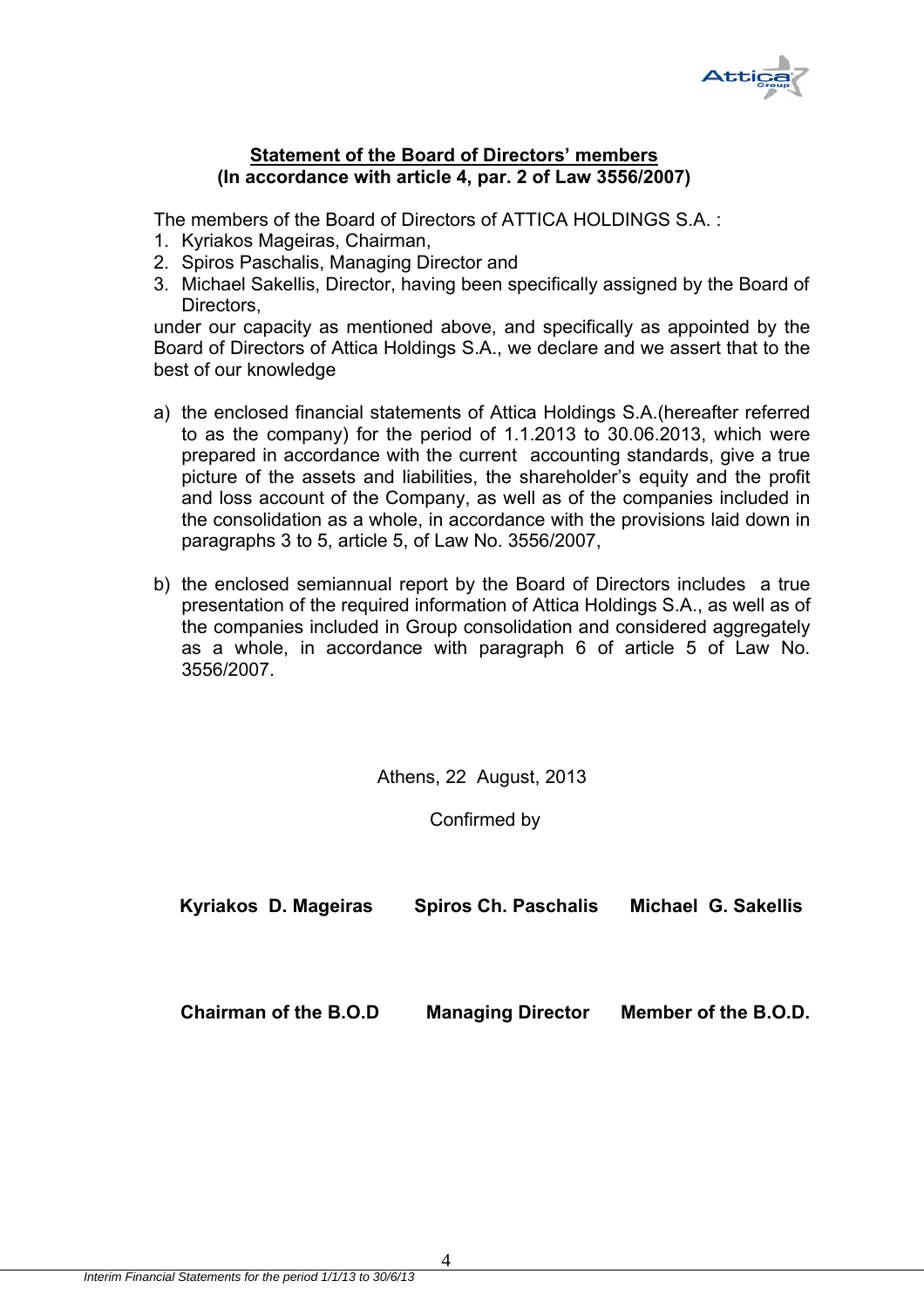

#### **Report on Review of Interim Financial Information**

To the Shareholders of "**ATTICA HOLDINGS S.A**"

#### **Introduction**

We have reviewed the accompanying separate and consolidated condensed statement of financial position of **ATTICA HOLDINGS S.A.** and its subsidiaries (the "**Group**") as of 30 June 2013 and the related separate and consolidated condensed statement of comprehensive income, changes in equity and cash flows for the sixmonth period then ended, and the selected explanatory notes that comprise the interim financial information, which form an integral part of the six-month financial report of article 5 of Law 3556/2007.

Management is responsible for the preparation and fair presentation of this interim condensed financial statement in accordance with the International Financial Reporting Standards as adopted by the European Union and apply for interim financial information (International Accounting Standard "**IAS 34**"). Our responsibility is to express a conclusion on these interim condensed financial statements based on our review.

#### **Scope of Review**

We conducted our review in accordance with International Standard on Review Engagements 2410, "Review of Interim Financial Information Performed by the Independent Auditor of the Entity". A review of interim financial information consists of making inquiries, primarily of persons responsible for financial and accounting matters, and applying analytical and other review procedures. A review is substantially less in scope than an audit conducted in accordance with International Standards on Auditing and consequently does not enable us to obtain assurance that we would become aware of all significant matters that might be identified in an audit. Accordingly, we do not express an audit opinion.

#### **Conclusion**

Based on our review, nothing has come to our attention that causes us to believe that the accompanying interim financial information does not present fairly, in all material respects, the financial position of the entity and the Group as at June 30, 2013 and of their financial performance and their cash flows for the six-month period then ended in accordance with IAS 34.

#### **Emphasis of matters**

We would like to draw your attention to explanatory Note 3.1.2 of the interim financial information, making reference to the fact that the Group is in discussions with financial institutions on the grounds of schedules that can be considered acceptable by them, with regards to Group's borrowings restructuring. Moreover explanatory note 3.1.2 of the interim financial information makes reference to the fact that Group's current liabilities exceeded its current assets by approximately  $\epsilon$ 191 mil. a fact that may indicate the existence of uncertainty regarding Group's ability to continue as a going concern, which is dependent on existing borrowings restructuring. As stated in explanatory note 3.1.2, Management has planned appropriate actions in order to enhance Group's financial position and going concern assumption.

Our Conclusion paragraph does not express any qualification with regards to this issue.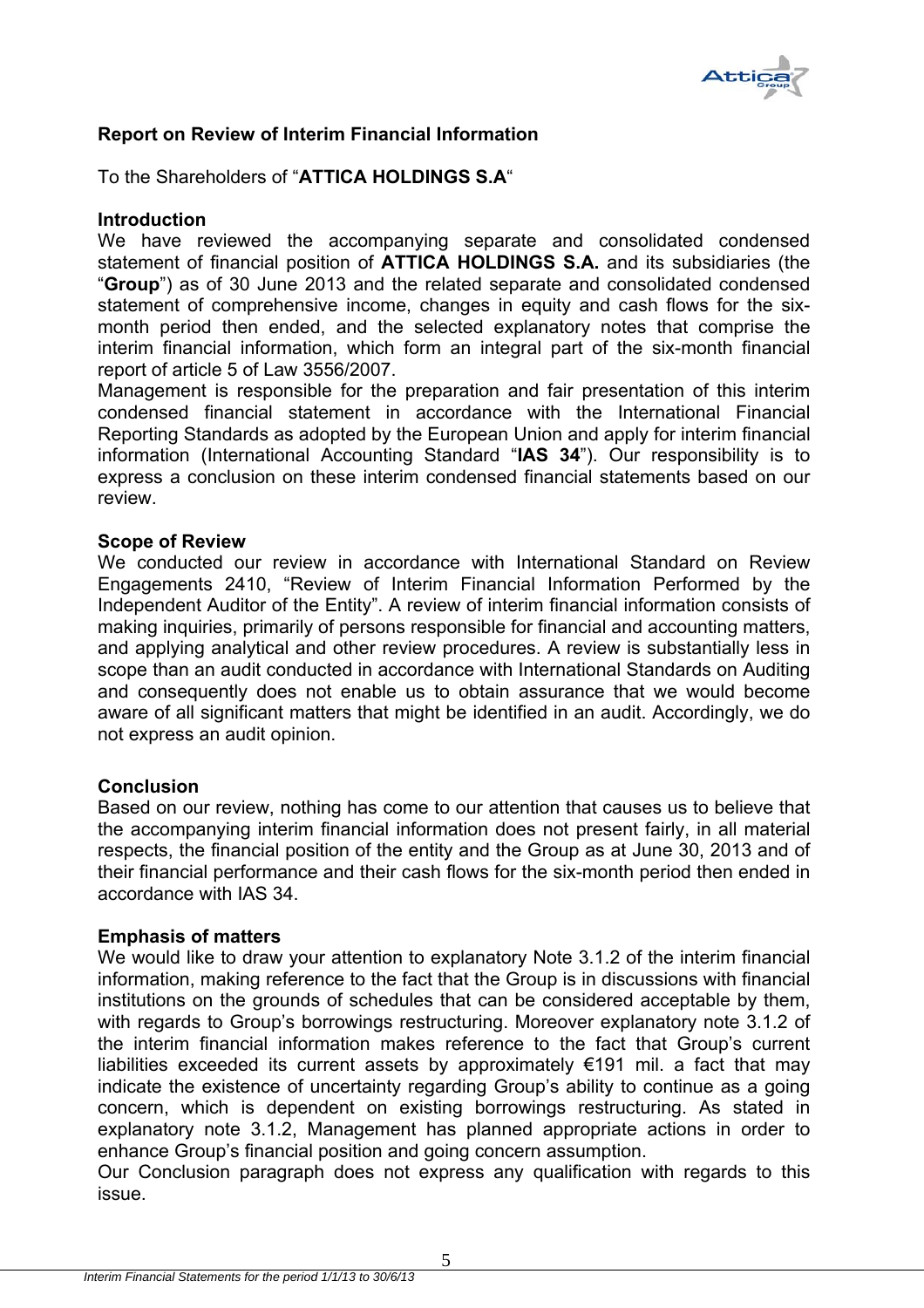

#### **Reference to other legal requirements**

Based on our review, we concluded that the content of the six-month financial report, as required by article 5 of L.3556/2007, is consistent with the accompanying condensed interim financial information.

Athens, 22<sup>nd</sup> August 2013

The Chartered Accountant

Thanasis Xynas Registry Number SOEL 34081



**Chartered Accountants Management Consultants** 56, Zefirou str., 175 64 Palaio Faliro, Greece<br>Registry Number SOEL 127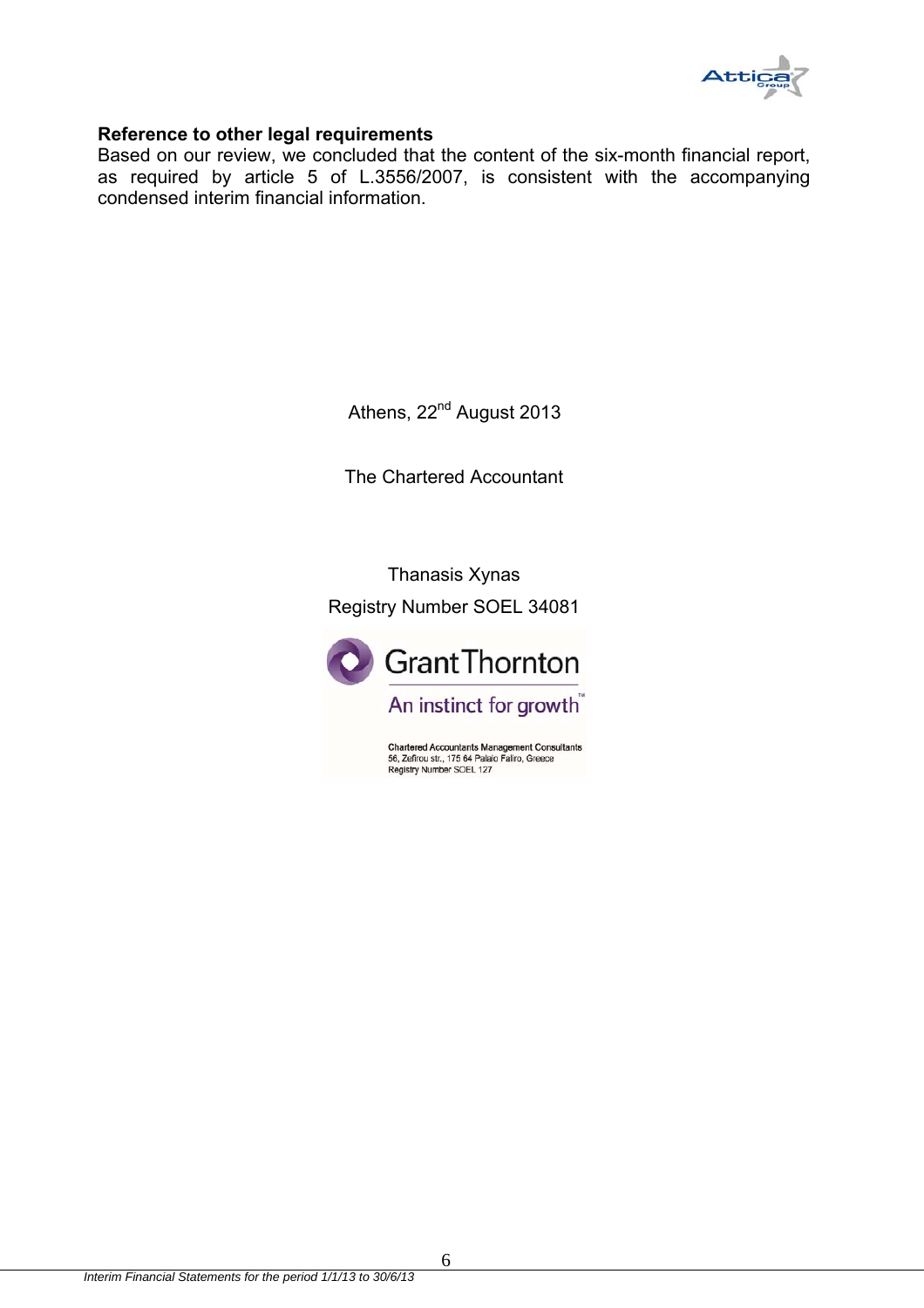

#### **Summary of Attica Holdings S.A. results for the period 01.01.2013 – 30.06.2013**

The Board of Directors of Attica Holdings S.A. (Attica Group), member of Marfin Investment Group (MIG), announces the Group's  $1<sup>st</sup>$  half 2013 financial results which show consolidated Revenues of Euro 106.71mln (Euro 102.66mln in 1<sup>st</sup> half 2012) and Losses before interest, taxes, investing and financial results, depreciation and amortisation (EBITDA) of Euro 0.94mln (Losses Euro 10.76mln in 1<sup>st</sup> half 2012).

The increase in consolidated revenue is attributed mainly to the winter sailings of the newly built Blue Star Patmos, operating in Piraeus – Chios – Mytilene route.

The substantial improvement in operating results is mainly attributed to the containment of administrative expenses, selling and distribution costs, as well as, to the active fleet employment aiming to improve fleet capacity utilization. An additional factor that contributed positively in operating results was the reduction in fuel oil price which resulted in overall reduction in fuel and lubricants costs by Euro 4.4mln against the same period in 2012. Losses after Tax were contained to 21.06mln against Losses after Tax of Euro 29.90mln in the period January to June 2012.

It should be noted that the  $1<sup>st</sup>$  half of each financial year is weaker in terms of traffic volumes for passenger shipping, compared to the  $2<sup>nd</sup>$  half which includes the summer period.

Attica's results are reported under International Financial Reporting Standards (IFRS) and as at  $30<sup>th</sup>$  June, 2013, Total Equity stood at Euro 328.98mln (Euro 350.37mln as at 31<sup>st</sup> December, 2012) and Fixed Assets (vessels) at Euro 641.03mln (Euro 706.73mln as at 31<sup>st</sup> December, 2012). As at 30<sup>th</sup> June, 2013 Attica's cash balances stood at Euro 13.39mln (Euro 16.00mln as at 31<sup>st</sup> December, 2012). The total debt of the Group during  $1<sup>st</sup>$  half 2013 was reduced by Euro 49.07mln. The Group's  $1<sup>st</sup>$  half 2013 results include Interest and other Financial Expenses Paid of Euro 6.89mln against Euro 6.81mln in the first six months of 2012 and depreciation charges of Euro 12.90mln against Euro 13.18mln in the first half 2012.

#### **TRAFFIC VOLUMES – MARKET SHARES**

Attica Group operates in Greece – Italy routes in the Adriatic Sea and in the Greek domestic sea routes with an owned fleet of 13 modern Ropax vessels, of which during 1<sup>st</sup> half 2013, four were deployed in the Adriatic Sea and nine in domestic routes. Additionally, Superfast VI operated during the 1<sup>st</sup> half of 2013, before being sold on April 2013. According to traffic data derived from the Greek Port Authorities, the total traffic in all Greece-Italy routes increased by 4% in passengers, 4.5% in private vehicles and 2.5% in freight units in 0.4% more departures compared to the first six months of 2012.

During 1<sup>st</sup> half 2013, Attica's vessels maintained their leading position in the Adriatic routes with increased market shares by two percentage points to 37% in passengers while market shares remained stable at 37% in freight units and 30% in private vehicles. Group's vessels increased their respective traffic volumes, by 8% in passengers (189.808 passengers), 1% in freight units (58.073 freight units) and 0.3% in private vehicles (35.915 private vehicles), in 0.5% more sailings compared to the same period of 2012.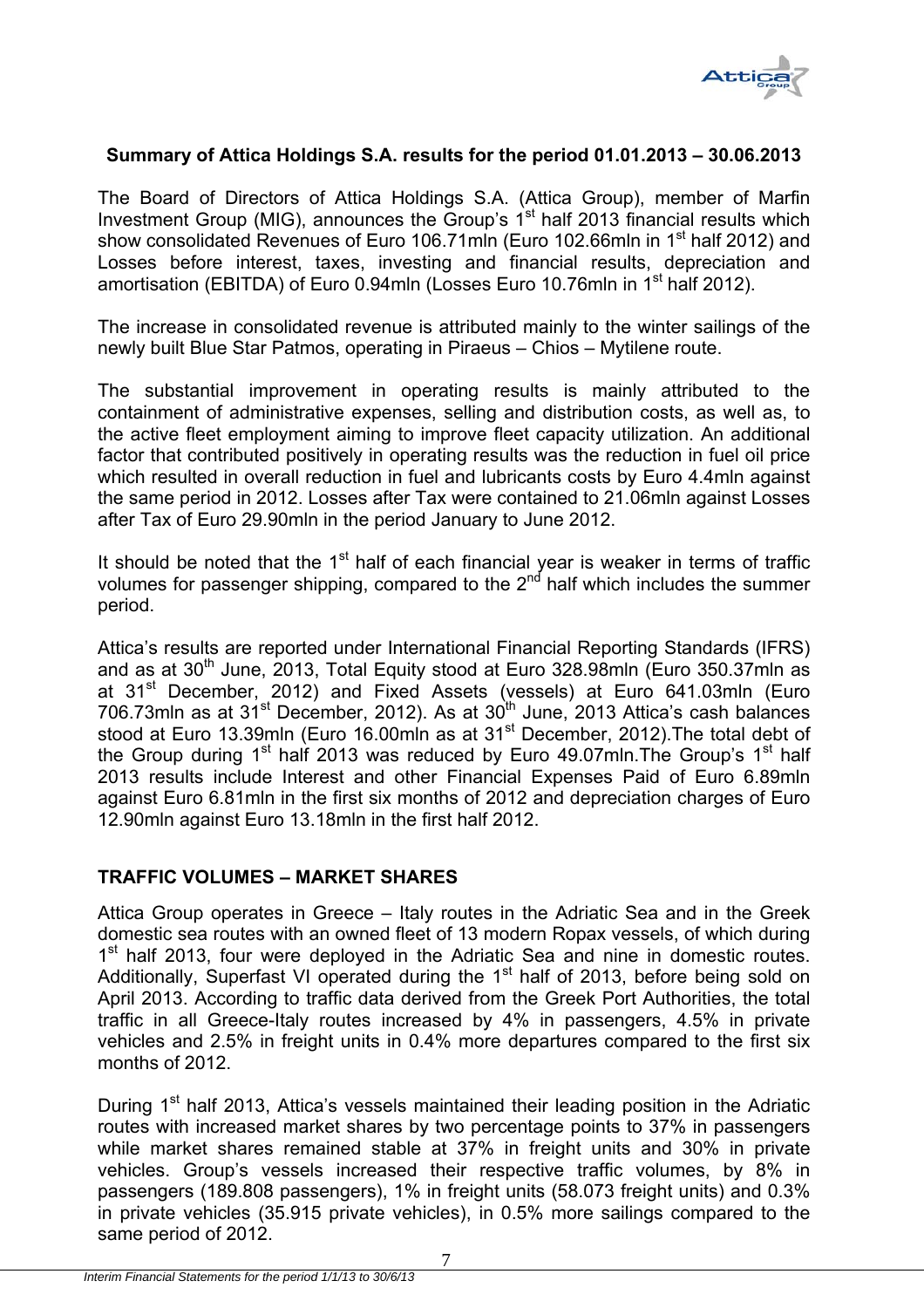

In the domestic ferry routes to the islands, (Piraeus to the Cycladic islands, Piraeus to the Dodekanese islands, Piraeus to Herakleion and Piraeus to Chios and Mytilene islands), Attica's traffic volumes in 3.8% more sailings in 1st half 2013, increased by 12% in passengers, 7% in private vehicles and freight units (compared to  $1<sup>st</sup>$  half 2012), with traffic volumes reaching 1.166.632 passengers, 131.041 private cars and 72.105 freight units.

#### **CURRENT DEVELOPMENTS**

The substantial improvement in consolidated operating results was achieved within a continuing adverse financial environment with direct impact on levels of demand for passenger shipping. Despite the severe financial recession, the Management has achieved significantly improved operating results through active fleet deployment and cost management.

The Management of Attica Group is in continuing discussions with the Group's Lending banks in order to achieve a mutually agreed restructuring plan of the Group's long term loans and is assessing plans of long term refinancing acceptable by its Lenders.

In parallel with the discussions with the Lending banks, the Group continuously assesses a series of actions to strengthen the Group's liquidity position. In particular, further to the continuous focus on cost containment and working capital management, the Group concluded on 05/04/2013 the sale of Ropax vessel Superfast VI to Genting Group for a total cash consideration of Euro 54 mln. From the above sale proceeds, Attica repaid Euro 48.9mln to its lenders including full repayment of the loan related to Superfast VI as well as partial repayment of loans.

The Board of Directors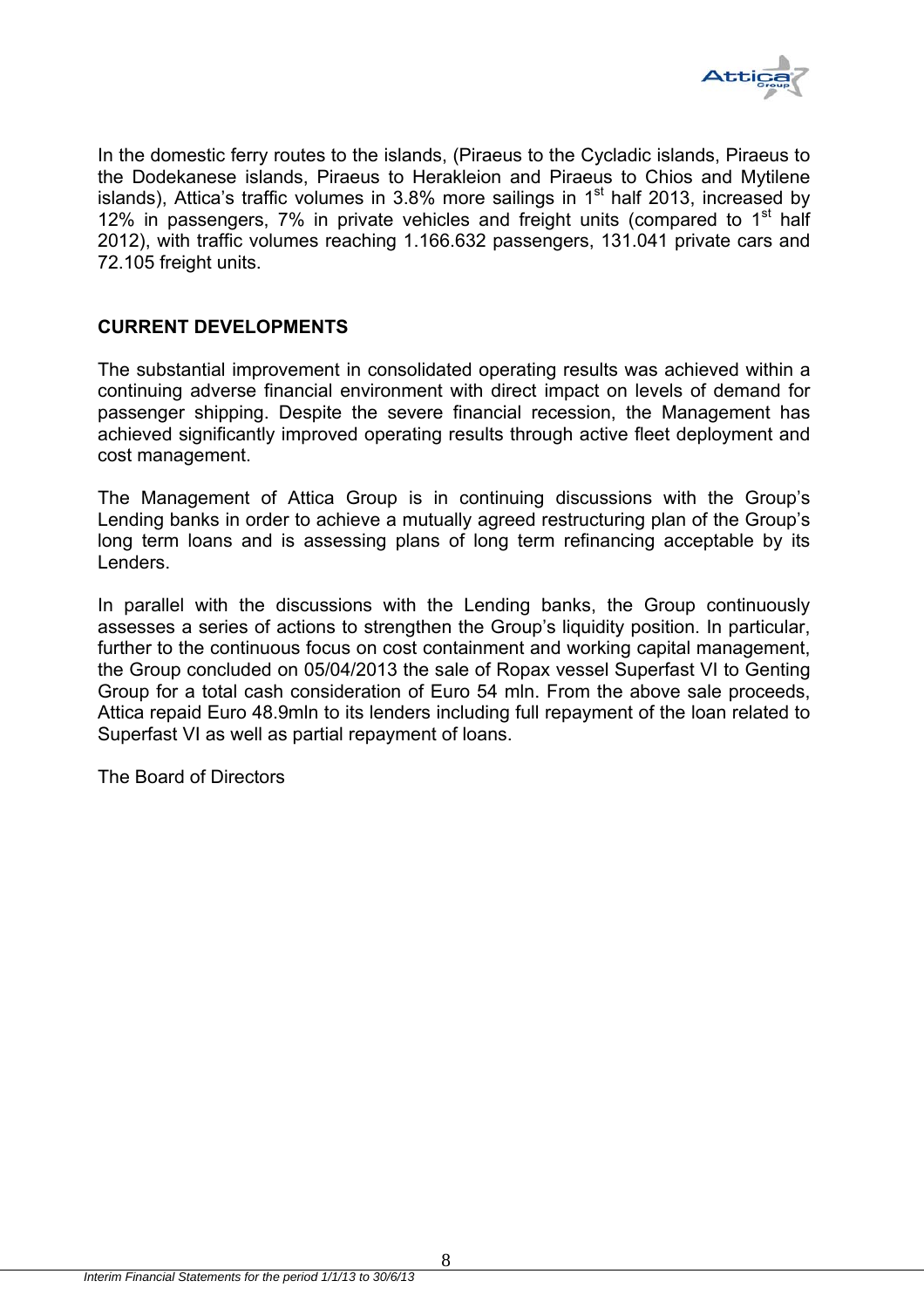

#### Interim Financial Statements for the period 1-1-2013 to 30-6-2013

The attached Interim Financial Statements are those approved by the Board of Directors of Attica Holdings S.A. on 22<sup>nd</sup> August, 2013 and is available in the internet on the web address www.attica-group.com and on ASE website where they will be available to investors for at least five (5) years since their compilation and publication date.

It is noted that the published, in the press, brief financial data aim to provide the user with general information but do not present a full picture of the Company's and Group's financial results and position, according to International Accounting Standards.

(amounts in Euro thousand)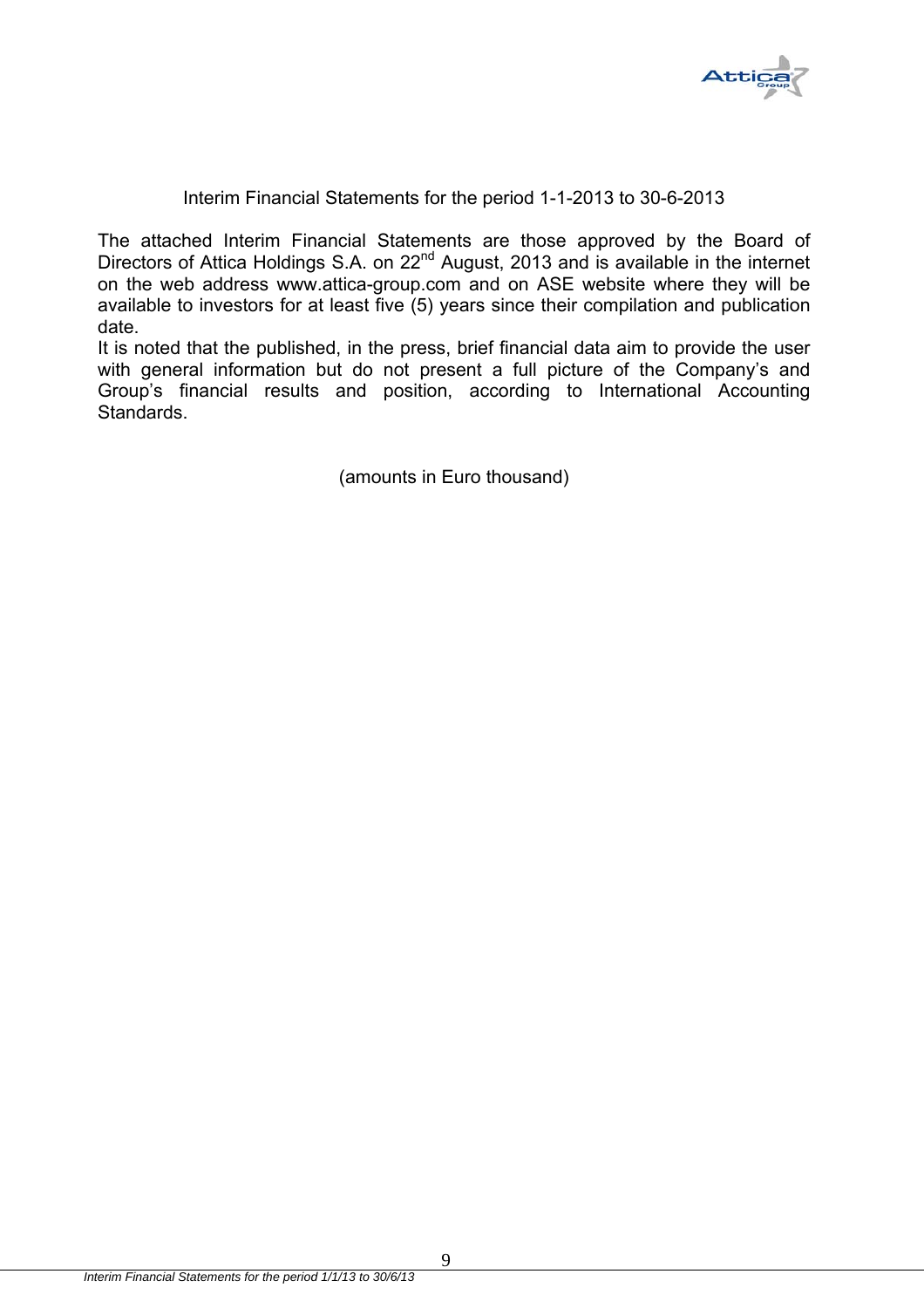

#### **INCOME STATEMENT**

For the period ended June 30 2013 & 2012 and f or the quarterly period 1/4 - 30/6/2013 & 2012

|                                                                                    |     | <b>GROUP</b>    |                             |                 |                             | <b>COMPANY</b>  |                             |                 |                             |
|------------------------------------------------------------------------------------|-----|-----------------|-----------------------------|-----------------|-----------------------------|-----------------|-----------------------------|-----------------|-----------------------------|
|                                                                                    |     | 1.01-30.06.2013 | 1.01-30.6.2012<br>(Revised) | 1.04-30.06.2013 | 1.04-30.6.2012<br>(Revised) | 1.01-30.06.2013 | 1.01-30.6.2012<br>(Revised) | 1.04-30.06.2013 | 1.04-30.6.2012<br>(Revised) |
| Sales                                                                              | 7.1 | 106.710         | 102.663                     | 65.674          | 62.706                      |                 |                             |                 |                             |
| Cost of sales                                                                      | 7.2 | $-104.273$      | $-108.081$                  | $-55.046$       | $-57.888$                   |                 |                             |                 |                             |
| Gross profit                                                                       |     | 2.437           | $-5.418$                    | 10.628          | 4.818                       |                 |                             |                 |                             |
| Administrative expenses                                                            | 7.3 | $-9.447$        | $-10.982$                   | $-4.926$        | $-5.306$                    | $-988$          | $-795$                      | $-720$          | $-499$                      |
| Distribution expenses                                                              | 7.4 | $-8.085$        | $-8.676$                    | $-5.115$        | $-5.490$                    |                 |                             |                 |                             |
| Other operating income                                                             |     | 1.252           | 1.135                       | 275             | 57                          |                 | 6                           |                 | 6                           |
| Other operating expenses                                                           |     |                 |                             |                 | 616                         |                 |                             |                 |                             |
| Profit / (loss) before taxes, financing and                                        |     | $-13.843$       | $-23.941$                   | 862             | $-5.305$                    | $-988$          | $-789$                      | $-720$          | $-493$                      |
| investment activities                                                              |     |                 |                             |                 |                             |                 |                             |                 |                             |
| Other financial results                                                            | 7.5 | $-258$          | $-79$                       | 962             | $-75$                       |                 |                             |                 |                             |
| Financial expenses                                                                 |     | $-6.997$        | $-5.855$                    | $-3.614$        | $-2.719$                    | $-2$            | $-4$                        | $-1$            | $-3$                        |
| Financial income                                                                   |     | 73              | 5                           | 61              | 3                           | -1              |                             |                 |                             |
| Income from dividends                                                              |     |                 |                             |                 |                             |                 | 1.048                       |                 | 1.048                       |
| Share in net profit (loss) of companies consolidated                               |     |                 |                             |                 |                             |                 |                             |                 |                             |
| with the equity method                                                             |     |                 |                             |                 |                             |                 |                             |                 |                             |
| Profit/ (loss) from sale of assets                                                 |     |                 |                             |                 |                             |                 |                             |                 |                             |
| Profit before income tax                                                           |     | $-21.025$       | $-29.870$                   | $-1.729$        | $-8.096$                    | $-990$          | 255                         | $-721$          | 552                         |
| Income taxes                                                                       |     | $-36$           | $-34$                       | $-15$           | $-17$                       |                 |                             |                 |                             |
| Profit for the period                                                              |     | $-21.061$       | $-29.904$                   | $-1.744$        | $-8.113$                    | -990            | 255                         | $-721$          | 552                         |
|                                                                                    |     |                 |                             |                 |                             |                 |                             |                 |                             |
| Attributable to:                                                                   |     | $-21.061$       | $-29.904$                   | $-1.744$        | $-8.113$                    | -990            | 255                         | $-721$          | 552                         |
| Owners of the parent<br>Non-controlling interests                                  |     |                 |                             |                 |                             |                 |                             |                 |                             |
|                                                                                    |     |                 |                             |                 |                             | $-0,0052$       |                             | $-0,0038$       |                             |
| Earnings After Taxes per Share - Basic (in $\epsilon$ )                            |     | $-0,1099$       | $-0,1560$                   | $-0,0091$       | $-0.0423$                   |                 | 0,0013                      |                 | 0,0028                      |
| Net profit for the period                                                          |     | $-21.061$       | $-29.904$                   | $-1.744$        | $-8.113$                    | -990            | 255                         | $-721$          | 552                         |
| Other comprehensive income:<br>Amounts that will not be reclassified in the Income |     |                 |                             |                 |                             |                 |                             |                 |                             |
| <b>Statement</b>                                                                   |     |                 |                             |                 |                             |                 |                             |                 |                             |
| Revaluation of the accrued pension obligations                                     |     | $-329$          | 100                         | 6               | 50                          | 82              | 37                          | 9               | 37                          |
| Other comprehensive income                                                         |     |                 |                             |                 |                             |                 |                             |                 |                             |
| Cash flow hedging:                                                                 |     |                 |                             |                 |                             |                 |                             |                 |                             |
| - current period gains /(losses)<br>- reclassification to profit or loss           |     |                 | $-2.575$                    |                 | $-2.575$                    |                 |                             |                 |                             |
| Exchange differences on translating foreign operations                             |     |                 |                             |                 |                             |                 |                             |                 |                             |
| Related parties' measurement using the fair value<br>method                        |     |                 |                             |                 |                             |                 | $-1.048$                    |                 | $-1.048$                    |
| Other comprehensive income for the period before<br>tax                            |     | $-329$          | $-2.475$                    | 6               | $-2.525$                    | 82              | $-1.011$                    | 9               | $-1.011$                    |
| Income tax relating to components of other<br>comprehensive income                 |     |                 |                             |                 |                             |                 |                             |                 |                             |
| Other comprehensive income for the period, net of<br>tax                           |     | $-329$          | $-2.475$                    | 6               | $-2.525$                    | 82              | $-1.011$                    | 9               | $-1.011$                    |
| Total comprehensive income for the period after<br>tax                             |     | $-21.390$       | $-32.379$                   | $-1.738$        | $-10.638$                   | $-908$          | $-756$                      | $-712$          | $-459$                      |
| Attributable to:<br>Owners of the parent<br>Non-controlling interests              |     | $-21.390$       | $-32.379$                   | $-1.738$        | $-10.638$                   | $-908$          | $-756$                      | $-712$          | $-459$                      |

The Notes on pages 17 to 36 are an integral part of these Interim Financial Statements.

The comparative figures for the fiscal y ear 2012 are revised due to the amendment of IAS 19 (see note 2).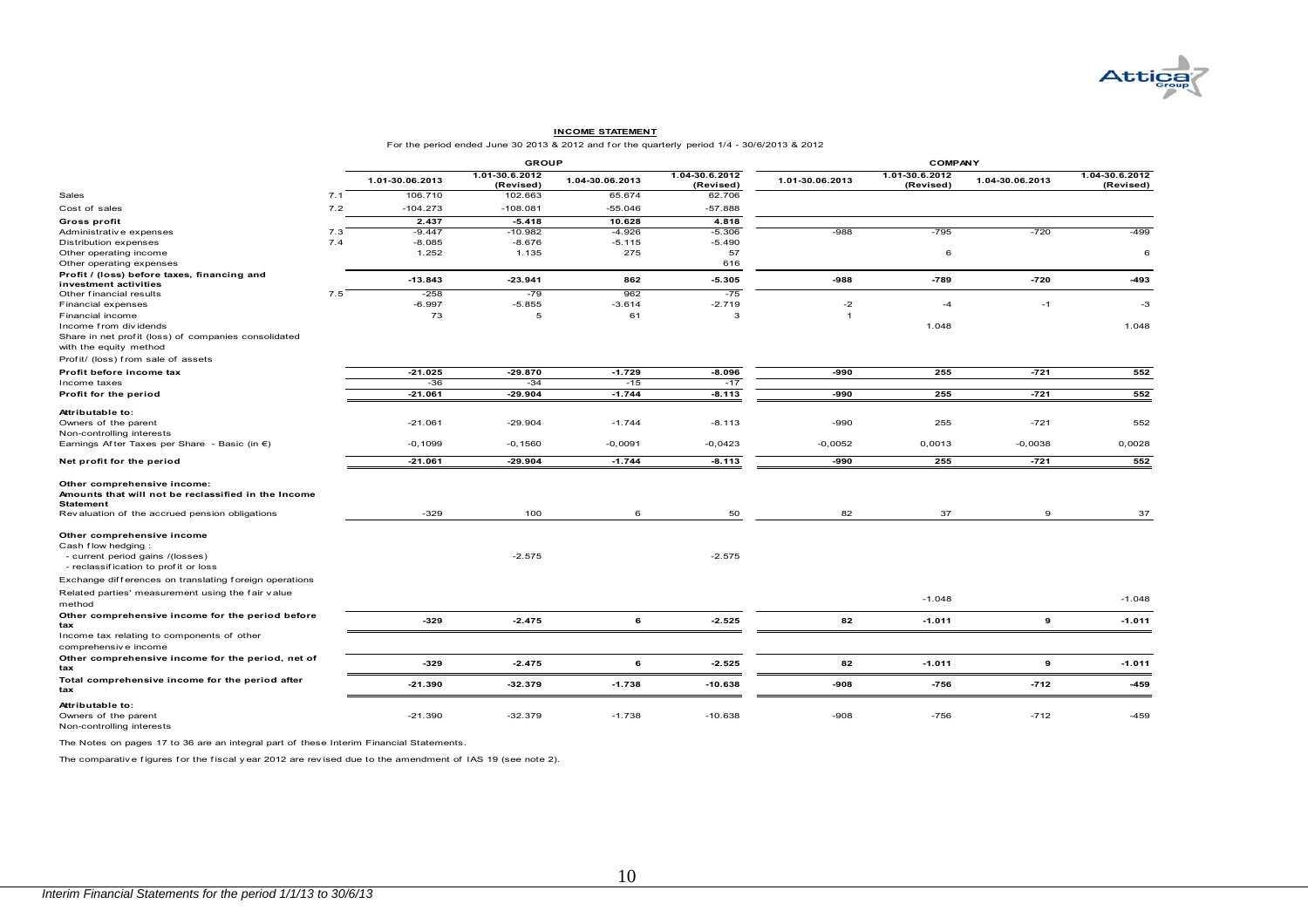

#### **BALANCE SHEET As at 30 of June 2013 and at December 31, 2012**

|                                              |      | <b>GROUP</b> |            | <b>COMPANY</b> |            |
|----------------------------------------------|------|--------------|------------|----------------|------------|
|                                              |      | 30/06/2013   | 31/12/2012 | 30/06/2013     | 31/12/2012 |
| <b>ASSETS</b>                                |      |              |            |                |            |
| <b>Non-Current Assets</b>                    |      |              |            |                |            |
| Tangible assets                              | 7.6  | 641.025      | 706.730    | 64             | 93         |
| Intangible assets                            |      | 867          | 990        | 34             | 46         |
| Investments in subsidiaries                  |      |              |            | 368.270        | 368.270    |
| Other non current assets                     |      | 1.049        | 1.235      | 202            | 202        |
| Total                                        |      | 642.941      | 708.955    | 368.570        | 368.611    |
| <b>Current Assets</b>                        |      |              |            |                |            |
| Inventories                                  |      | 4.195        | 5.406      |                |            |
| Trade and other receivables                  |      | 54.053       | 44.040     | 1              | 30         |
| Other current assets                         | 7.7  | 15.886       | 8.815      | 402            | 910        |
| Cash and cash equivalents                    | 7.8  | 13.387       | 16.001     | 99             | 323        |
| <b>Total</b>                                 |      | 87.521       | 74.262     | 501            | 1.263      |
| Assets held for sale                         |      |              |            |                |            |
| <b>Total Assets</b>                          |      | 730.462      | 783.217    | 369.071        | 369.874    |
| <b>EQUITY AND LIABILITIES</b>                |      |              |            |                |            |
| Equity                                       |      |              |            |                |            |
| Share capital                                | 7.9  | 57.498       | 57.498     | 57.498         | 57.498     |
| Share premium                                | 7.9  | 290.011      | 290.011    | 290.011        | 290.011    |
| Fair value reserves                          |      |              |            | $-55.734$      | $-55.733$  |
| Other reserves                               |      | 152.848      | 152.848    | 65.330         | 65.330     |
| Retained earnings                            |      | $-171.376$   | $-149.986$ | $-1.739$       | -831       |
| Equity attributable to parent's shareholders |      | 328.981      | 350.371    | 355.367        | 356.275    |
| Minority interests                           |      |              |            |                |            |
| <b>Total Equity</b>                          |      | 328.981      | 350.371    | 355.367        | 356.275    |
| <b>Non-current liabilities</b>               |      |              |            |                |            |
| Deferred tax liability                       |      | 15           | 15         |                |            |
| Accrued pension and retirement obligations   |      | 1.391        | 1.038      | 39             | 149        |
| Long-term borrow ings                        | 7.10 | 70.140       |            |                |            |
| Non-Current Provisions                       |      | 903          | 1.065      | 128            | 128        |
| Other long-term liabilities                  |      | 50.156       | 49.835     | 13.000         | 13.000     |
| <b>Total</b>                                 |      | 122.605      | 51.953     | 13.168         | 13.277     |
| <b>Current Liabilities</b>                   |      |              |            |                |            |
| Trade and other payables                     | 7.11 | 28.327       | 25.992     | 3              | 64         |
| Tax payable                                  |      | 154          | 143        | 20             | 20         |
| Short-term debt                              | 7.10 | 221.492      | 341.350    |                |            |
| Other current liabilities                    | 7.12 | 28.903       | 13.408     | 514            | 238        |
| Total                                        |      | 278.876      | 380.893    | 536            | 322        |
| Liabilities related to Assets held for sale  |      |              |            |                |            |
| <b>Total liabilities</b>                     |      | 401.481      | 432.846    | 13.704         | 13.599     |
| <b>Total Equity and Liabilities</b>          |      | 730.462      | 783.217    | 369.071        | 369.874    |

The Notes on pages 17 to 36 are an integral part of these Interim Financial Statements.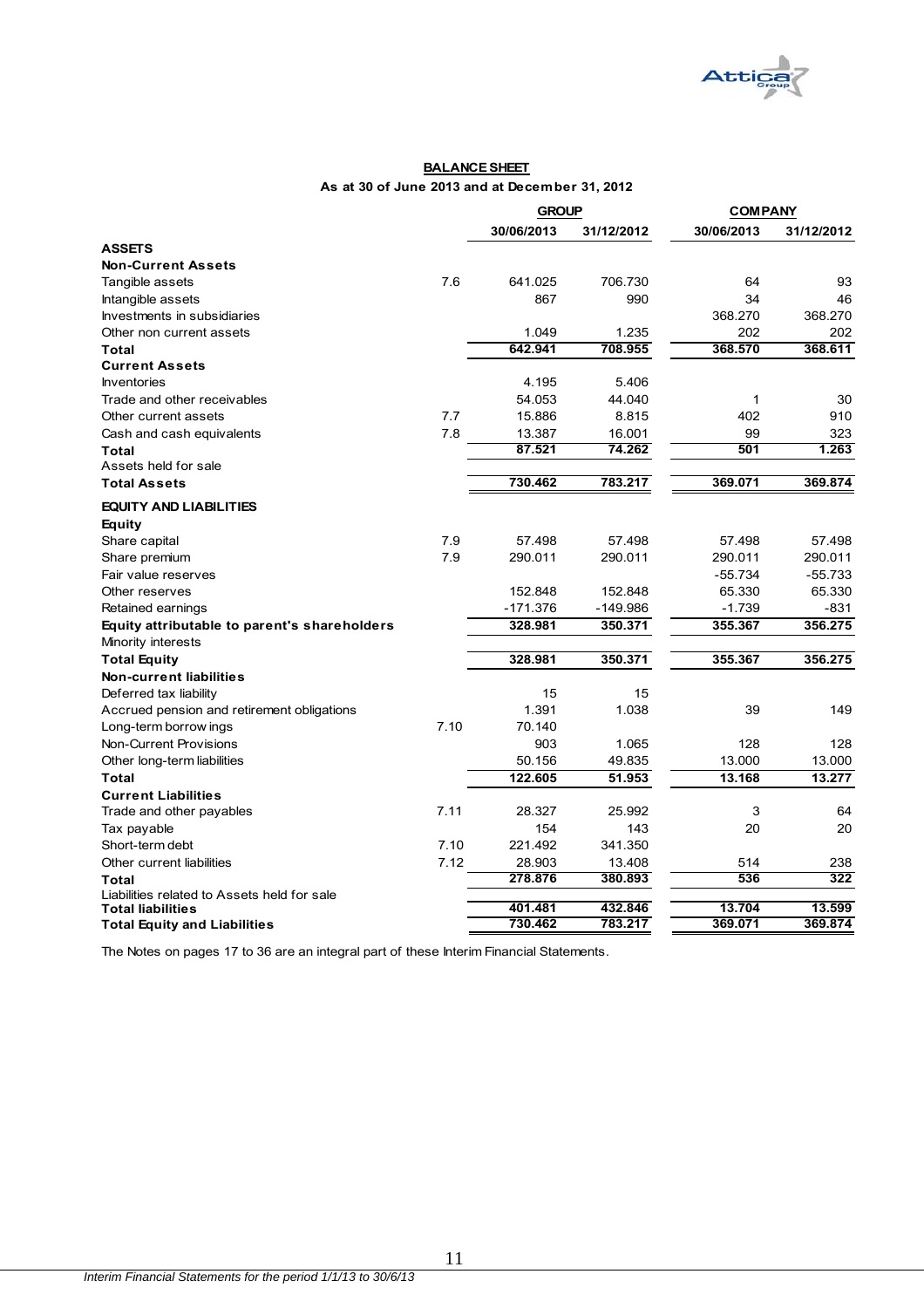

For the Period 1/01-30/06/2013

#### **GROUP**

|                                                 | Number of<br><b>shares</b> | <b>Share</b><br>capital | <b>Share</b><br>premium | <b>Revaluation</b><br>of financial<br>instruments | <b>Other</b><br><b>reserves</b> | <b>Retained</b><br>earnings | Total<br><b>Equity</b> |
|-------------------------------------------------|----------------------------|-------------------------|-------------------------|---------------------------------------------------|---------------------------------|-----------------------------|------------------------|
| <b>Balance at 1/1/2013</b>                      | 191.660.320                | 57.498                  | 290.011                 |                                                   | 153.050                         | $-150.188$                  | 350,371                |
| Changes in accounting policies                  |                            |                         |                         |                                                   |                                 |                             |                        |
| <b>Restated balance</b>                         | 191.660.320                | 57.498                  | 290.011                 |                                                   | 153.050                         | $-150.188$                  | 350.371                |
| Profit for the period                           |                            |                         |                         |                                                   |                                 | $-21.061$                   | $-21.061$              |
| Other comprehensive income                      |                            |                         |                         |                                                   |                                 |                             |                        |
| Cash flow hedges:                               |                            |                         |                         |                                                   |                                 |                             |                        |
| Gains/(losses) taken to equity                  |                            |                         |                         |                                                   |                                 |                             |                        |
| Reclassification to profit or loss              |                            |                         |                         |                                                   |                                 |                             |                        |
| Remeasurements of defined benefit pension plans |                            |                         |                         |                                                   | $-329$                          |                             | $-329$                 |
| Total recognised income and expense for the     |                            |                         |                         |                                                   |                                 |                             |                        |
| period                                          |                            |                         |                         |                                                   | $-329$                          | $-21.061$                   | $-21.390$              |
| Share capital issue                             |                            |                         |                         |                                                   |                                 |                             |                        |
| Capitalisation of share premium                 |                            |                         |                         |                                                   |                                 |                             |                        |
| Transfer between reserves and retained earnings |                            |                         |                         |                                                   |                                 |                             |                        |
| Expenses related to share capital increase      |                            |                         |                         |                                                   |                                 |                             |                        |
| <b>Balance at 30/6/2013</b>                     | 191.660.320                | 57.498                  | 290.011                 |                                                   | 152.721                         | $-171.249$                  | 328.981                |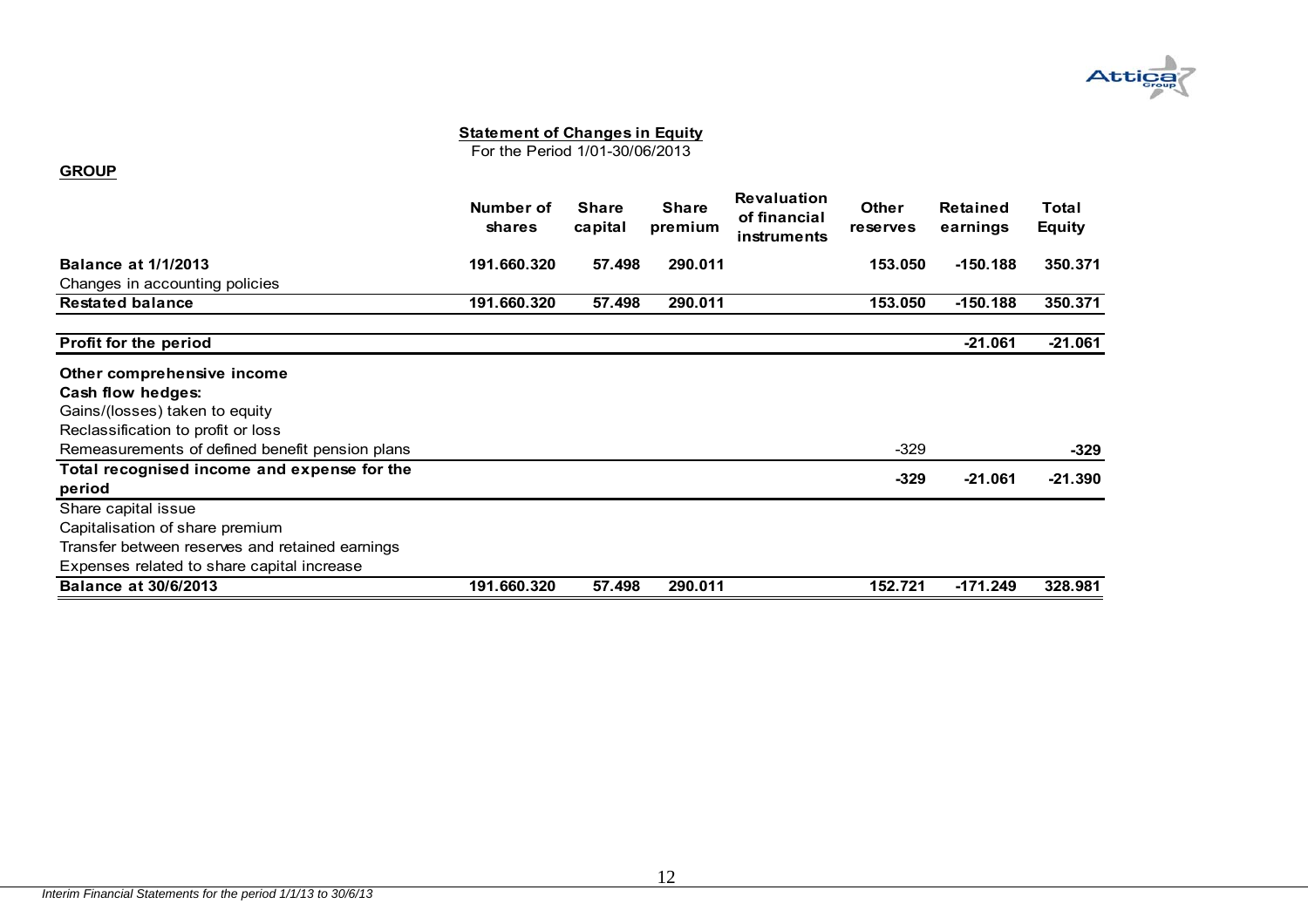For the Period 1/01-30/06/2013

|                                                    | Number of<br><b>shares</b> | <b>Share</b><br>capital | <b>Share</b><br>premium | <b>Revaluation</b><br>reserves of<br>tangible assets | <b>Other</b><br>reserves | Retained<br>earnings | Total<br><b>Equity</b> |
|----------------------------------------------------|----------------------------|-------------------------|-------------------------|------------------------------------------------------|--------------------------|----------------------|------------------------|
| <b>Balance at 1/1/2013</b>                         | 191.660.320                | 57.498                  | 290.011                 | $-55.733$                                            | 65.330                   | $-831$               | 356,275                |
| Changes in accounting policies                     |                            |                         |                         |                                                      |                          |                      |                        |
| <b>Restated balance</b>                            | 191.660.320                | 57.498                  | 290.011                 | $-55.733$                                            | 65.330                   | $-831$               | 356,275                |
| Profit for the period                              |                            |                         |                         |                                                      |                          | -990                 | -990                   |
| Other comprehensive income                         |                            |                         |                         |                                                      |                          |                      |                        |
| Cash flow hedges:                                  |                            |                         |                         |                                                      |                          |                      |                        |
| Gains/(losses) taken to equity                     |                            |                         |                         |                                                      |                          |                      |                        |
| Reclassification to profit or loss                 |                            |                         |                         |                                                      |                          |                      |                        |
| Remeasurements of defined benefit pension plans    |                            |                         |                         |                                                      |                          | 82                   | 82                     |
| Total recognised income and expense for the period |                            |                         |                         |                                                      |                          | -908                 | $-908$                 |
| Share capital issue                                |                            |                         |                         |                                                      |                          |                      |                        |
| Capitalisation of share premium                    |                            |                         |                         |                                                      |                          |                      |                        |
| Transfer between reserves and retained earnings    |                            |                         |                         |                                                      |                          |                      |                        |
| Expenses related to share capital increase         |                            |                         |                         |                                                      |                          |                      |                        |
| <b>Balance at 30/6/2013</b>                        | 191.660.320                | 57.498                  | 290.011                 | $-55.733$                                            | 65.330                   | $-1.739$             | 355,367                |

**COMPANY**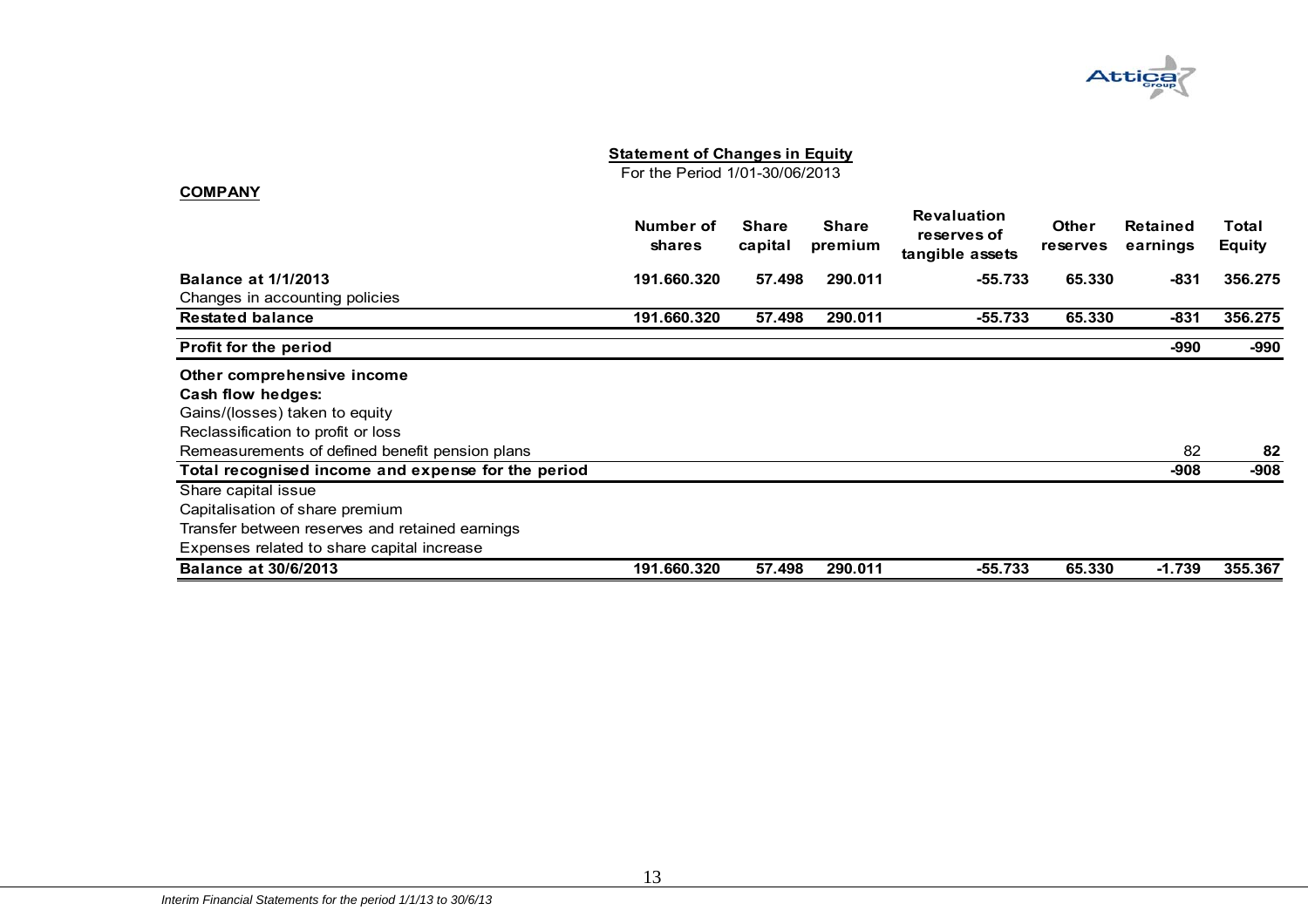

For the Period 1/01-30/06/2012

|                                                       | Number of<br>shares | <b>Share</b><br>capital | <b>Share</b><br>premium | <b>Revaluation</b><br>of financial<br>instruments | <b>Other</b><br><b>reserves</b> | <b>Retained</b><br>earnings | Total<br><b>Equity</b> |
|-------------------------------------------------------|---------------------|-------------------------|-------------------------|---------------------------------------------------|---------------------------------|-----------------------------|------------------------|
| <b>Balance at 1/1/2012</b>                            | 191.660.320         | 57.498                  | 290.011                 | 2.575                                             | 212.750                         | $-156.619$                  | 406.215                |
| Changes in accounting policies                        |                     |                         |                         |                                                   |                                 |                             |                        |
| <b>Restated balance</b>                               | 191.660.320         | 57.498                  | 290.011                 | 2.575                                             | 212.750                         | $-156.619$                  | 406.215                |
| Profit for the period                                 |                     |                         |                         |                                                   |                                 | $-29.904$                   | $-29.904$              |
| Other comprehensive income                            |                     |                         |                         |                                                   |                                 |                             |                        |
| Cash flow hedges:                                     |                     |                         |                         |                                                   |                                 |                             |                        |
| Gains/(losses) taken to equity                        |                     |                         |                         |                                                   |                                 |                             |                        |
| Reclassification to profit or loss                    |                     |                         |                         | $-2.575$                                          |                                 |                             | $-2.575$               |
| Revaluation of the accrued pension obligations        |                     |                         |                         |                                                   |                                 |                             |                        |
| Remeasurements of defined benefit pension plans       |                     |                         |                         |                                                   |                                 | 100                         | 100                    |
| Total recognised income and expense for the<br>period |                     |                         |                         | $-2.575$                                          |                                 | $-29.804$                   | $-32.379$              |
| Share capital issue                                   |                     |                         |                         |                                                   |                                 |                             |                        |
| Capitalisation of share premium                       |                     |                         |                         |                                                   |                                 |                             |                        |
| Capitalisation of losses                              |                     |                         |                         |                                                   | $-59.902$                       | 59.902                      |                        |
| Expenses related to share capital increase            |                     |                         |                         |                                                   |                                 |                             |                        |
| <b>Balance at 30/6/2012</b>                           | 191.660.320         | 57.498                  | 290.011                 |                                                   | 152.848                         | $-126.621$                  | 373.836                |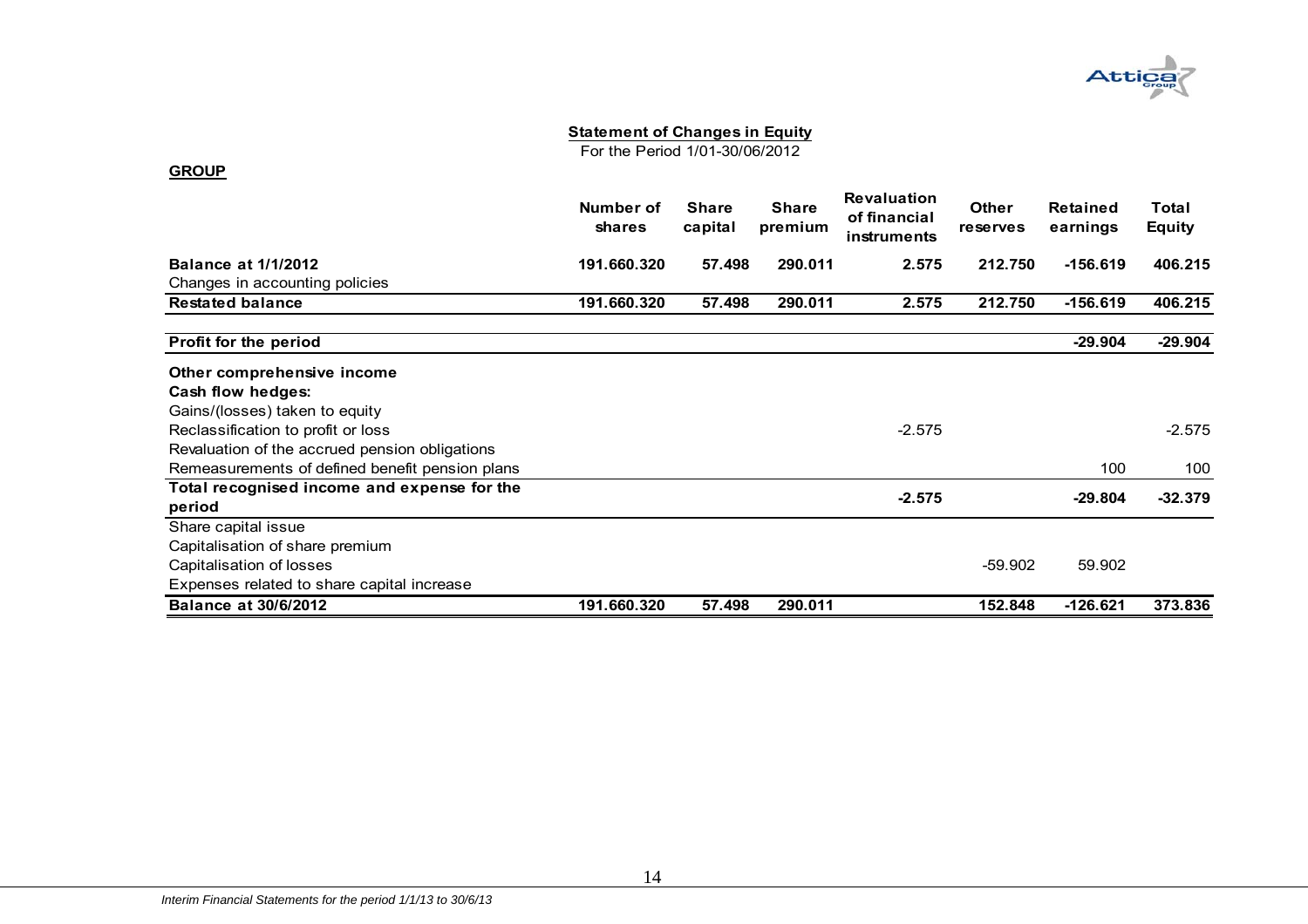

For the Period 1/01-30/06/2012

|                                                          | Number of<br><b>shares</b> | <b>Share</b><br>capital | <b>Share</b><br>premium | <b>Revaluation</b><br>reserves of<br>tangible assets | <b>Other</b><br><b>reserves</b> | Retained<br>earnings | <b>Total</b><br>Equity |
|----------------------------------------------------------|----------------------------|-------------------------|-------------------------|------------------------------------------------------|---------------------------------|----------------------|------------------------|
| <b>Balance at 1/1/2012</b>                               | 191.660.320                | 57.498                  | 290.011                 | $-53.511$                                            | 125.232                         | -59.902              | 359.328                |
| Changes in accounting policies                           |                            |                         |                         |                                                      |                                 |                      |                        |
| <b>Restated balance</b>                                  | 191.660.320                | 57.498                  | 290.011                 | $-53.511$                                            | 125.232                         | $-59.902$            | 359.328                |
| Profit for the period                                    |                            |                         |                         |                                                      |                                 | 255                  | 255                    |
| Other comprehensive income                               |                            |                         |                         |                                                      |                                 |                      |                        |
| Cash flow hedges:                                        |                            |                         |                         |                                                      |                                 |                      |                        |
| Gains/(losses) taken to equity                           |                            |                         |                         |                                                      |                                 |                      |                        |
| Remeasurements of defined benefit pension plans          |                            |                         |                         |                                                      |                                 | 37                   | 37                     |
| Related parties' measurement using the fair value method |                            |                         |                         | $-1.048$                                             |                                 |                      | $-1.048$               |
| Total recognised income and expense for the period       |                            |                         |                         | $-1.048$                                             |                                 | 292                  | $-756$                 |
| Share capital issue                                      |                            |                         |                         |                                                      |                                 |                      |                        |
| Capitalisation of share premium                          |                            |                         |                         |                                                      |                                 |                      |                        |
| Capitalisation of losses                                 |                            |                         |                         |                                                      | $-59.902$                       | 59.902               |                        |
| Expenses related to share capital increase               |                            |                         |                         |                                                      |                                 |                      |                        |
| <b>Balance at 30/6/2012</b>                              | 191.660.320                | 57.498                  | 290.011                 | $-54.559$                                            | 65,330                          | 292                  | 358,573                |

**COMPANY**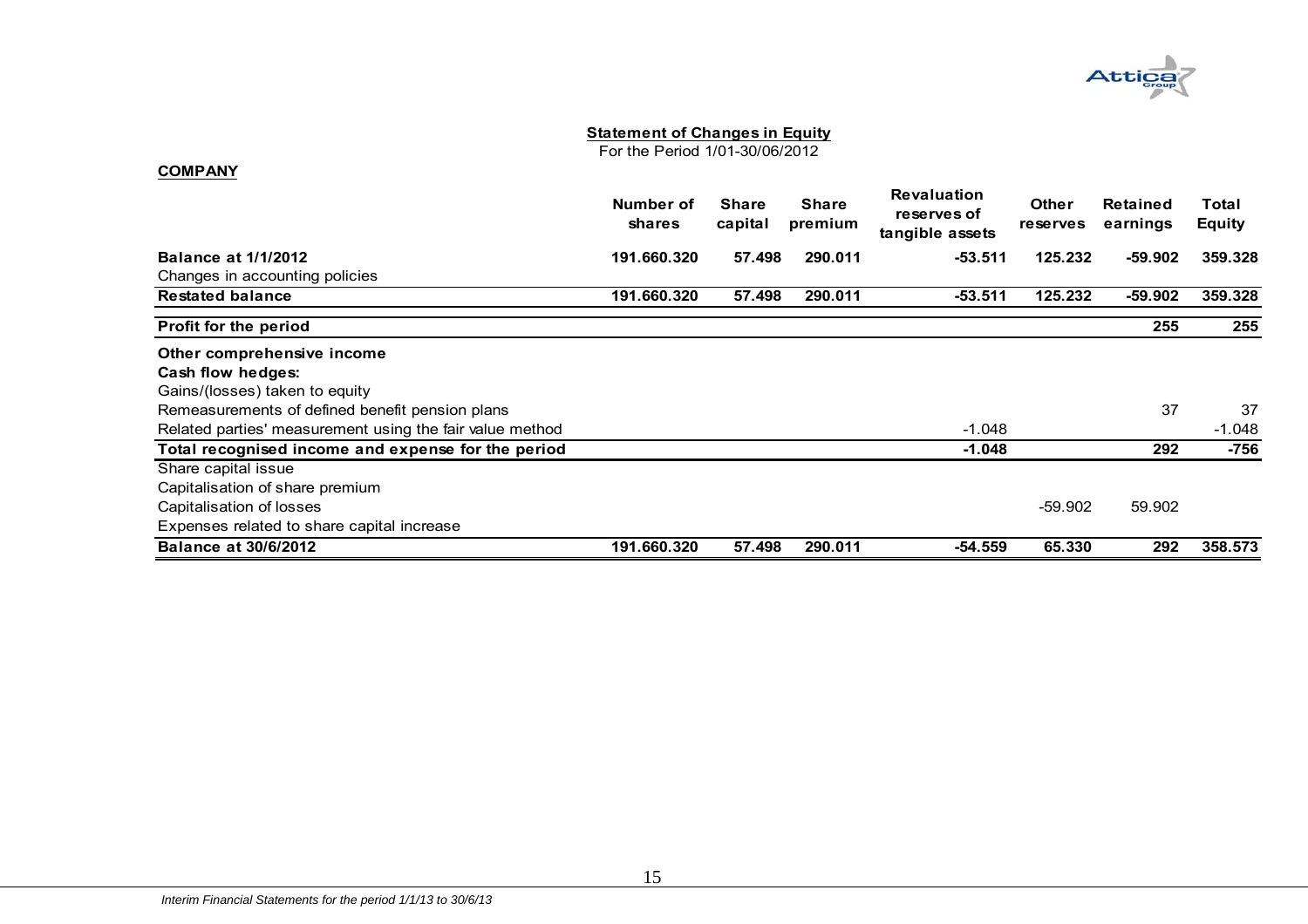

#### **CASH FLOW STATEMENT**

For the period 1/1-30/6 2013 & 2012

|                                                           |               | <b>GROUP</b>  |               | <b>COMPANY</b> |
|-----------------------------------------------------------|---------------|---------------|---------------|----------------|
|                                                           |               | 1/1-30/6/2012 |               | 1/1-30/6/2012  |
|                                                           | 1/1-30/6/2013 | (Revised)     | 1/1-30/6/2013 | (Revised)      |
| <b>Cash flow from Operating Activities</b>                |               |               |               |                |
| Profit/(Loss) Before Taxes                                | $-21.025$     | $-29.870$     | $-990$        | 255            |
| <b>Adjustments for:</b>                                   |               |               |               |                |
| Depreciation & amortization                               | 12.904        | 13.180        | 41            | 41             |
| Deferred tax expense                                      |               |               |               |                |
| Provisions                                                | 507           | 994           | 5             | 43             |
| Foreign exchange differences                              | 258           | 79            |               |                |
| Net (profit)/Loss from investing activities               | $-126$        | $-222$        |               | $-1.047$       |
| Interest and other financial expenses                     | 6.965         | 5.786         | 1             | 1              |
| Plus or minus for Working Capital changes:                |               |               |               |                |
| Decrease/(increase) in Inventories                        | 1.211         | 29            |               |                |
| Decrease/(increase) in Receivables                        | $-18.277$     | $-3.773$      | 37            | $-872$         |
| (Decrease)/increase in Payables (excluding banks)         | 17.509        | 15.520        | 183           | 131            |
| Less:                                                     |               |               |               |                |
| Interest and other financial expenses paid                | $-6.888$      | $-6.811$      | $-1$          | -1             |
| Taxes paid                                                | $-15$         | $-36$         |               |                |
| Total cash inflow/(outflow) from operating activities     |               |               |               |                |
| (a)                                                       | $-6.977$      | $-5.124$      | $-724$        | $-1.449$       |
| <b>Cash flow from Investing Activities</b>                |               |               |               |                |
| Acquisition of subsidiaries, associated companies, joint  |               |               |               |                |
| ventures and other investments                            |               |               |               | $-7.890$       |
| Purchase of tangible and intangible assets                | $-69$         | $-1.812$      |               |                |
| Proceeds from sale of tangible and intangible assets      | 54.000        |               |               |                |
| Derivtives' result                                        |               |               |               |                |
| Interest received                                         | 73            | 5             |               |                |
| Dividends received                                        |               |               | 500           | 1.480          |
| Total cash inflow/(outflow) from investing activities (b) | 54.004        | $-1.807$      | 500           | $-6.410$       |
| <b>Cash flow from Financing Activities</b>                |               |               |               |                |
| Proceeds from issue of Share Capital                      |               |               |               |                |
| Proceeds from Borrowings                                  |               | 801           |               |                |
| Expenses related to share capital increase                |               |               |               |                |
| Proceeds from subsidiaries capital return                 |               |               |               | 1.896          |
| Payments of Borrowings                                    | 49.716        |               |               |                |
| Payments of finance lease liabilities                     | $-2$          | $-26$         |               |                |
| Advances for SCI                                          |               | 6.000         |               | 6.000          |
| Total cash inflow/(outflow) from financing activities (c) | $-49.718$     | 6.775         |               | 7.896          |
| Net increase/(decrease) in cash and cash equivalents      |               |               |               |                |
| $(a)+(b)+(c)$                                             | $-2.691$      | $-156$        | $-224$        | 37             |
| Cash and cash equivalents at beginning of period          | 16.001        | 8.303         | 323           | 136            |
| Exchange differences in cash and cash equivalents         | 77            | -8            |               |                |
| Cash and cash equivalents at end of period                | 13.387        | 8.139         | 99            | 173            |

The method used for the preparation of the above Cash Flow Statement is the Indirect Method.

The Notes on pages 17 to 36 are an integral part of these Interim Financial Statements.

The comparative figures for the fiscal year 2012 are revised due to the amendment of IAS 19 (see note 2).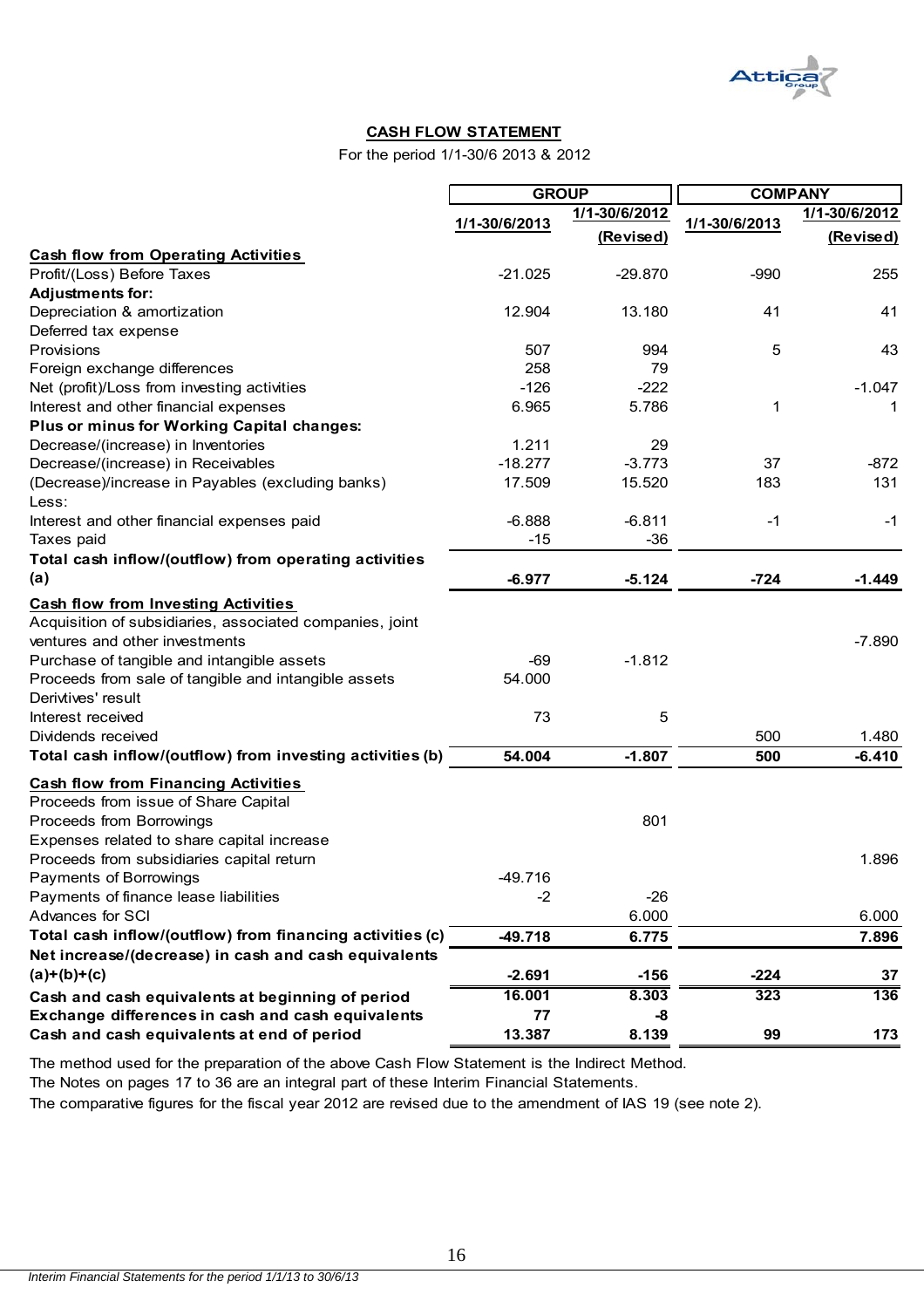

#### **Notes to the Financial Statements**

#### **1. General information**

ATTICA HOLDINGS S.A. ("ATTICA GROUP") is a Holding Company and as such does not have trading activities of its own. The Company, through its subsidiaries, mainly operates in passenger shipping.

The headquarters of the Company are in Athens, Greece, 123-125, Syngrou Avenue & 3, Torva Street, 11745.

The number of employees, at period end, was 3 for the parent company and 1.239 for the Group, while at 30/6/2012 was 3 and 1.181 respectively.

Attica Holdings S.A. shares are listed in the Athens Stock Exchange under the ticker symbol ATTICA.

The corresponding ticker symbol for Bloomberg is ATTICA GA and for Reuters is EPA.AT.

The total number of common registered voting shares outstanding as at 30 March 2013 was 191.660.320. The total market capitalization was Euro 65.164 thousand approximately.

The financial statements of Attica Holdings S.A. are included, using the full consolidation method, in the consolidated financial statements of MARFIN INVESTMENT GROUP HOLDINGS S.A. which is registered in Greece and whose total participation in the company (directly & indirectly), was 89,38%.

The interim financial statements of the Company and the Group for the period ending at 30 June 2013 were approved by the Board of Directors on August 22, 2013.

*Due to rounding there may be minor differences in some amounts.* 

#### **2. Basic accounting policies**

Condensed interim financial statements comprise limited scope of information as compared to that presented in the annual financial statements. The Group has adopted all the new Standards and Interpretations, whose implementation is mandatory for the years starting as at 1st January, 2013. Paragraph 2.1 presents the accounting policy in accordance with the presentation of ANEK S.A. - SUPERFAST ENDEKA HELLAS INC &CO Joint Venture in the financial statements of the Group. Paragraph 2.2 presents the Standards, Amendments to the Standards and Interpretations that are either not effective yet or have not been adopted by the E.U.

Therefore, the attached interim Financial Statements should be read in line with the publicized annual Financial Statements as of 31st December, 2012 that include a full analysis of the accounting policies and valuation methods used.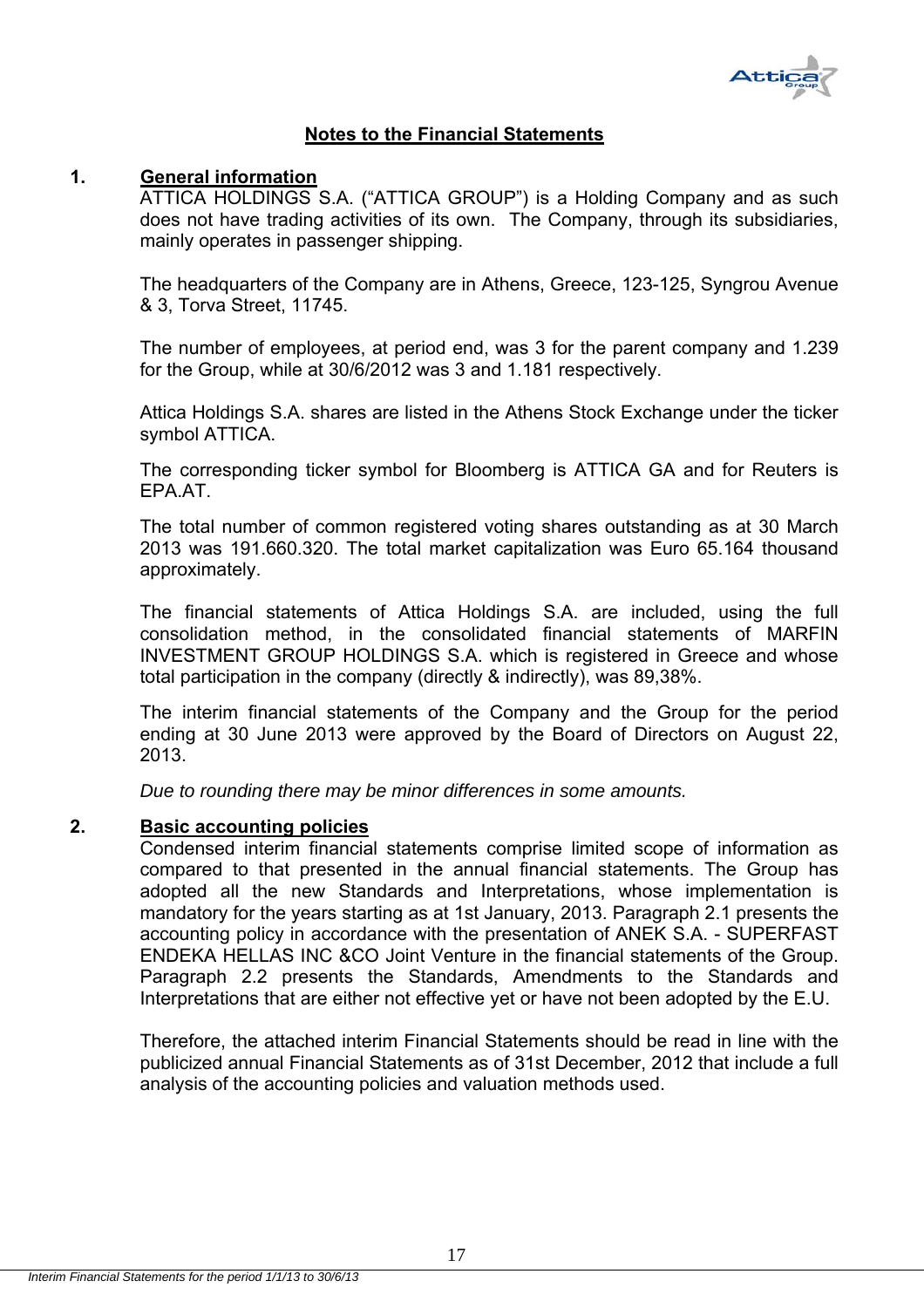

#### 2.1. Accounting Policies in accordance with the presentation of Anek S.A. - Superfast Endeka Hellas INC & CO Joint Venture in the financial statements of the Group

IFRS 11 supersedes IAS 31 "Interests in Joint Ventures" and SIC 13 "Jointly Controlled Entities – Non-Monetary Contributions by Venturers". International Financial Reporting Standard 11 aligns the accounting for these investments, as well as the rights and obligations of joint venturers.

The Group interest in «Joint Venture ΑΝΕΚ S.A. & SUPERFAST ENDEKA HELLAS INC & Co» has been classified, under the provisions of IFRS 11 as a «joint operation». In compliance with this classification, the Group recognizes in its consolidated financial statements:

- a) its assets, including its share of any assets held jointly;
- b) its liabilities, including its share of any liabilities incurred jointly;
- c) its share of the revenue from the sale of the output by the joint operation; and
- d) its expenses, including its share of any expenses incurred jointly.

It is to be noted that prior to adopting IFRS 11 and in compliance with IAS 31, the Group had classified its interest in «Joint Venture ΑΝΕΚ S.A. & SUPERFAST ENDEKA HELLAS INC & Co» as «jointly controlled operations». The objective of a joint venture is generation of revenue and its distribution among the venturers as determined by the contractual arrangement. In accordance with IAS 31, every venture, based on its interest in a jointly controlled operation, shall recognize in its separate financial statements:

a) the assets that it controls and the liabilities that it incurs; and

b) the expenses that it incurs and its share of the income that it earns from the sale of goods or services by the joint venture.

Because the assets, liabilities, income and expenses are already recognised in the separate financial statements of every venturer, no adjustments or other consolidation procedures are required in respect of these items, while, at the same time, net receivables, arising as at every balance sheet date from the relative liquidation and payments of the joint venture to and from the venturers are presented as short-term receivables.

Therefore, the replacement of IAS 31 by IFRS 11 does not affect the Group's presentation of its rights and obligations and revenues and expenses, attributed to its interest in "Joint Venture ΑΝΕΚ S.A. & SUPERFAST ENDEKA HELLAS INC & Co".

2.2. New Standards, Interpretations, Revisions and Amendments to existing Standards that are effective and have been adopted by the European Union

The following amendments and interpretations of the IFRS have been issued by IASB and their application is mandatory from or after 01/01/2013. The most significant Standards and Interpretations are as follows: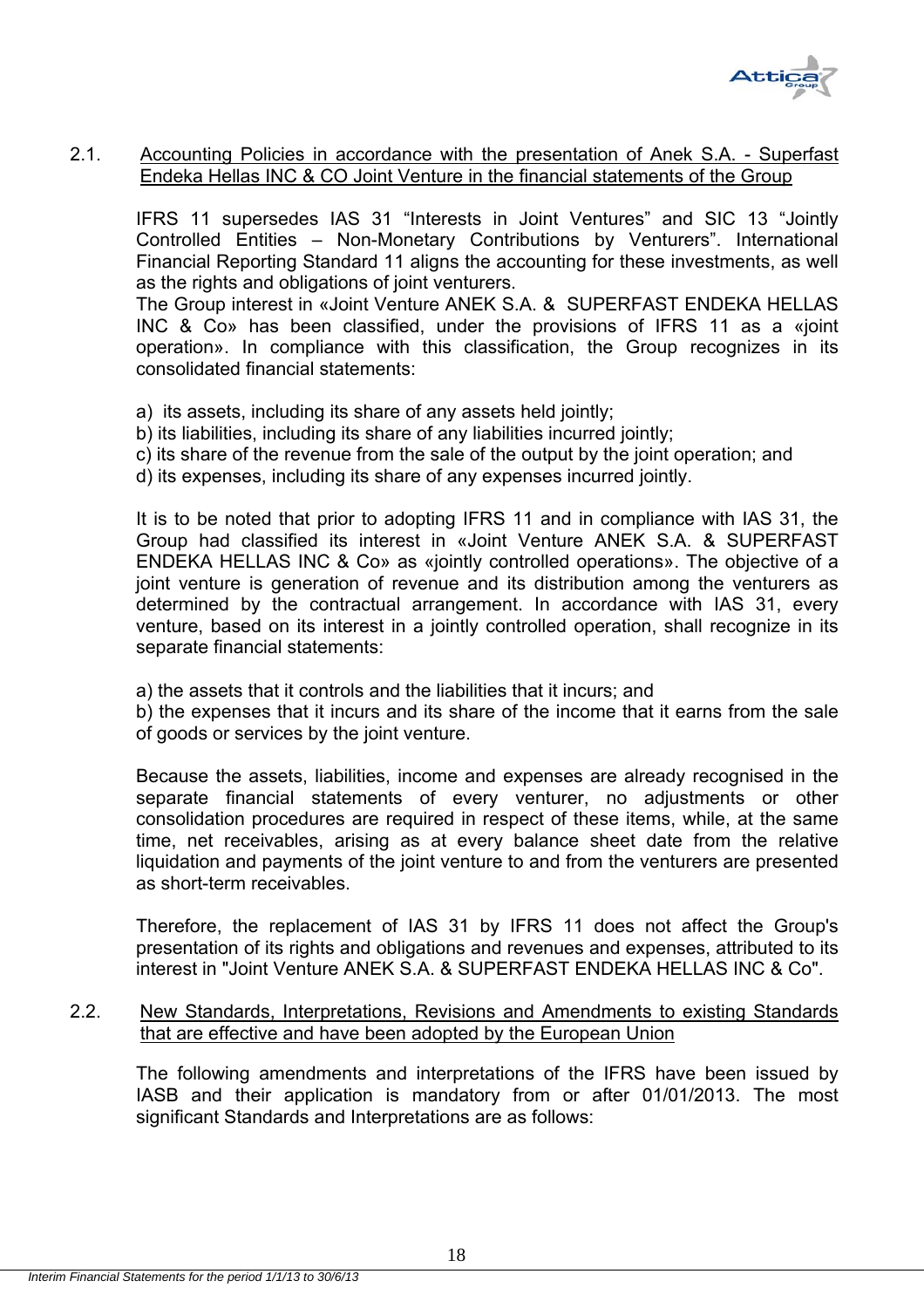

#### Amendments to IAS 1 "Presentation of Financial Statements **Presentation of Items of Other Comprehensive Income**

In June 2011, the IASB issued the amendment to IAS 1 "Presentation of Financial Statements". The amendments pertain to the way of other comprehensive income items presentation. Proper adjustments have been made to the presentation of the income statement.

#### **IFRS 13 "Fair Value Measurement"**

In May 2011, IASB issued IFRS 13 "Fair Value Measurement". IFRS 13 defines fair value, sets out in a single IFRS a framework for measuring fair value and requires disclosures about fair value measurements. The measurement and disclosure requirements of IFRS 13 apply when another IFRS requires or permits the item to be measured at fair value. IFRS 13 does not determine when an asset, a liability or an entity's own equity instrument is measured at fair value. Neither does it change the requirements of other IFRSs regarding the items measured at fair value and makes no reference to the way the changes in fair value are presented in the Financial Statements. The standard does not affect the consolidated and separate financial statements.

#### **Revised IAS 19 "Employee Benefits"**

Post-employment benefits obligations as at 30/06/2013 stood at Euro 1.391 thousand and Euro 39 thousand for the Group and the Company respectively.

As from 01/01/2013, there has been a change in pension benefits obligations in financial statements recognition policy, since there is effective the revised IAS 19 «Employee Benefits», as adopted by the European Union within the second quarter of 2012. The revised standard has introduced a number of changes to representation of employee benefits, in particular:

It removes the "corridor method" and requires that the effect resulting from remeasurement in the current period is recognized in other comprehensive income

It changes the measurement and the presentation of defined benefits specific cost elements. The net amounts in the income statement are affected by the removal of expected revenue on plan assets and interest costs and their replacement with a net interest costs based on the net asset or net liability of the defined benefit plan

It enhances disclosures, including more information regarding the characteristics of defined benefit plans and the risks involved.

IAS 19 has been applied retrospectively in accordance with the transition regulations. As a result, the Group has readjusted the financial statements of the comparative period.

Regarding the effect on the statement of financial position, it is noted that since the "corridor method" is not followed, no change arises in the liability that has been recognized or in the equity items.

The effect on the income statement and statement of other comprehensive income for the year ending as at 31/12/2012 and for the six month period ending as at 30/6/2012, is as follows: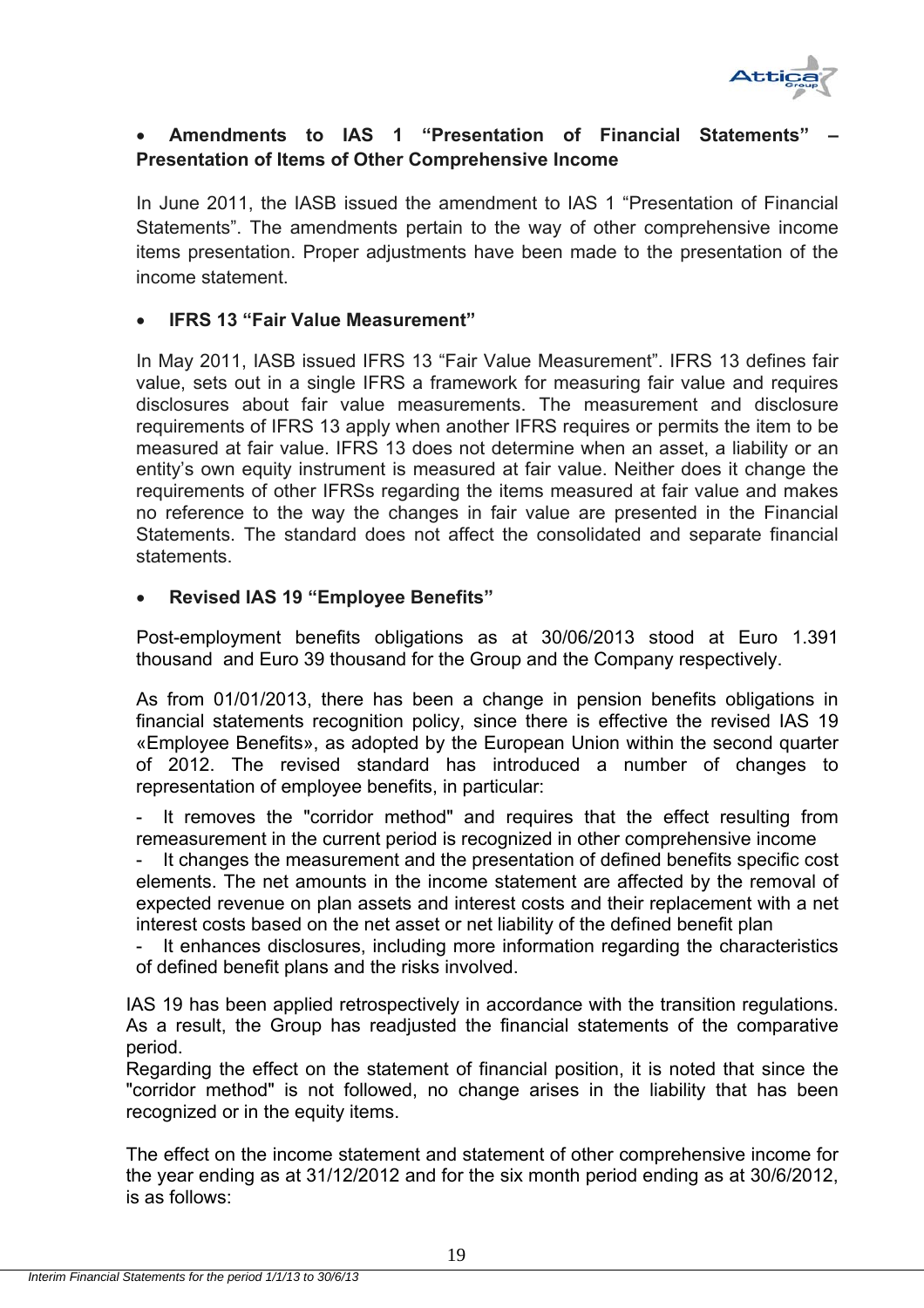

|                                                                                      | <b>GROUP</b>    |                | <b>COMPANY</b>  |                |  |
|--------------------------------------------------------------------------------------|-----------------|----------------|-----------------|----------------|--|
| <b>Effect on the Income Statement</b>                                                | 1.1.-31.12.2012 | 1.1.-30.6.2012 | 1.1.-31.12.2012 | 1.1.-30.6.2012 |  |
| Profit / (loss) after taxes, as has been<br>published                                | -53.269         | $-29.804$      | -831            | 292            |  |
| Effect from the revised IAS 19                                                       | $-202$          | $-100$         | $-75$           | $-37$          |  |
| Profit / (loss) after taxes, after the<br>application of the revised IAS 19          | -53.471         | $-29.904$      | -906            | 255            |  |
| <b>Effect on the Statement of the</b>                                                | <b>GROUP</b>    |                | <b>COMPANY</b>  |                |  |
| comprehensive income                                                                 | 31.12.2012      | 1.1.-30.6.2012 | 31.12.2012      | 1.1.-30.6.2012 |  |
| Other comprehensive income after tax, as<br>have been published                      | $-2.575$        | $-2.575$       | $-2.223$        | $-1.048$       |  |
| Effect from the revised IAS 19                                                       | 202             | 100            | 75              | 37             |  |
| Other comprehensive income after tax,<br>after the application of the revised IAS 19 | $-2.373$        | $-2.475$       | $-2.148$        | $-1.011$       |  |

The application of the revised IAS 19 has not significantly affected the statement of cash flows and earnings per share for the year ending as at 31/12/2012 and for the six month period ending as at 30/6/2012.

#### **Amendments to IFRS 7 "Financial Instruments: Disclosures" - Offsetting Financial Asserts and Financial Liabilities**

In December 2011, IASB published new requirements for disclosures that enable users of Financial Statements to make better comparison between IFRS and US GAAP based financial statements. The amendments do not affect the consolidated and separate financial statements.

#### **IFRS 10 « IFRS 10 Consolidated Financial Statements»**

IFRS 10 supersedes IAS 27 "Consolidated and Separate Financial Statements" and SIC 12 "Consolidation — Special Purpose Entities". IFRS 10 revises the definition of control and provides new detailed guidance on its implementation.

These new requirements, potentially, have an effect on which of the entries of the Group are classified as subsidiaries and, therefore, could alter the scope of consolidation. The requirements for consolidation procedures, accounting for changes in non-controlling interests and accounting for loss of control of a subsidiary, remain unchanged.

Under IFRS 10, the Management has reassessed the assumptions made in respect of the controlled entities, which are consolidates, and concluded that there is no impact on the classification (as subsidiaries or otherwise) of any interest that the Group held during the periods presented the financial statements.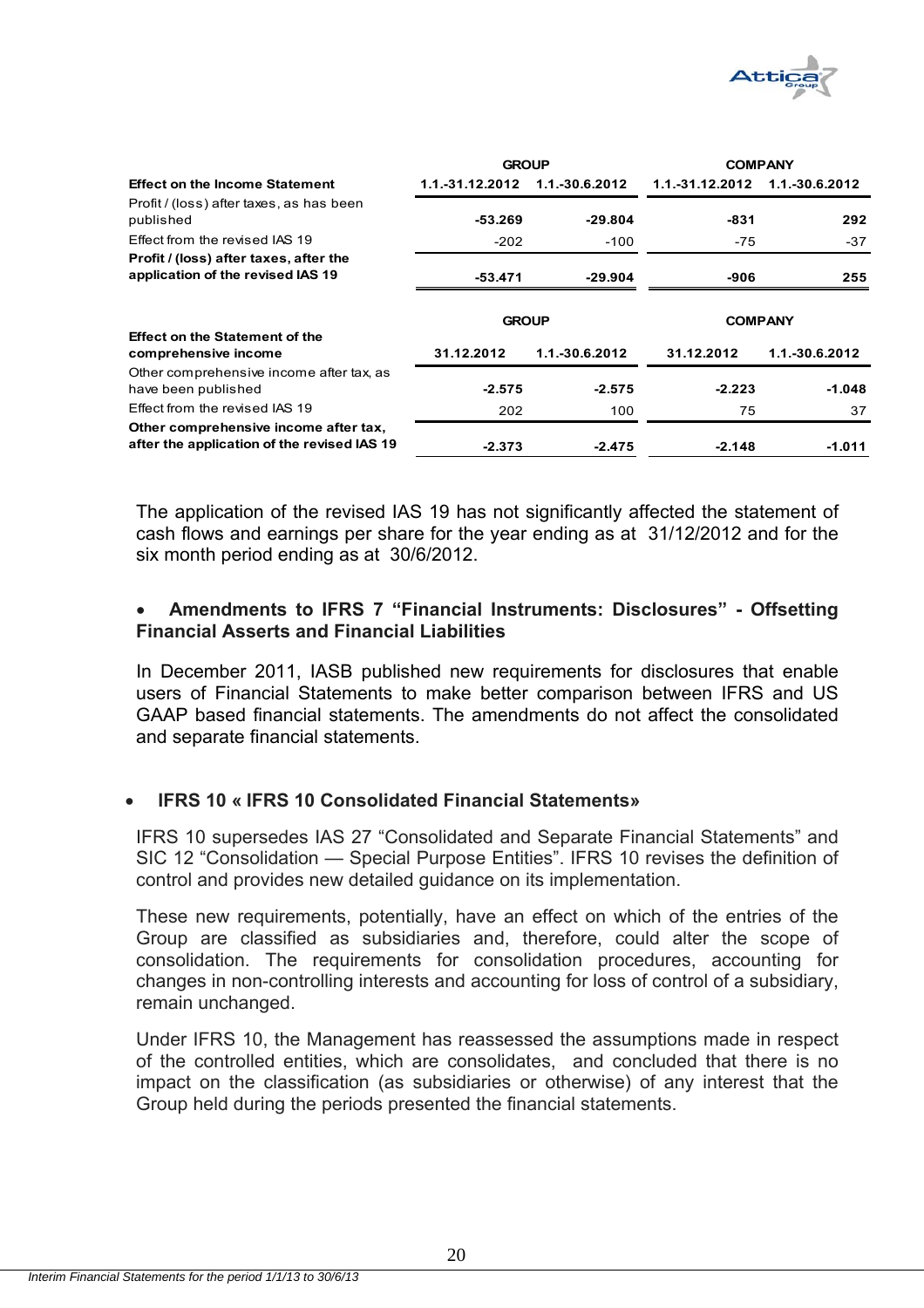

#### **Amendment to IFRS 1 "First-time Adoption of International Financial Reporting Standards" - Government loans**

In March 2012, IASB issued amendment to IFRS 1, which gives IFRS first-time adopters the option, on a loan by loan basis, of applying the IFRS requirements retrospectively provided that the necessary information to apply the requirements to a particular government loan was obtained at the time of initially accounting for that loan. The amendment does not affect the consolidated and separate financial statements.

#### **Annual Improvements 2009–2011 Cycle**

In May 2012, IASB issued Annual Improvements 2009–2011 Cycle, a collection of amendments to 5 International Financial Reporting Standards (IFRSs), as its latest set of annual improvements. The amendments are not significant and have not a material impact on Group's/Company's financial statements.

#### **3. Financial risk management**

#### 3.1. Financial risk factors

The Group is exposed to a series of financial risks, including market risk (unexpected volatility of exchange rates and interest rates) and credit risk. Consequently, the Group uses a risk management program which seeks to minimize potential adverse effects.

Risk management relates to identifying, evaluating and hedging financial risks. The Group's policy is not to undertake any transactions of a speculative nature.

The Group's financial instruments consist mainly of deposits with banks, receivables and payables, loans, repos, finance leases and derivatives.

#### 3.1.1. Foreign currency risk

The functional currency of the Group is EURO.

For the acquisition of the new fast car-passenger ferry Blue Star Patmos, in June 2012, the Group has made a credit agreement with Daewoo Shipbuilding and Marine Engineering Co. Ltd. (DSME), Korea. The agreement amount stood at USD 54 mln. For the above amount the Group is exposed to foreign currency risk refers to the volatility of the exchange rate EURO/USD.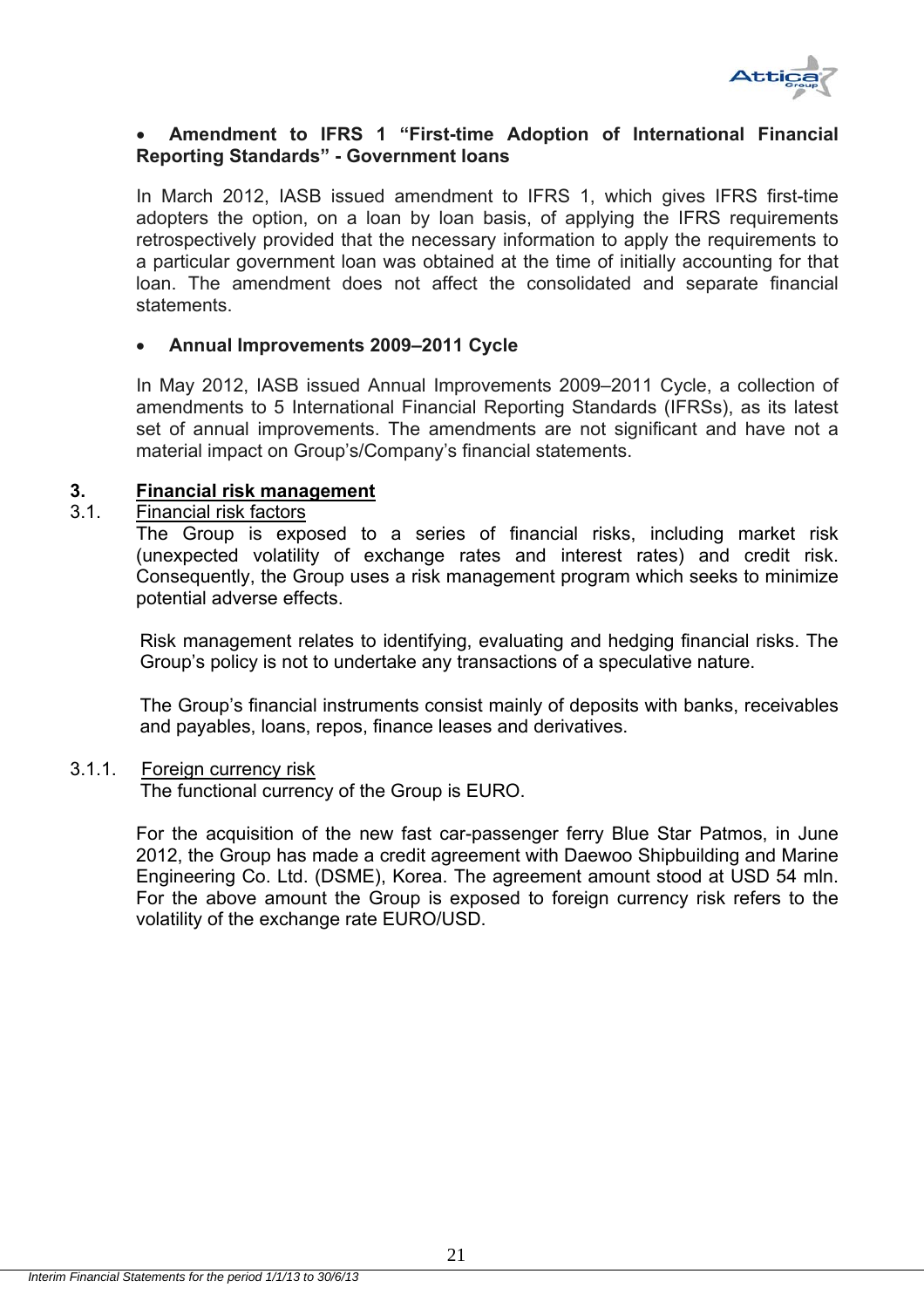

#### **TABLE OF FINANCIAL ASSETS AND LIABILITIES**

## **GROUP EUR USD GBP OTHER EUR USD GBP OTHER Notional amounts** Financial assets 13.301 85 - 1 15.930 70 - 1 Financial liabilities **- - - - - - - - - - -4.093** - - -**Short-term exposure 13.301 85 1 15.930 -4.023 1** Financial assets Financial liabilities - -37.156 - - - -36.835 - - **Long-term exposure**  - -37.156 - - - - - - - - 36.835 - - - -**30/06/2013 31/12/2012**

| <b>COMPANY</b>               |            |            |                  |            |            |            |              |
|------------------------------|------------|------------|------------------|------------|------------|------------|--------------|
|                              |            | 30/06/2013 |                  |            | 31/12/2012 |            |              |
|                              | <b>EUR</b> | <b>USD</b> | <b>GBP OTHER</b> | <b>EUR</b> | <b>USD</b> | <b>GBP</b> | <b>OTHER</b> |
|                              |            |            |                  |            |            |            |              |
| Notional amounts             |            |            |                  |            |            |            |              |
| <b>Financial assets</b>      | 99         |            |                  | 323        |            |            |              |
| <b>Financial liabilities</b> |            |            |                  |            |            |            |              |
| Short-term exposure          | 99         |            |                  | 323        |            |            |              |
| Financial assets             |            |            |                  |            |            |            |              |
| <b>Financial liabilities</b> |            |            |                  |            |            |            |              |
| Long-term exposure           |            |            |                  |            |            |            |              |

The table below presents the sensitivity of the period's result and owner's equity to a reasonable change in the interest rate equal to +/-10% in relation to the financial assets, financial liabilities and the transactional currency EURO/USD and EURO/GBP.

| <b>GROUP</b>                              | Sensitivity factor |        |                          | Sensitivity factor |                          | Sensitivity factor |          | Sensitivity factor |                          | Sensitivity factor       | Sensitivity factor |        |
|-------------------------------------------|--------------------|--------|--------------------------|--------------------|--------------------------|--------------------|----------|--------------------|--------------------------|--------------------------|--------------------|--------|
|                                           | 10%                | $-10%$ | 10%                      | $-10%$             | 10%                      | $-10%$             | 10%      | $-10%$             | 10%                      | $-10%$                   | 10%                | $-10%$ |
|                                           |                    |        |                          | 30/06/2013         |                          |                    |          |                    |                          | 31/12/2012               |                    |        |
|                                           | <b>USD</b>         |        |                          | <b>GBP</b>         |                          | Λοιπά              |          | <b>USD</b>         |                          | <b>GBP</b>               |                    | Λοιπά  |
|                                           |                    |        |                          |                    |                          |                    |          |                    |                          |                          |                    |        |
| Profit for the fiscal year (before taxes) | $-3.370$           | 3.370  | $\overline{\phantom{a}}$ |                    |                          |                    | $-3.686$ | 3.686              | $\overline{\phantom{a}}$ | $\overline{\phantom{a}}$ |                    |        |
| Net position                              | $-3.370$           | 3.370  | $\overline{\phantom{a}}$ | $\sim$             | $\overline{\phantom{a}}$ |                    | $-3.686$ | 3.686              | $\sim$                   | $\overline{\phantom{a}}$ |                    |        |
|                                           |                    |        |                          |                    |                          |                    |          |                    |                          |                          |                    |        |

#### 3.1.2. Liquidity risk

Prudent liquidity risk management implies sufficient cash and availability of necessary available funding sources.

The Group is managing its liquidity requirements on a daily basis through a systematic monitoring οf its short and long term financial liabilities and of the payments that are made on a daily basis.

Furthermore, the Group constantly monitors the maturity of its receivables and payables, in order to retain a balance of its capital employed and its flexibility via its bank credit worthiness.

The maturity of the financial liabilities as of 30/06/2013 and 31/12/2012 of the Group and the Company is analyzed as follows: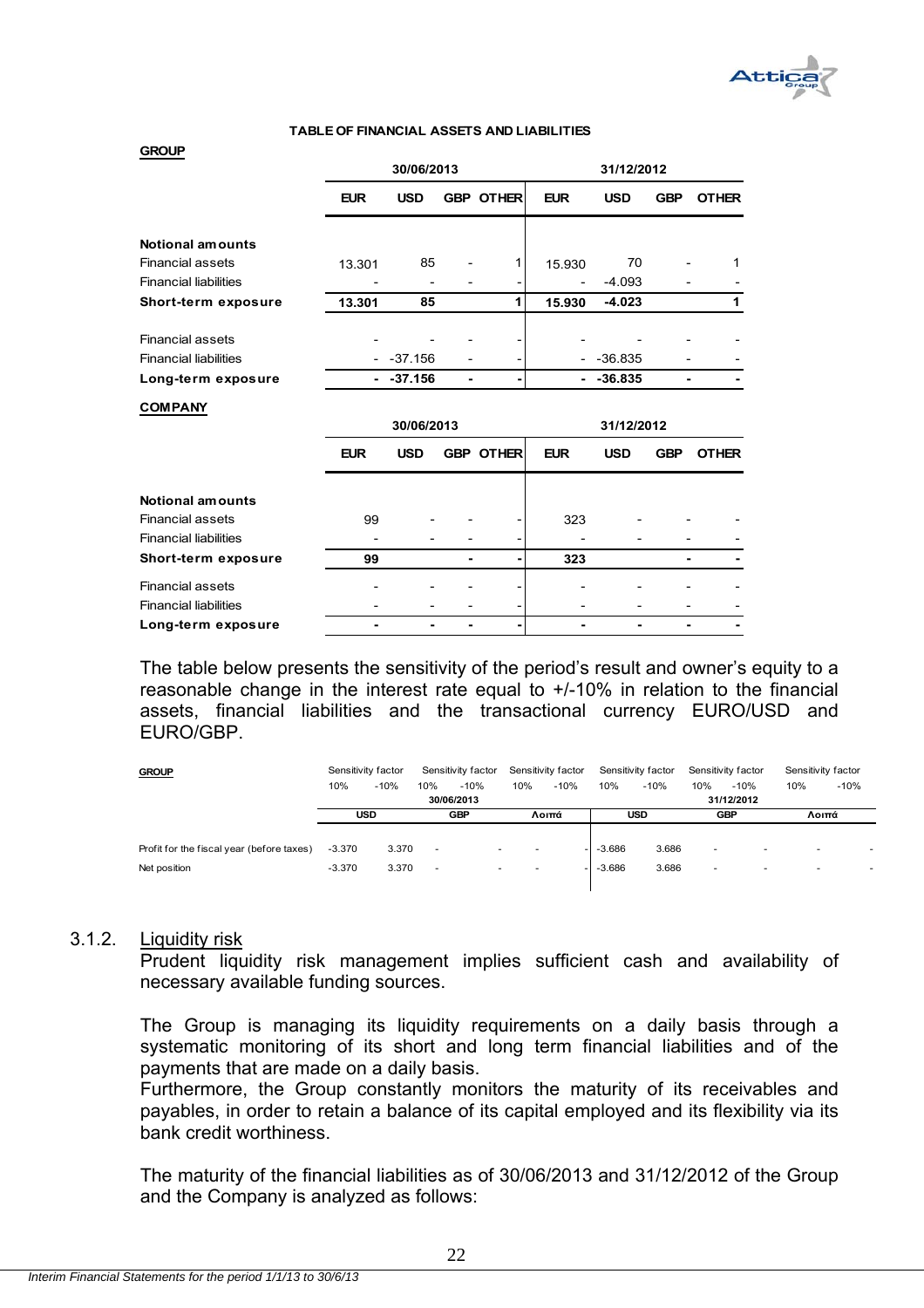

|                                                       | <b>GROUP</b><br>30/06/2013 |                          |              |                   |  |  |  |
|-------------------------------------------------------|----------------------------|--------------------------|--------------|-------------------|--|--|--|
|                                                       | Short-term                 |                          |              | Long-term         |  |  |  |
|                                                       | Within 6 months            | 6 to 12 months           | 1 to 5 years | more than 5 years |  |  |  |
| Long-term borrow ing                                  |                            |                          | 21.887       | 48.253            |  |  |  |
| Liabilities relating to operating lease<br>agreements | $\overline{\phantom{0}}$   | $\overline{\phantom{0}}$ |              |                   |  |  |  |
| Trade payables                                        | 28.327                     |                          |              |                   |  |  |  |
| Other short-term liabilities                          | 29.057                     |                          | 50.156       |                   |  |  |  |
| Short-term borrow ing                                 | 221.492                    |                          |              |                   |  |  |  |
| <b>Total</b>                                          | 278.876                    |                          | 72.043       | 48.253            |  |  |  |

|                                                       | 31/12/2012      |                          |                          |                   |  |  |  |  |
|-------------------------------------------------------|-----------------|--------------------------|--------------------------|-------------------|--|--|--|--|
|                                                       | Short-term      |                          | Long-term                |                   |  |  |  |  |
|                                                       | Within 6 months | 6 to 12 months           | 1 to 5 years             | more than 5 years |  |  |  |  |
| Long-term borrow ing                                  |                 |                          |                          |                   |  |  |  |  |
| Liabilities relating to operating lease<br>agreements | 2               |                          | $\overline{\phantom{0}}$ |                   |  |  |  |  |
| Trade payables                                        | 25.992          |                          |                          |                   |  |  |  |  |
| Other short-term liabilities                          | 13.551          |                          | 49.835                   |                   |  |  |  |  |
| Short-term borrow ing                                 | 341.348         | $\overline{\phantom{0}}$ | $\overline{\phantom{0}}$ |                   |  |  |  |  |
| Total                                                 | 380.893         |                          | 49.835                   |                   |  |  |  |  |

|                                          | <b>COMPANY</b><br>30/06/2013 |                |                          |                          |  |  |  |
|------------------------------------------|------------------------------|----------------|--------------------------|--------------------------|--|--|--|
|                                          | Short-term                   |                |                          | Long-term                |  |  |  |
|                                          | <b>Within 6 months</b>       | 6 to 12 months | 1 to 5 years             | more than 5 years        |  |  |  |
| Trade payables                           | 3                            |                | $\overline{\phantom{a}}$ |                          |  |  |  |
| Other short-term liabilities             | 533                          | ۰              | -                        |                          |  |  |  |
| Liabilities relating to advances for SCI |                              |                | 13.000                   | $\overline{\phantom{a}}$ |  |  |  |
| <b>Total</b>                             | 536                          |                | 13.000                   | -                        |  |  |  |
|                                          |                              |                | 31/12/2012               |                          |  |  |  |

|                              | Short-term      |                          | Long-term                |                   |  |
|------------------------------|-----------------|--------------------------|--------------------------|-------------------|--|
|                              | Within 6 months | 6 to 12 months           | 1 to 5 years             | more than 5 years |  |
| Trade payables               | 64              | $\overline{\phantom{0}}$ | $\overline{\phantom{0}}$ |                   |  |
| Other short-term liabilities | 258             |                          | $\overline{\phantom{0}}$ |                   |  |
| Derivatives                  | -               | $\overline{\phantom{a}}$ | 13.000                   |                   |  |
| Total                        | 322             |                          | 13.000                   |                   |  |

As shown in the table above, the total borrowings of the Group at 30/06/2013 amounted to Euro 291.632 thousand.

Considering the above, the Group on 30/06/2013 had negative working capital amounting to Euro 191.355 thousand, as the Group's current liabilities exceed its current assets (with the major part of current liabilities -79% - relating to short-term borrowing).

As from the end of fiscal year 2011, given that there were not met the financial conditions (covenants) that regulate the related bank liabilities and, at the same time, provide the cancellation right to creditors in this case, which would make the borrowings immediately repayable, the Group proceeded to reclassification of longterm part of from the line of the Statement of Financial Position "Long Term Loan Liabilities" to the line "Short Term Loan Liabilities".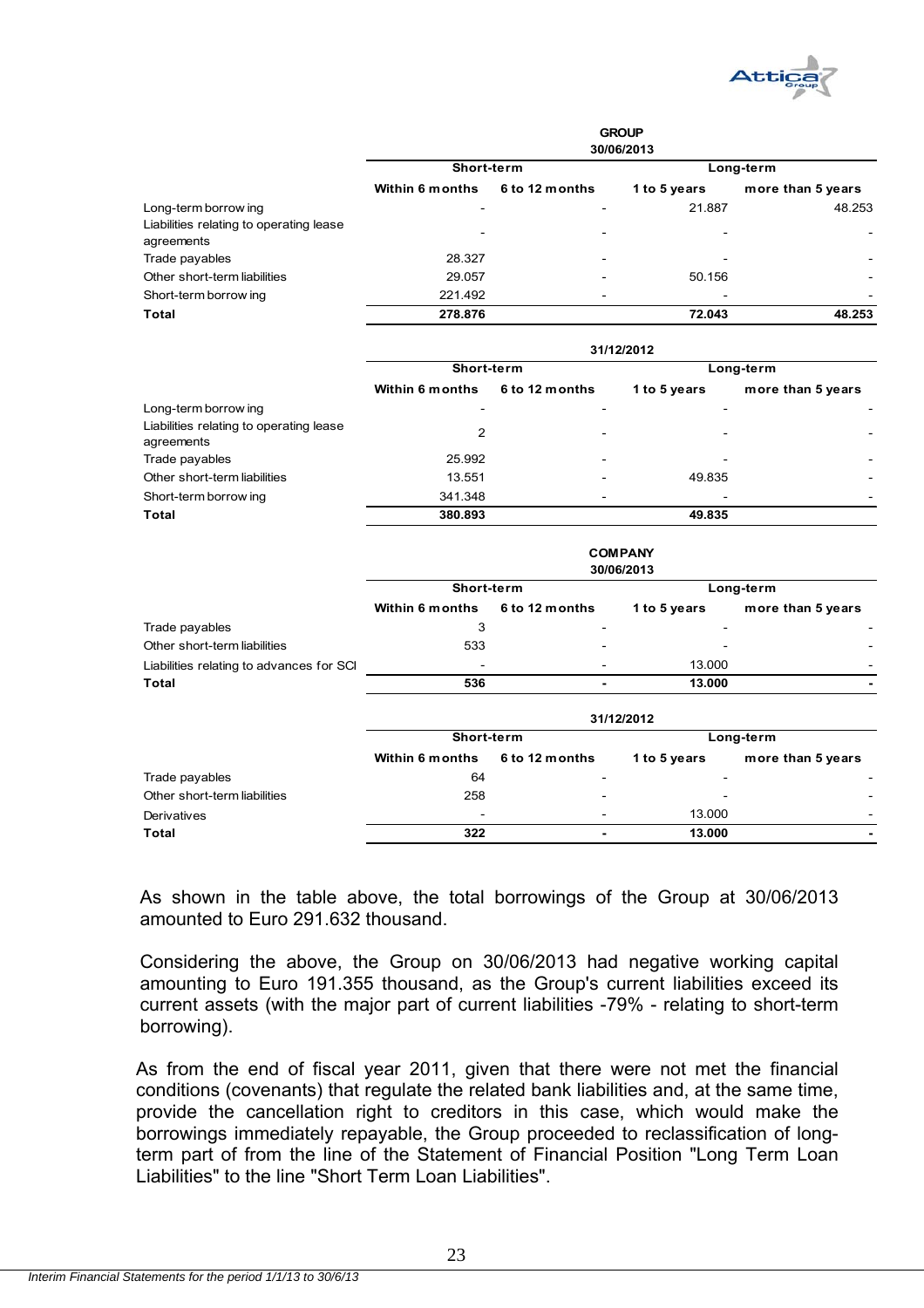

As at 30/06/2013, the amount of long-term loans that have been reclassified to «Short Term Loan Liabilities» stands at Euro 174.387 thousand.

The Group's Management was in advanced conversations with creditor banks on restructuring the debt.

Management is in discussions with the financial institutions, with regards to a debt restructuring, in order for a jointly acceptable solution to be agreed and is examining relevant schedules of long term refinancing that can be considered acceptable by them.

Moreover in short term debt is included an amount of Euro 40 m that is overdue, for which the Group has agreed with the bank to a maturity extension until 31/10/2013, on the grounds of certain conditions that the Group intends to meet, being at the same time in discussions with the bank for such debt's refinancing.

Along with the conversations with the banks as mentioned above, within the year, the Group proceeded, from the fiscal year 2011, to a series of actions, aimed at enhancing its liquidity.

On 05/04/2013 the Group has concluded the sale of its RoPax vessel Superfast VI to Genting Group for a total cash consideration of Euro 54 mln. From the above sale the amount of Euro 49,7 mln allocated to the payment of the borrowings of the vessel Superfast VI and the partial payment of borrowings which has been overdue. As a result, the borrowings of the vessels Superfast I and Superfast II are not overdue anymore, and as a consequence the amount of Euro 70.140 thousand, which refers to their long-term portion, has been reclassified to long-term borrowings.

In light of the above actions and good cooperation with the Group's lenders, we estimate that the Group will not face problems of funding and liquidity.

#### 4. **Fair value of financial instruments**

The Group uses the following hierarchy in order to define and disclose the fair value of financial instruments per valuation technique:

Level 1 inputs are quoted prices (unadjusted) in active markets for identical assets or liabilities that the entity can access at the measurement date.

Level 2 inputs are inputs other than quoted prices included within Level 1 that are observable for the asset or liability, either directly or indirectly.

Level 3 inputs are unobservable inputs for the asset or liability. Investments are valued at fair value by using valuation techniques in which the data, significantly affect the fair value, are not based on observable market data. This level includes investments, whose determination of fair value is based on unobservable market data (five-year business plan), however, also making use of observable market data to calculate WACC.

#### Methods used to determine fair value

The method used to determine fair value for financial instruments that are valued using valuation models is described below. These models include the Group's assessments of the assumptions that an investor would use under fair valuation and are selected based on the specific characteristics of each investment.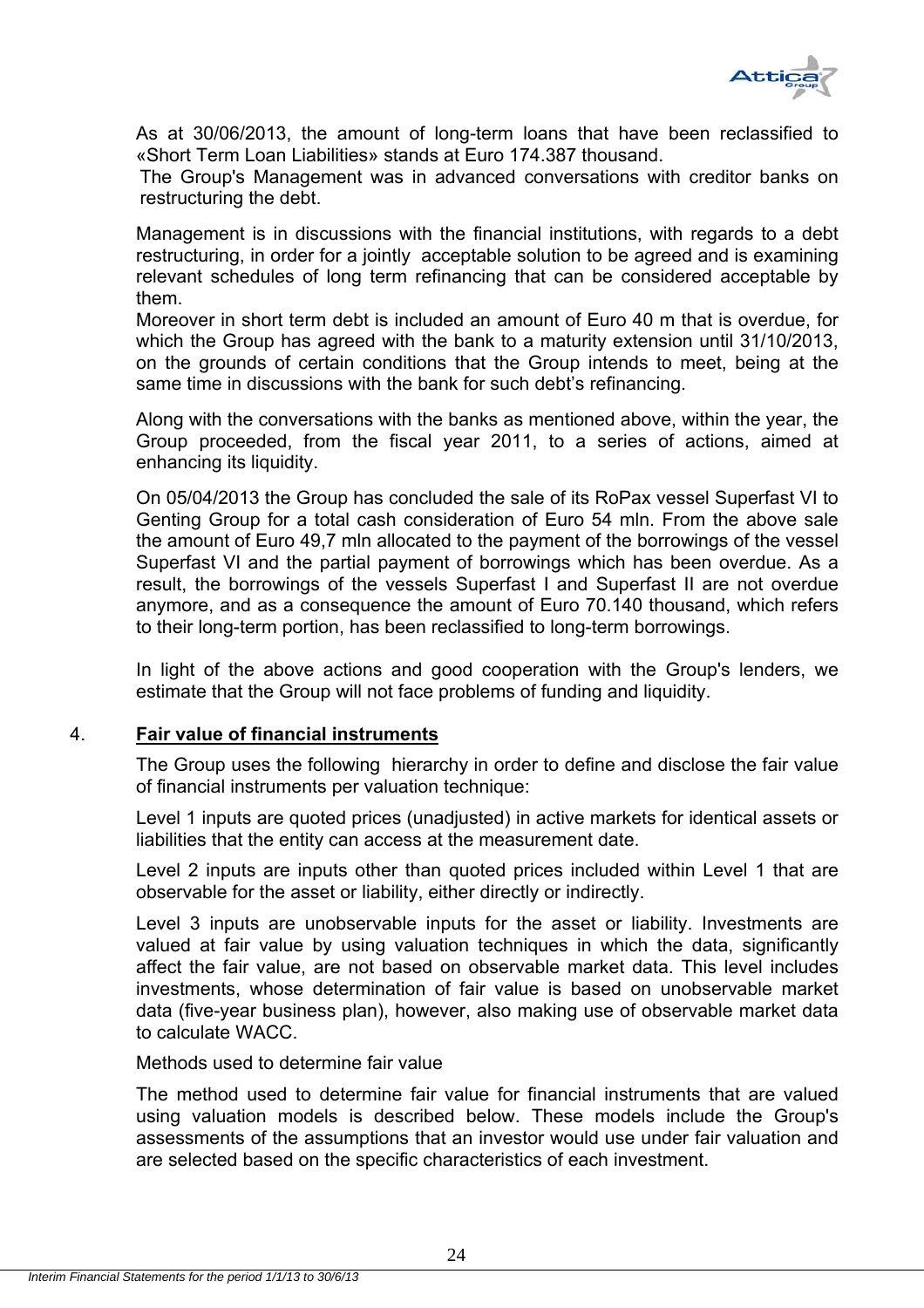

#### **Financial derivatives**

Derivative financial instruments are valued using valuation models based on observable market data. On 30/6/2013, the Group did not hold such data.

#### **Investments carried at fair value**

Under IAS 27 «Separate Financial Statements» measures its investments holdings in accordance with the requirements of IAS 39 "Financial Instruments: Recognition and Measurement" at fair value. At the end of each reporting period of the financial statements, the Company carries out the calculations required in relation to the fair value of its investments. The investments in respect of its interests (unlisted shares) are valued based on generally accepted valuation models which include data based on both - unobservable factors, and market observable inputs.

The assessment performed to determine the fair value of financial instruments not traded in active markets, focuses both on exogenous and endogenous factors. Consequently, at the end of each reporting period, the Company:

a) Identifies and assesses the state of the Greek economy

b) Collects, analyzes and monitors the accounting information on efficiency, using as benchmarks the development of the Company's financial sizes at the end of each reporting period. The analysis of these data provides information regarding the level of meeting or not meeting the business objectives and indicates the tendencies regarding the results and the financial performance of the companies at the end of the annual reporting period.

c) Reviews the business conditions and available information and estimates regarding the future development of financial sizes and tendencies.

According to is standard practice, at each interim reporting date of the financial statements, the Company reexamines the business plans assumptions, based on the business plan prepared at the end of the previous annual reporting period, in relation to subsequent financial periods in five-year time. In case the financial performance of each company during the interim period under examination does not present substantial deviations from the budget of the respective period and, given with the Management's estimates regarding the future development of these financials, redefinition of the original business plan is not considered necessary and the relative calculations for determining fair value are limited to sensitivity analysis on the changes in the weighted average cost of capital. Otherwise, the Management proceeds with detailed redesigning and revision of the existing business plan in order to reflect current economic and business conditions.

Given the aforementioned, at the Group level, there are no financial assets and liabilities carried at fair value.

At the Company level, the following table presents financial assets and liabilities carried at fair value as at 30/06/2013: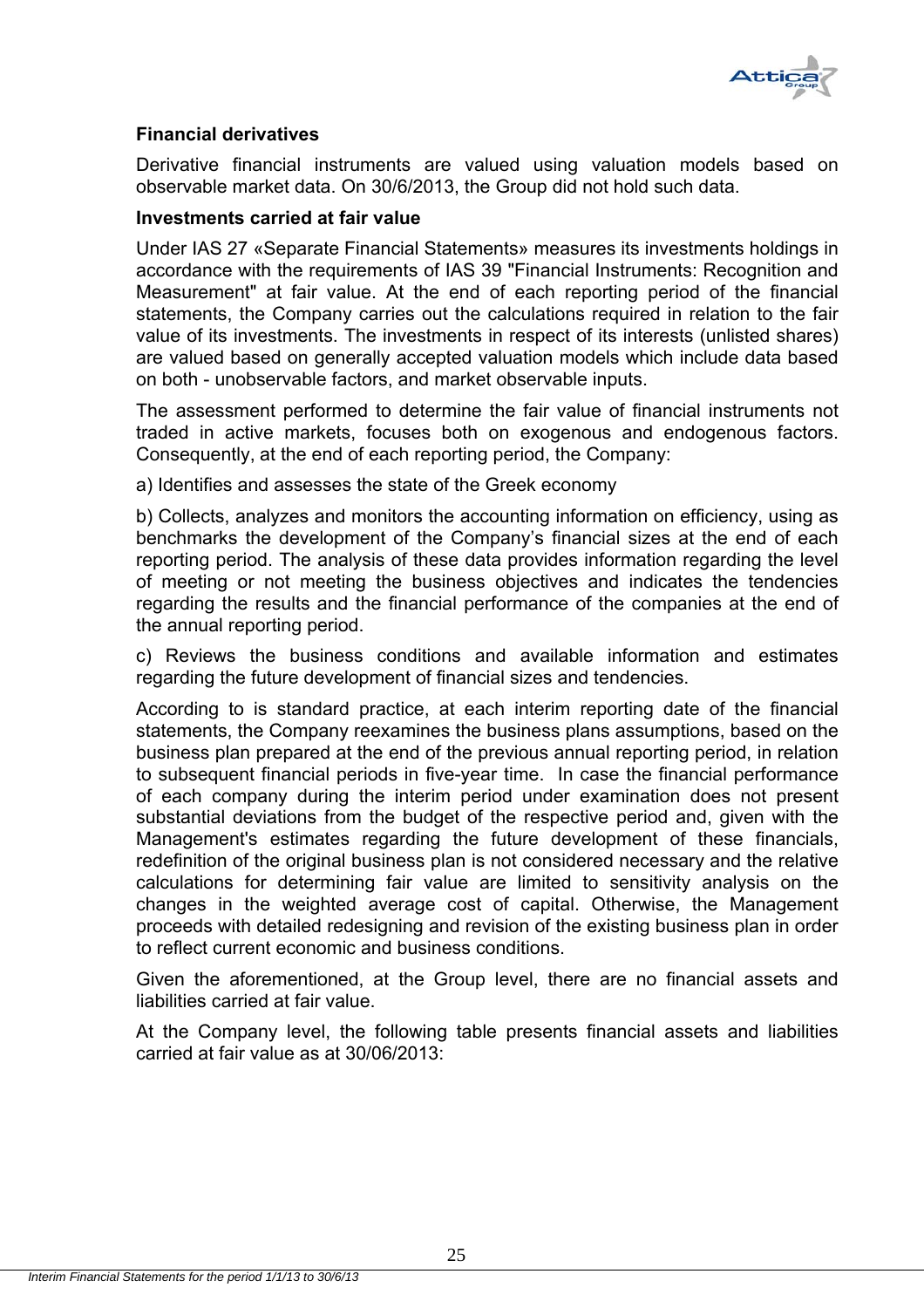

|                                          |                                            | <b>COMPANY</b> |                              |         |
|------------------------------------------|--------------------------------------------|----------------|------------------------------|---------|
| Measurement of financial instruments at  |                                            |                |                              |         |
| fair value                               | Measurement at fair value as at 30/06/2013 |                |                              |         |
|                                          | 30/06/2013                                 | Level 1        | Ievel 2                      | Level 3 |
| Investments in subsidiaries              | 368.270                                    |                | $\qquad \qquad \blacksquare$ | 368.270 |
| Financial assets measured at fair values |                                            |                |                              |         |
| through results                          |                                            |                |                              |         |
| Total                                    | 368,270                                    |                | -                            | 368.270 |

The changes in financial instruments classified in Level are presented below as follows:

|                               | <b>COMPANY</b>                             |         |  |  |  |  |
|-------------------------------|--------------------------------------------|---------|--|--|--|--|
|                               | Measurement at fair value as at 30/06/2013 |         |  |  |  |  |
|                               | Investments in subsidiaries                | Total   |  |  |  |  |
| Opening Balance at 01/01/2013 | 368.270                                    | 368,270 |  |  |  |  |
| Purchases                     |                                            |         |  |  |  |  |
| Sales                         |                                            |         |  |  |  |  |
| Closing Balance at 30/06/2013 | 368.270                                    | 368.270 |  |  |  |  |

# **5.** Consolidation - Joint service agreement<br>5.1. Consolidation of the subsidiaries of Attica H

## 5.1. Consolidation of the subsidiaries of Attica Holdings S.A.

The following directly subsidiaries are being consolidated using the full consolidation method.

|                                                             | 30/06/2013     |         |                           |                                                                |         |                            |                         |                                         |
|-------------------------------------------------------------|----------------|---------|---------------------------|----------------------------------------------------------------|---------|----------------------------|-------------------------|-----------------------------------------|
| Subsidiary                                                  | Carrying       |         | % of direct % of indirect | % of total<br>amount participation participation participation | Country | Nature of<br>Relationship  | Consolidation<br>Method | <b>Unaudited</b><br><b>Fiscal Years</b> |
| SUPERFAST EPTAMC.                                           | 49             | 100.00% | 0.00%                     | 100.00%                                                        | Greece  | <b>Direct</b>              | Full                    | 2007-2012                               |
| SUPERFAST OKTO MC.                                          | 32             | 100.00% | 0.00%                     | 100.00%                                                        | Greece  | <b>Direct</b>              | Full                    | 2007-2012                               |
| SUPERFAST ENNEA MC.                                         | 1.005          | 100,00% | 0,00%                     | 100,00%                                                        | Greece  | <b>Direct</b>              | Full                    | 2007-2012                               |
| SUPERFAST DEKAMC.                                           | 53             | 100,00% | 0,00%                     | 100,00%                                                        | Greece  | <b>Direct</b>              | Full                    | 2007-2012                               |
| NORDIA MC.                                                  | 17             | 100.00% | 0.00%                     | 100.00%                                                        | Greece  | <b>Direct</b>              | Full                    | 2007-2012                               |
| MARIN MC.                                                   | 2.302          | 100,00% | 0,00%                     | 100,00%                                                        | Greece  | <b>Direct</b>              | Full                    | 2007-2012                               |
| <b>ATTICA CHALLENGE LTD</b>                                 | $\overline{2}$ | 100.00% | 0.00%                     | 100.00%                                                        | Malta   | Direct                     | Full                    |                                         |
| <b>ATTICA SHIELD LTD</b>                                    | $\overline{2}$ | 100,00% | 0,00%                     | 100,00%                                                        | Malta   | <b>Direct</b>              | Full                    |                                         |
| ATTICA PREMIUM S.A.                                         |                | 100.00% | 0.00%                     | 100,00%                                                        | Greece  | <b>Direct</b>              | Full                    | 2006-2012                               |
| SUPERFAST DODEKA (HELLAS) INC. &<br>CO JOINT VENTURE        |                | 0.00%   | 0.00%                     | 0.00%                                                          | Greece  | Under common<br>management | Full                    | 2007-2012                               |
| SUPERFAST FERRIES S.A.                                      |                | 100.00% | 0.00%                     | 100.00%                                                        | Liberia | Direct                     | Full                    | 2010-2012                               |
| SUPERFAST PENTE INC.                                        |                | 100.00% | 0.00%                     | 100.00%                                                        | Liberia | <b>Direct</b>              | Full                    | 2007-2012                               |
| SUPERFAST EXI INC.                                          | 18.536         | 100,00% | 0.00%                     | 100,00%                                                        | Liberia | <b>Direct</b>              | Full                    | 2007-2012                               |
| SUPERFAST ENDEKAINC.                                        | 22.483         | 100.00% | 0.00%                     | 100.00%                                                        | Liberia | <b>Direct</b>              | Full                    | 2007-2012                               |
| SUPERFAST DODEKAINC.                                        |                | 100,00% | 0,00%                     | 100,00%                                                        | Liberia | <b>Direct</b>              | Full                    | 2007-2012                               |
| BLUE STAR FERRIES MARITIME S.A.                             | 208.483        | 100,00% | 0,00%                     | 100,00%                                                        | Greece  | <b>Direct</b>              | Full                    | 2008-2012                               |
| BLUE STAR FERRIES JOINT VENTURE                             |                | 0.00%   | 0.00%                     | 0.00%                                                          | Greece  | Under common<br>management | Full                    | 2008-2012                               |
| <b>BLUE STAR FERRIES S.A.</b>                               | 1.707          | 100,00% | 0,00%                     | 100,00%                                                        | Liberia | <b>Direct</b>              | Full                    | 2010-2012                               |
| WATERFRONT NAVIGATION COMPANY                               | $\mathbf{1}$   | 100,00% | 0.00%                     | 100,00%                                                        | Liberia | <b>Direct</b>              | Full                    |                                         |
| THELMO MARINE S.A.                                          | 77             | 100,00% | 0,00%                     | 100,00%                                                        | Liberia | <b>Direct</b>              | Full                    |                                         |
| BLUE ISLAND SHIPPING INC.                                   | 29             | 100,00% | 0.00%                     | 100,00%                                                        | Panama  | <b>Direct</b>              | Full                    |                                         |
| STRINTZIS LINES SHIPPING LTD.                               | 22             | 100.00% | 0.00%                     | 100.00%                                                        | Cyprus  | <b>Direct</b>              | Full                    |                                         |
| SUPERFAST ONE INC.                                          | 30.753         | 100,00% | 0,00%                     | 100,00%                                                        | Liberia | <b>Direct</b>              | Full                    | 2008-2012                               |
| SUPERFAST TWO INC.                                          | 32.650         | 100,00% | 0.00%                     | 100,00%                                                        | Liberia | <b>Direct</b>              | Full                    | 2009-2012                               |
| ATTICA FERRIES M.C.                                         | 3.960          | 100,00% | 0,00%                     | 100,00%                                                        | Greece  | <b>Direct</b>              | Full                    | 2009-2012                               |
| BLUE STAR FERRIES MARITIME S.A.& CO<br><b>JOINT VENTURE</b> |                | 0.00%   | 0.00%                     | 0,00%                                                          | Greece  | Under common<br>management | Full                    | 2008-2012                               |
| <b>BLUE STAR M.C.</b>                                       | 29.304         | 100,00% | 0.00%                     | 100,00%                                                        | Greece  | Direct                     | Full                    | 2009-2012                               |
| BLUE STAR FERRIES M.C.                                      | 16.722         | 100,00% | 0,00%                     | 100,00%                                                        | Greece  | <b>Direct</b>              | Full                    | 2009-2012                               |
| ATTICA FERRIES MARITIME S.A.                                | 81             | 100,00% | 0.00%                     | 100.00%                                                        | Greece  | <b>Direct</b>              | Full                    | 2012                                    |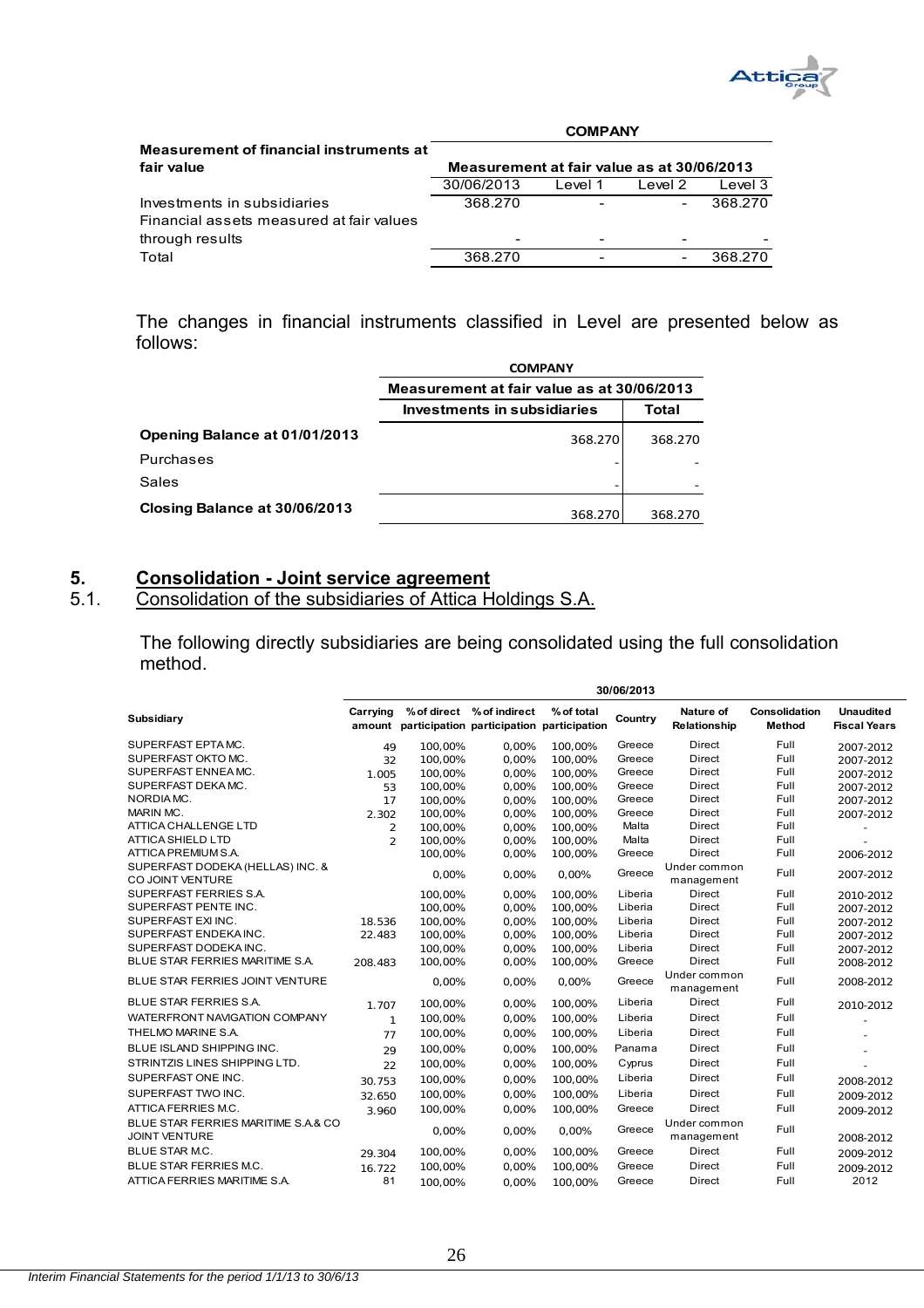

For the subsidiaries registered outside the European Union, which do not have an establishment in Greece, are not obligated to taxation audit.

For all the companies of the Group, there are no changes of the method of consolidation.

There are no companies which have been consolidated in the present period while they have not been consolidated either in the previous period or in the same period of the fiscal year 2012.

There are no companies which have not been consolidated in the present period while they have been consolidated either in the previous period or in the same period of the fiscal year 2012.

There are no companies of the Group which have not been consolidated in the consolidated financial statements.

#### 5.2. Agreement between Attica Holdings S.A. and Anek

On  $24<sup>th</sup>$  May, 2011 the Group has announced the signing of a joint service agreement with Anek Lines for the employment of vessels of the two companies in the international route Patras – Igoumenitsa – Ancona and the domestic route Piraeus – Herakleion, Crete.

Therefore, the Joint Venture company "Anek S.A. – Superfast Endeka (Hellas) Inc" (distrinctive name "Anek – Superfast" ) has been established in which participate the companies Anek S.A., Superfast Exi (Hellas) Inc., Superfast Endeka (Hellas) Inc. and Attika Ferries M.C.

On 31<sup>st</sup> May, 2013 the Group has announced the renewal of the term of the Joint Venture company "Anek S.A. – Superfast Endeka (Hellas) Inc" until 31/05/2017.

#### **6. Related party disclosures**

6.1. Intercompany transactions between Attica Holdings S.A. and other companies of Attica Group

The parent company has an amount of Euro 199 thousand as receivable dividend arising from its 100% subsidiary company Blue Star Ferries Maritime S.A.

The intercompany balances as at 30th June, 2013 between the Group's companies arising from its corporate structure (see § 4.1. of the financial statements at 31st December, 2012) are the following:

- a) Between the shipowning companies of the Group stood at Euro 65.430 thousand.
- b) Balances of Attica Premium S.A. arising from its transactions with the Group's maritime entities stood at Euro 913 thousand.

c) Between Blue Star Ferries Maritime S.A. & Co Joint Venture and the shipowning companies of the Group stood at Euro 30.556 thousand.

The above amounts are written-off in the consolidated accounts of Attica Group.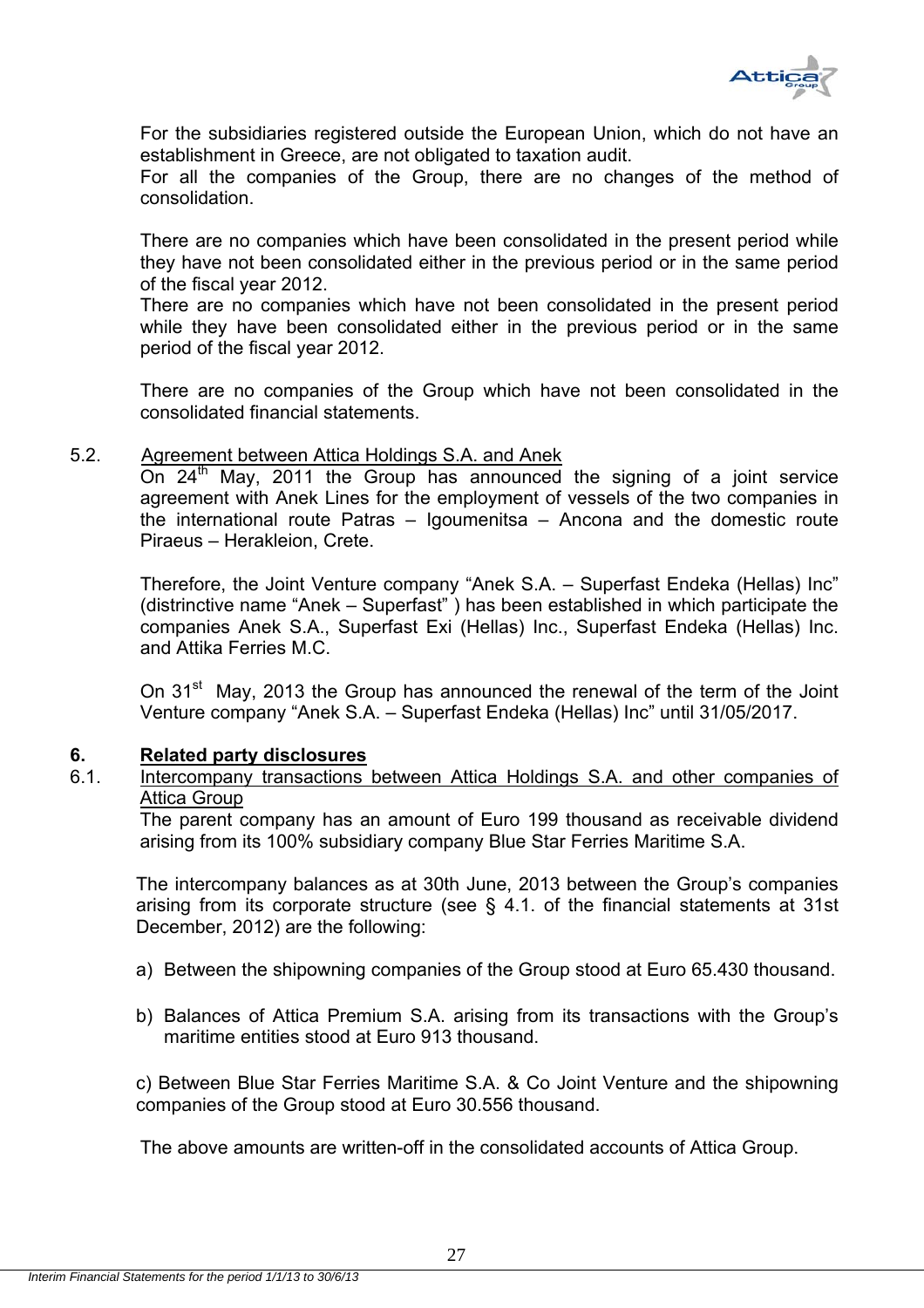

#### 6.1.1. Intercompany transactions between Attica Holdings S.A. and the companies of Marfin Investment Group

| <b>COMPANIES</b>                  | Sales | Purchases | Receivables Payables<br>from | to     |
|-----------------------------------|-------|-----------|------------------------------|--------|
| <b>GEFSIPLOIA S.A.</b>            | 4.116 | 677       | 1.710                        | 1.229  |
| VIVARTIA S.A.                     |       |           |                              |        |
| S. NENDOS S.A.                    |       |           |                              |        |
| <b>HELLENIC CATERING S.A.</b>     |       | 10        |                              | 11     |
| HELLENIC FOOD SERVICE PATRON S.A. |       |           |                              |        |
| Y-LOGIMED                         |       |           |                              |        |
| MIG REAL ESTATE S.A.              |       |           |                              |        |
| SINGULAR LOGIC S.A.               |       | 109       |                              | 111    |
| SINGULAR LOGIC INTERGRATOR S.A.   |       |           |                              |        |
| MIG MEDIA A.E.                    |       | 43        |                              | 52     |
| MARFIN INVESTMENT GROUP*          | 9     |           | 4                            | 13.000 |
|                                   | 4.125 | 839       | 1.714                        | 14.403 |

#### 6.2. Guarantees

 The parent company has guaranteed to lending banks the repayment of loans of the Group's vessels amounting Euro 289.207 thousand.

#### 6.3. Board of Directors and Executive Directors' Fees

#### **Key management compensation**

|                                     | <b>Amounts in Euro</b> |            |  |  |
|-------------------------------------|------------------------|------------|--|--|
|                                     | 30/06/2013             | 30/06/2012 |  |  |
| Salaries & other employees benefits | 1.289                  | 1.555      |  |  |
| Social security costs               | 234                    | 137        |  |  |
| B.O.D. Remuneration                 |                        |            |  |  |
| Termination benefits                |                        |            |  |  |
| Other long-term benefits            |                        |            |  |  |
| Share-based payments                |                        |            |  |  |
| Total                               | 1.523                  | 1.692      |  |  |
| Number of key management personnel  | 13                     | 14         |  |  |

Key management personnel are those persons having authority and responsibility for planning, directing and controlling the activities of the entity, directly or indirectly, including any director (whether executive or otherwise) of that entity.

#### **7. General information for the Financial Statements (period 1-1 to 30-06-2013)**

The figures of the period  $1/1 - 30/6/2013$  are not fully comparable with the corresponding figures of continuing operations of the previous year because the vessel Blue Star Patmos began its deployment as of 10.07.2012 on the route Piraeus-Chios-Mytilini.

#### 7.1. Revenue Analysis and Geographical Segments Report

The Group has decided to provide information based on the geographical segmentation of its operations.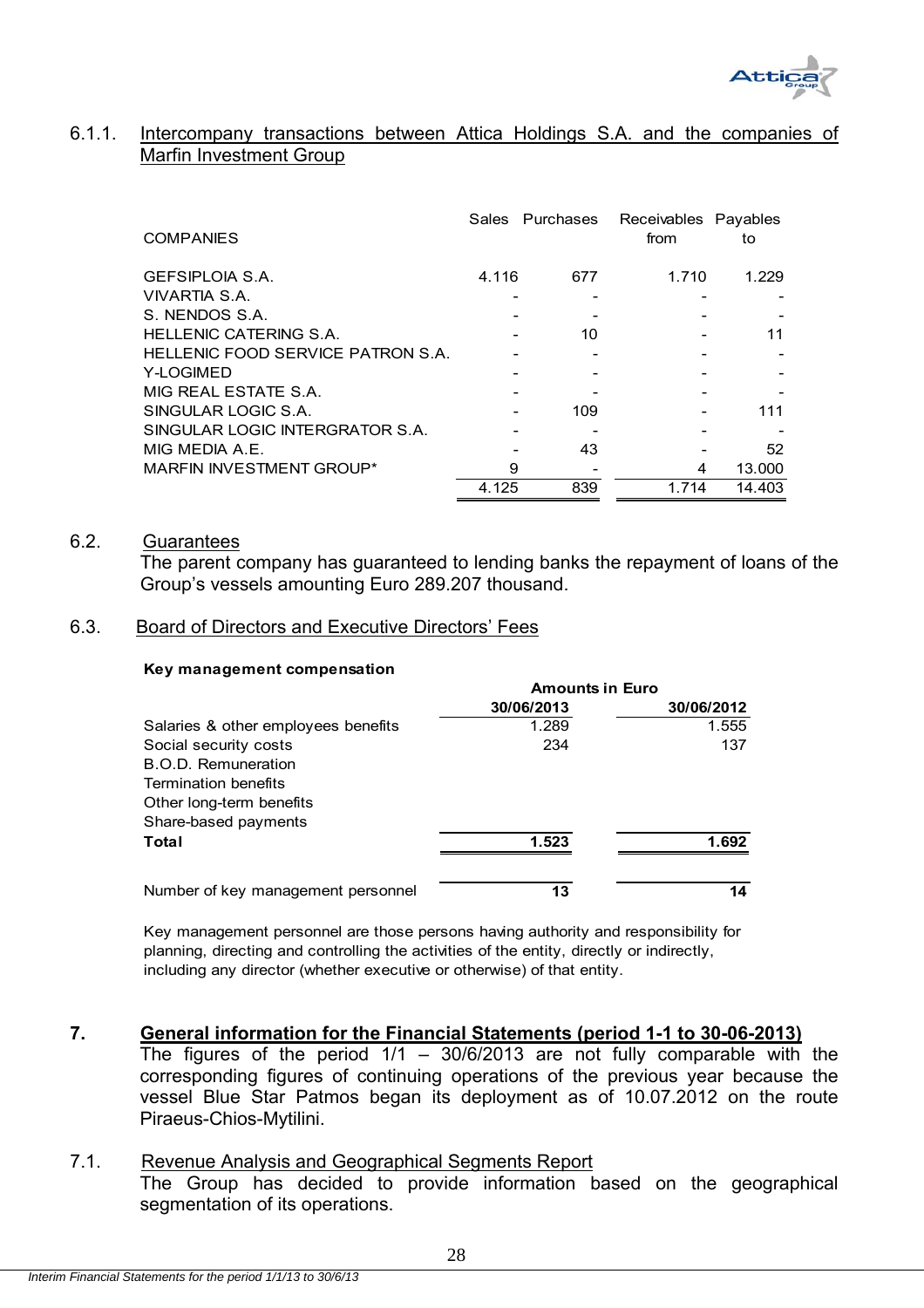

The Group operates in the Greek Domestic Routes and in Adriatic Sea. The Group's vessels provide transportation services to passengers, private vehicles and freight.

#### **Seasonality**

The Company's sales are highly seasonal. The highest traffic for passengers and vehicles is observed during the months July, August and September while the lowest traffic for passengers and vehicles is observed between November and February. On the other hand, freight sales are not affected significantly by seasonality.

The Company, as a holding company, does not have any sales activity and for this reason there is no revenue analysis by geographical segment.

The consolidated results and other information per segment for the period 1/1 – 30/6/2013 are as follows:

|                                                                            | <b>GROUP</b>       |                 |          |            |  |
|----------------------------------------------------------------------------|--------------------|-----------------|----------|------------|--|
|                                                                            |                    | 1/1-30/06/2013  |          |            |  |
| Geographical Segment                                                       | Domestic<br>Routes | Adriatic<br>Sea | Other    | Total      |  |
| Fares                                                                      | 61.050             | 40.107          |          | 101.157    |  |
| <b>On-board Sales</b>                                                      | 2.946              | 2.607           |          | 5.553      |  |
| Travel Agency Services (Intersector Sales)<br>Intersector Sales Write-offs |                    |                 |          |            |  |
| <b>Total Revenue</b>                                                       | 63.996             | 42.714          |          | 106.710    |  |
| <b>Operating Expenses</b>                                                  | $-57.197$          | $-47.010$       | $-66$    | $-104.273$ |  |
| Management & Distribution Expenses                                         | $-9.673$           | $-6.864$        | $-995$   | $-17.532$  |  |
| Other revenue / expenses                                                   | 341                | 911             |          | 1.252      |  |
| Earnings before taxes, investing and financial results                     | $-2.534$           | $-10.249$       | $-1.060$ | $-13.843$  |  |
| <b>Financial results</b>                                                   | $-5.583$           | $-1.597$        | $-2$     | $-7.182$   |  |
| Earnings before taxes, investing and financial results,                    |                    |                 |          |            |  |
| depreciation and amortization                                              | 5.189              | $-5.109$        | $-1.019$ | $-939$     |  |
| Profit/Loss before Taxes                                                   | $-8.149$           | $-11.814$       | $-1.062$ | $-21.025$  |  |
| Income taxes                                                               | $-14$              | $-22$           |          | $-36$      |  |
| Profit/Loss after Taxes                                                    | $-8.163$           | $-11.836$       | $-1.062$ | $-21.061$  |  |
| Customer geographic distribution                                           |                    |                 |          |            |  |
| Greece                                                                     | 91.477             |                 |          |            |  |
| Europe                                                                     | 13.817             |                 |          |            |  |
| Third countries                                                            | 1.416              |                 |          |            |  |
| Total Fares & Travel Agency Services                                       | 106.710            |                 |          |            |  |
|                                                                            |                    | 30/06/2013      |          |            |  |
| <b>Geographical Segment</b>                                                | Domestic           | Adriatic        | Other    | Total      |  |
|                                                                            | Routes             | Sea             |          |            |  |
| <b>Assets and liabilities figures</b>                                      |                    |                 |          |            |  |
| Vessels' Book Value at 01/01                                               | 454.602            | 250.352         |          | 704.954    |  |
| Improvements / Additions                                                   |                    |                 |          |            |  |
| Vessels' redeployment                                                      | $-67.000$          | 67.000          |          |            |  |

| Vessels' redeployment                     | -67.0001 | 67.0001   |        |           |
|-------------------------------------------|----------|-----------|--------|-----------|
| Vessel acquisitions in the present period |          |           |        |           |
| Vessels' Disposals                        |          | $-53.000$ |        | $-53.000$ |
| Depreciation for the Period               | $-7.557$ | $-4.938$  |        | $-12.495$ |
| Net Book Value of vessels at 30/06        | 380.045  | 259.414   |        | 639.459   |
| Other tangible Assets                     |          |           | 1.5661 | 1.566     |
| <b>Total Net Fixed Assets</b>             | 380.045  | 259.414   | 1.566  | 641.025   |
| Long-term and Short-term borrowings       | 153.888  | 135.319   | 2.425  | 291.632   |
|                                           |          |           |        |           |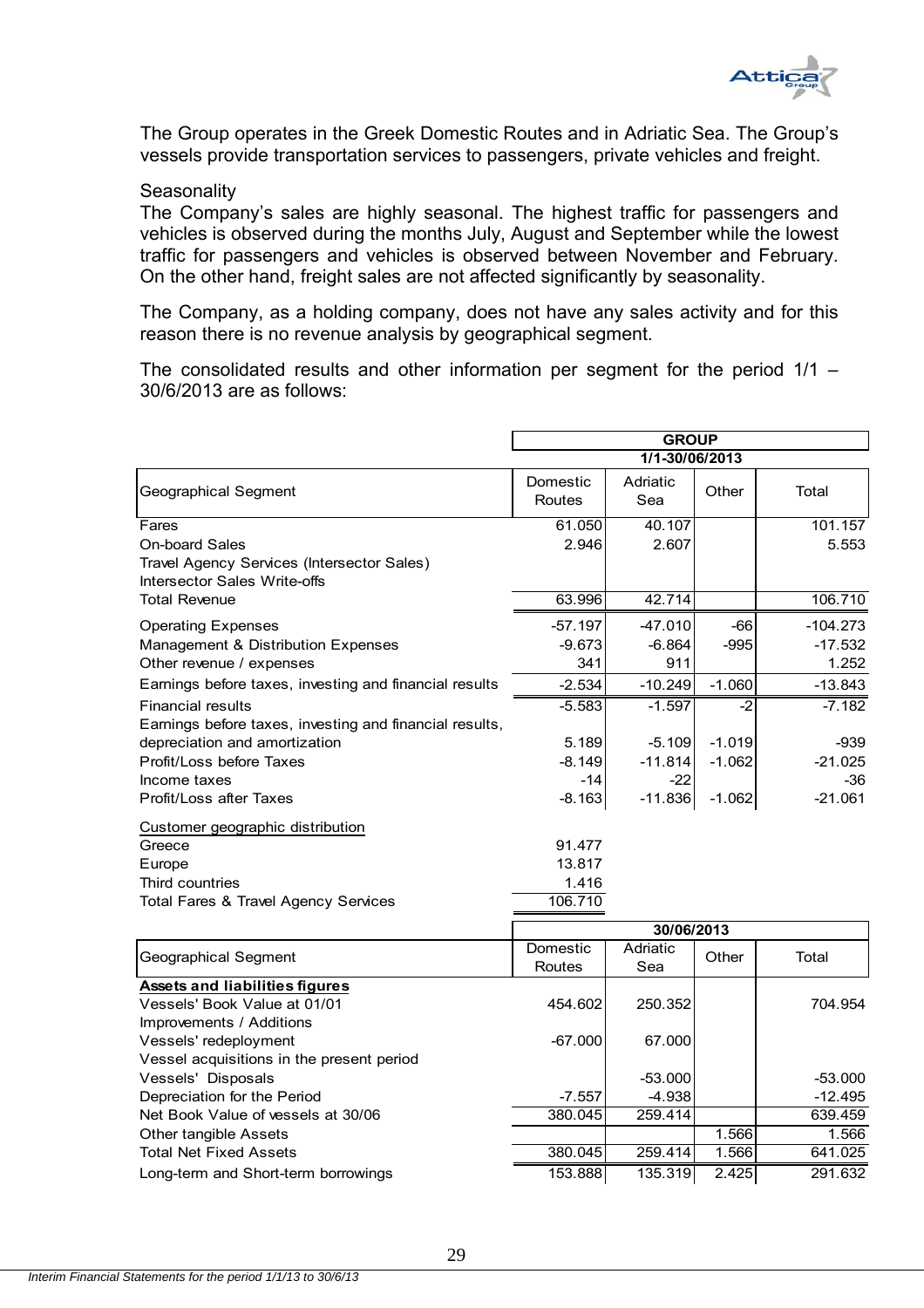

The revenue of the Group is derived from the agents based abroad.

| Agreements sheet of Assets and Liabilities at 30/06/2013 |
|----------------------------------------------------------|
|----------------------------------------------------------|

| Net Book Value of Assets             | Euro 641.025 |
|--------------------------------------|--------------|
| <b>Unallocated Assets</b>            | Euro 89.437  |
| <b>Total Assets</b>                  | Euro 730.462 |
| Long-term and Short-term liabilities | Euro 291.632 |
| <b>Unallocated Liabilities</b>       | Euro 109.849 |
| <b>Total Liabilities</b>             | Euro 401.481 |

The vessels of the Group have been mortgaged as security of the long-term borrowings for the amount of Euro 635.790 thousand.

Revenue from Fares in Domestic routes includes the grants received for public services amounting Euro 5.520 thousand for the period 1/1 – 30/6 2013 and Euro 5.529 thousand for the period 1/1 – 30/6/2012.

The consolidated results and other information per segment for the period 1/1 – 30/6/2012 are as follows:

|                                                         |                    | <b>GROUP</b>    |                    |                  |
|---------------------------------------------------------|--------------------|-----------------|--------------------|------------------|
|                                                         |                    | 1/1-30/06/2012  |                    |                  |
| Geographical Segment                                    | Domestic<br>Routes | Adriatic<br>Sea | Other *            | Total            |
| Fares                                                   | 54.727             | 40.722          |                    | 95.449           |
| <b>On-board Sales</b>                                   | 3.532              | 3.682           |                    | 7.214            |
| <b>Total Revenue</b>                                    | 58.259             | 44.404          |                    | 102.663          |
| <b>Operating Expenses</b>                               | $-59.316$          | $-48.765$       |                    | $-108.081$       |
| Management & Distribution Expenses                      | $-10.376$          | $-8.536$        | $-747$             | $-19.658$        |
| Other revenue / expenses                                | 587                | 548             |                    | 1.135            |
| Earnings before taxes, investing and financial results  | $-10.846$          | $-12.349$       | $-747$             | $-23.941$        |
| <b>Financial results</b>                                | $-4.203$           | $-1.723$        | -4                 | $-5.929$         |
| Earnings before taxes, investing and financial results, |                    |                 |                    |                  |
| depreciation and amortization                           | $-2.924$           | $-7.131$        | $-706$             | $-10.761$        |
| Profit/Loss before Taxes                                | $-15.049$          | $-14.071$       | $-750$             | $-29.870$        |
| Income taxes                                            | -6                 | $-28$           |                    | $-34$            |
| Profit/Loss after Taxes                                 | $-15.055$          | $-14.099$       | $-750$             | $-29.904$        |
| Customer geographic distribution                        |                    |                 |                    |                  |
| Greece                                                  | 89.238             |                 |                    |                  |
| Europe                                                  | 13.267             |                 |                    |                  |
| Third countries                                         | 158                |                 |                    |                  |
| Total Fares & Travel Agency Services                    | 102.663            |                 |                    |                  |
|                                                         |                    | 1/1-31/12/2012  |                    |                  |
|                                                         | Domestic           | Adriatic        |                    |                  |
| Geographical Segment                                    | Routes             | Sea             | Other <sup>*</sup> | Total            |
| <b>Assets and liabilities figures</b>                   |                    |                 |                    |                  |
| Vessels' Book Value at 01/01                            | 402.600            | 281.116         |                    | 683.716          |
| Vessel acquisitions in the present period               | 74.322             |                 |                    | 74.322           |
| (Profit) loss on sale of property, plant and equipment  |                    | $-6.396$        |                    | $-6.396$         |
| Vessels' impairment                                     | $-5.808$           | $-14.551$       |                    | $-20.359$        |
| Depreciation for the Period                             | $-16.512$          | $-9.817$        |                    | $-26.329$        |
| Net Book Value of vessels at 31/03                      | 454.602            | 250.352         |                    | 704.954          |
| Other tangible Assets<br><b>Total Net Fixed Assets</b>  | 454.602            | 250.352         | 1.776<br>1.776     | 1.776<br>706.730 |
|                                                         |                    |                 |                    |                  |
| Secured Ioans                                           | 195.834            | 143.089         | 2.427              | 341.350          |

\* The column "Other" includes the parent company and the 100% subsidiary ATTICA PREMIUM S.A.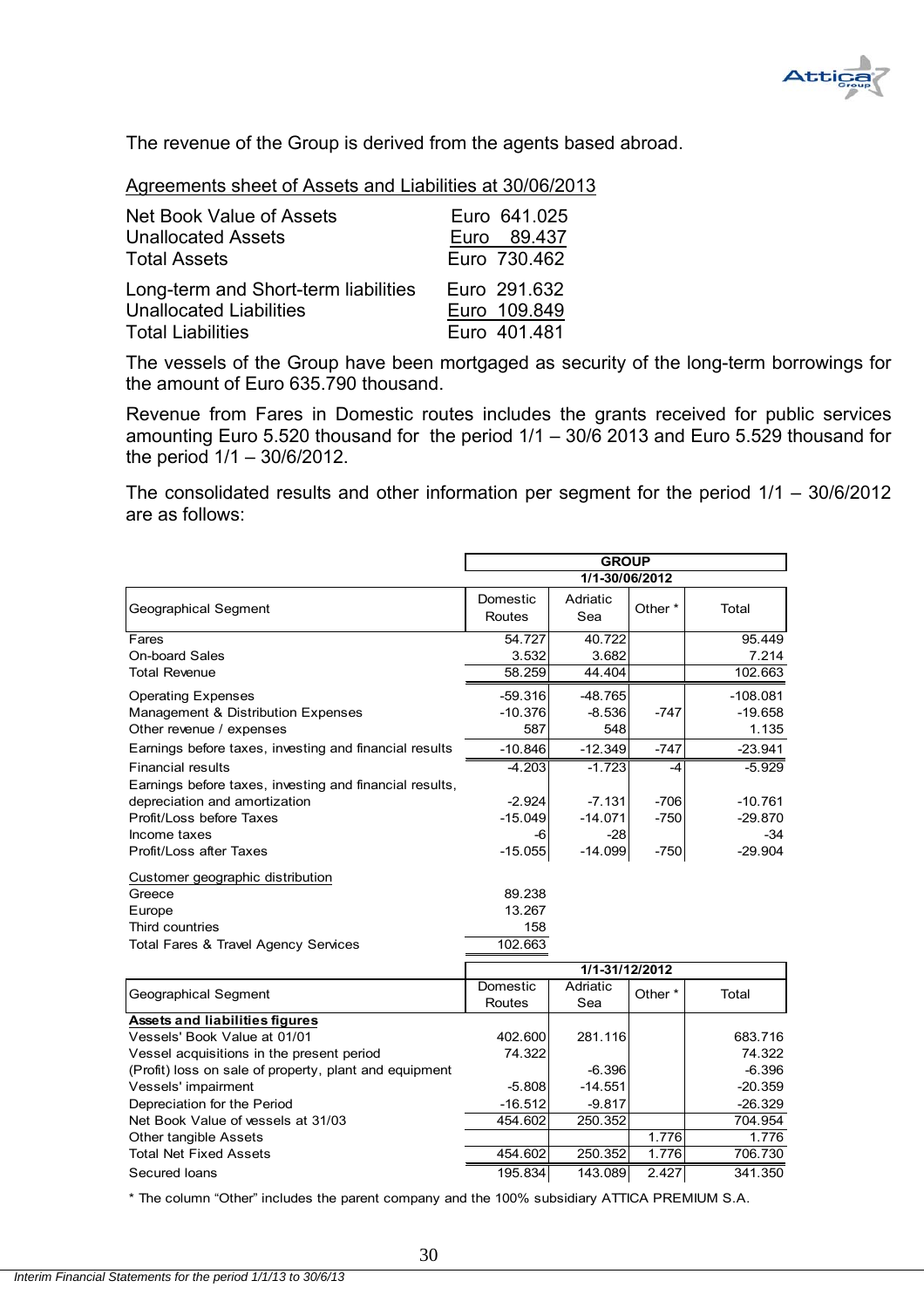

Agreements sheet of Assets and Liabilities at 31/12/2012

| Net Book Value of Assets             | Euro 706.730 |
|--------------------------------------|--------------|
| <b>Unallocated Assets</b>            | Euro 76.487  |
| <b>Total Assets</b>                  | Euro 783.217 |
| Long-term and Short-term liabilities | Euro 341,350 |
| <b>Unallocated Liabilities</b>       | Euro 91.496  |
| <b>Total Liabilities</b>             | Euro 432.846 |

#### 7.2. Cost of sales

 Cost of sales has been negatively affected compared to the previous period due to the fact that the management of the Group has proceeded the decrease of the operating expenses.

#### 7.3. Administrative expenses

Administrative expenses has been negatively affected compared to the previous period due to the fact that the management of the Group has proceeded the decrease of the administrative expenses.

#### 7.4. Distribution expenses

Distribution expenses has been negatively affected compared to the previous period due to the fact that the management of the Group has proceeded the decrease of advertising expenses and sales commission.

#### 7.5. Other financial results

Other financial results includes mainly the foreign exchange differences from the credit agreement of the Group with Daewoo Shipbuilding and Marine Engineering Co. Ltd. (DSME), Korea for the acquisition of the new fast car-passenger ferry Blue Star Patmos. The agreement amount stood at USD 54 mln.

#### 7.6. Tangible assets

Tangible assets decreased compared to 31/12/2012.This decrease was due to the sale of the RoPax vessel Superfast VI and the depreciations of the present period.

#### 7.7. Other current assets

Other current assets increased compared to 31/12/2012. This increase was due to the vessels' dry dock.

#### 7.8. Cash and cash equivalents

The sale of Superfast VI generated for Attica Group additional cash of Euro 21 mln which has been allocated to the partial payment of the vessels' loans. Furthermore, in May 2013 the Group paid the amount of Euro 0,8 mln against the borrowings of the vessels Superfast I and Superfast II.

#### 7.9. Share capital – Share premium – Total comprehensive income

The share capital amounts to Euro 57.498 thousand and is divided in 191.660.320 common registered voting shares with a nominal value of Euro 0,30 each.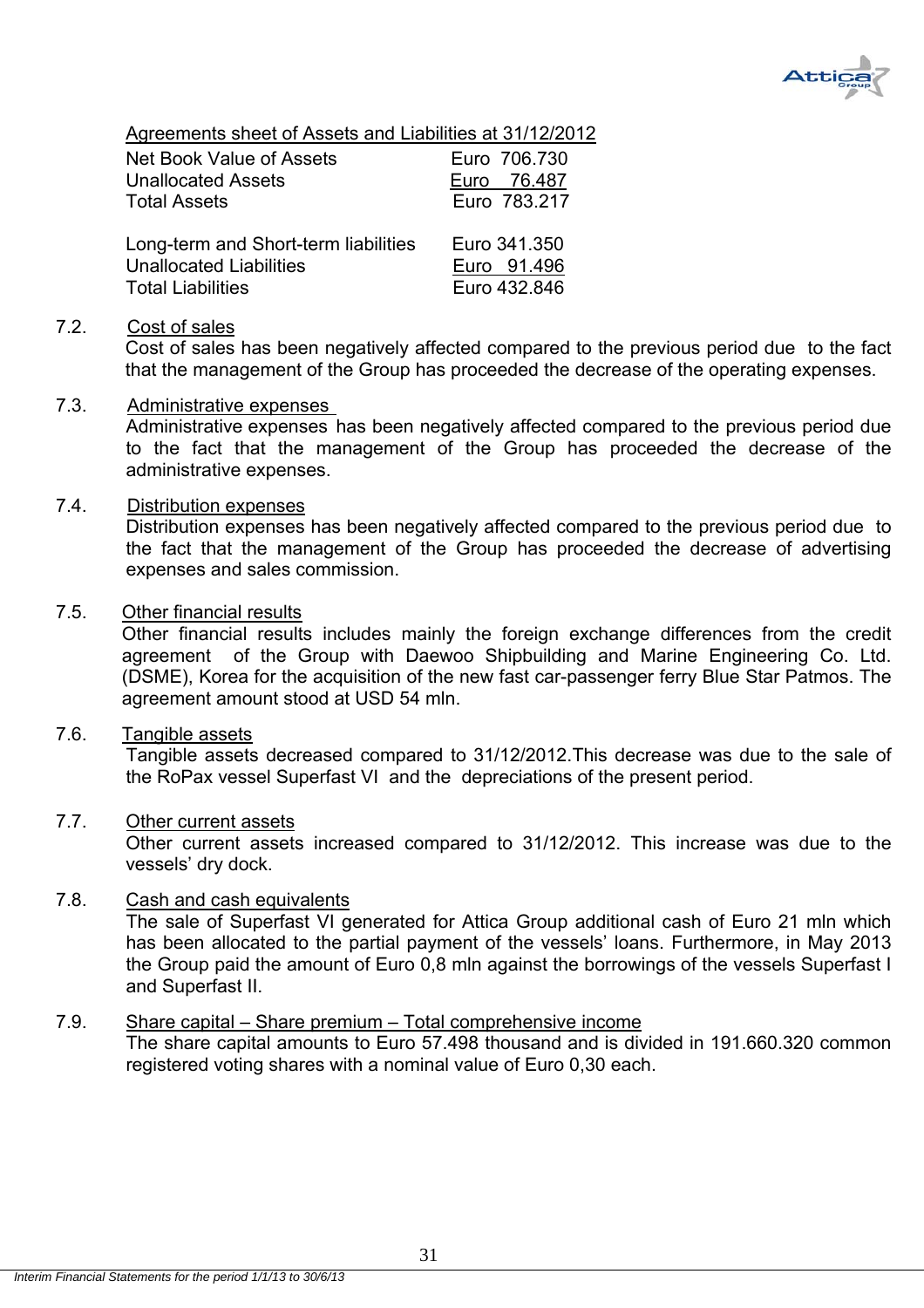

| <b>GROUP</b>                                               | Number of                                 | Nominal            | Value of                | Share              |                   |
|------------------------------------------------------------|-------------------------------------------|--------------------|-------------------------|--------------------|-------------------|
| Balance as of 01/01/2013                                   | <b>Shares</b><br>191.660.320              | value<br>0,30      | common shares<br>57.498 | premium<br>290.011 |                   |
| Capitalisation of share premium                            |                                           |                    |                         |                    |                   |
| Share issue                                                |                                           |                    |                         |                    |                   |
| - Common                                                   |                                           |                    |                         |                    |                   |
| - Preference                                               |                                           |                    |                         |                    |                   |
| Expenses related to share capital increase                 |                                           |                    |                         |                    |                   |
| Balance as of 30/06/2013                                   | 191.660.320                               | 0,30               | 57.498                  | 290.011            |                   |
| <b>COMPANY</b>                                             | Number of                                 | <b>Nominal</b>     | Value of                | Share              |                   |
| Balance as of 01/01/2013                                   | <b>Shares</b><br>191.660.320              | value<br>0,30      | common shares<br>57.498 | premium<br>290.011 |                   |
| Capitalisation of share premium                            |                                           |                    |                         |                    |                   |
| Share issue                                                |                                           |                    |                         |                    |                   |
| - Common                                                   |                                           |                    |                         |                    |                   |
| - Preference<br>Expenses related to share capital increase |                                           |                    |                         |                    |                   |
| Balance as of 30/06/2013                                   | 191.660.320                               | 0,30               | 57.498                  | 290.011            |                   |
|                                                            |                                           |                    |                         |                    |                   |
| <u>Borrowings</u>                                          |                                           |                    |                         |                    |                   |
| Borrowings analysis:                                       |                                           |                    |                         |                    |                   |
|                                                            |                                           |                    |                         |                    |                   |
| Long-term borrowings<br>Short-term dept                    |                                           |                    |                         |                    |                   |
| Long-term borrowings                                       | 30/06/2013                                | 31/12/2012         |                         |                    |                   |
| Obligations under finance lease                            |                                           |                    |                         |                    |                   |
| Secured Loans<br><b>Bonds</b>                              | 135.319<br>113.888                        | 175.762<br>123.161 |                         |                    |                   |
| Less: Long-term loans payable in next                      |                                           |                    |                         |                    |                   |
| financial year                                             | -179.067                                  | -298.923           |                         |                    |                   |
| Total of long-term loans                                   | 70.140                                    |                    | 0                       |                    |                   |
| Short-term dept                                            | 30/06/2013                                | 31/12/2012         |                         |                    |                   |
| Obligations under finance lease                            |                                           |                    | $\overline{2}$          |                    |                   |
| Secured Loans                                              | 40.000                                    | 40.000             |                         |                    |                   |
| Bank Loans                                                 | 2.425                                     | 2.425              |                         |                    |                   |
| More: Long-term loans payable in next<br>financial year    | 179.067                                   | 298.923            |                         |                    |                   |
| Total of short-term loans                                  | 221.492                                   | 341.350            |                         |                    |                   |
| Amounts in €                                               |                                           |                    |                         |                    |                   |
| Borrowings as of 30/6/2013                                 | <b>Obligations under</b><br>finance lease | <b>Bank Loans</b>  | Secured<br>Loans        | <b>Bonds</b>       | <b>Borrowings</b> |
| Within 1year                                               |                                           | 2.425              | 105.179                 | 113.888            | 221.492           |
| After 1year but not more than 5 years                      |                                           |                    | 21.887                  |                    | 21.887            |
| More than five years                                       |                                           |                    | 48.253                  |                    | 48.253            |
|                                                            |                                           | 2.425              | 175.319                 | 113.888            | 291.632           |
| Amounts in $\epsilon$                                      |                                           |                    |                         |                    |                   |
| Borrowings as of 31/12/2012                                | <b>Obligations under</b><br>finance lease | <b>Bank Loans</b>  | Secured<br>Loans        | <b>Bonds</b>       | <b>Borrowings</b> |
| Within 1year                                               | $\overline{2}$                            | 2.425              | 215.762                 | 123.161            | 341.350           |
| After 1year but not more than 5 years                      |                                           |                    |                         |                    |                   |
| More than five years                                       | $\overline{\mathbf{2}}$                   | 2.425              | 215.762                 | 123.161            | 341.350           |
|                                                            |                                           |                    |                         |                    |                   |

The table above presents Groups total borrowings which stood at Euro 291.632 thousand.

 $7.10.$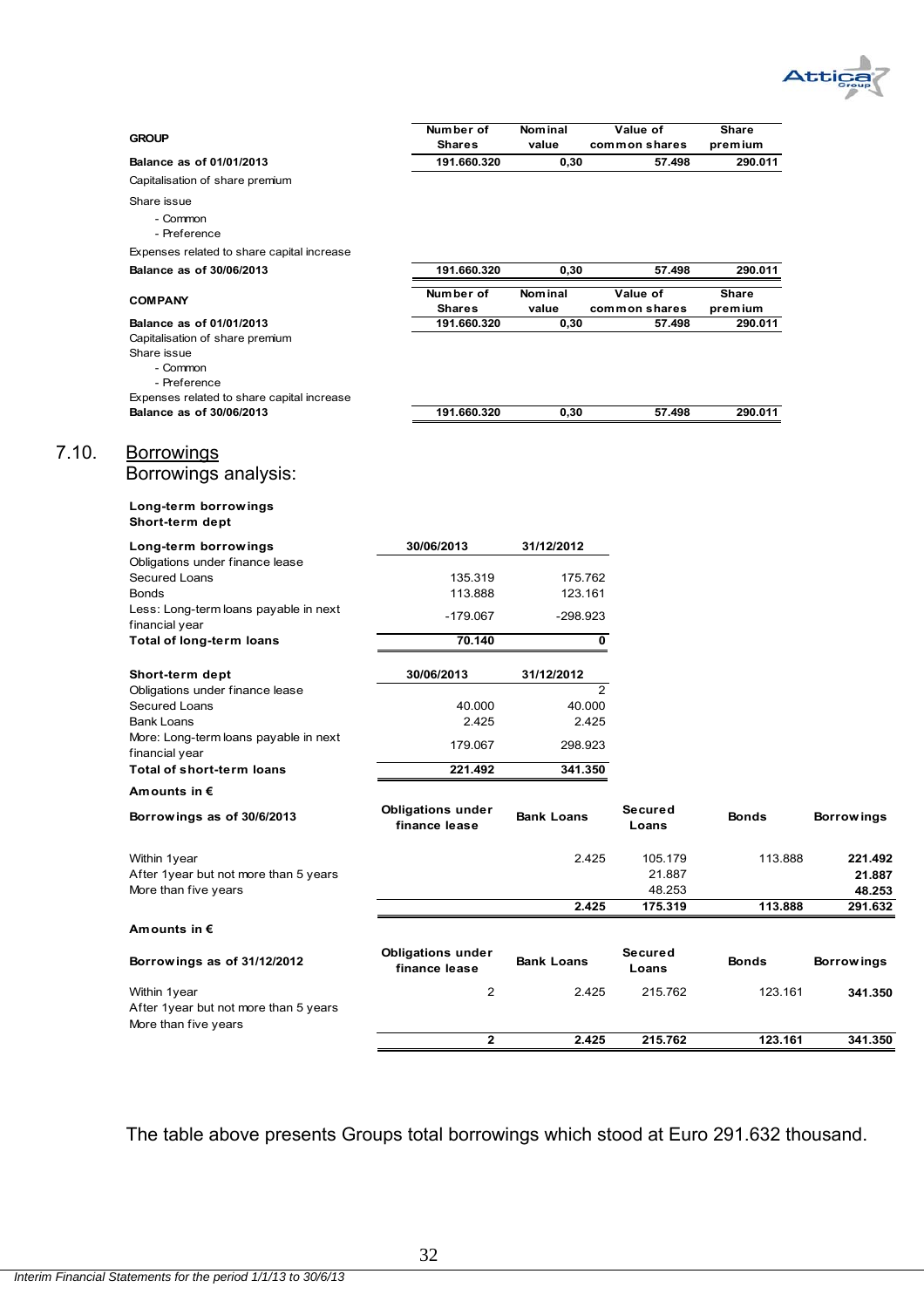

As from the end of fiscal year 2011, given that there were not met the financial conditions (covenants) that regulate the related bank liabilities and, at the same time, provide the cancellation right to creditors in this case, which would make the borrowings immediately repayable, the Group proceeded to reclassification of long-term part of from the line of the Statement of Financial Position "Long Term Loan Liabilities" to the line "Short Term Loan Liabilities". As at 30/06/2013, the amount of long-term loans that have been reclassified to «Short Term Loan Liabilities» stands at Euro 174.387 thousand.

The Group's Management was in advanced conversations with creditor banks on restructuring the debt.

Management is in discussions with the financial institutions, with regards to a debt restructuring, in order for a jointly acceptable solution to be agreed and is examining relevant schedules of long term refinancing that can be considered acceptable by them.

Moreover in short term debt is included an amount of  $\epsilon$  40 m that is overdue, for which the Group has agreed with the bank to a maturity extension until 31/10/2013, on the grounds of certain conditions that the Group intends to meet, being at the same time in discussions with the bank for such debt's refinancing.

Along with the conversations with the banks as mentioned above, within the year, the Group proceeded to a series of actions, aimed at enhancing its liquidity.

On 05/04/2013 the Group has concluded the sale of its RoPax vessel Superfast VI to Genting Group for a total cash consideration of Euro 54 mln. From the above sale the amount of Euro 49,7 mln allocated to the payment of the borrowings of the vessel Superfast VI and the partial payment of borrowings which has been overdue. As a result, the borrowings of the vessels Superfast I and Superfast II are not overdue anymore, and as a consequence the amount of Euro 70.140 thousand, which refers to their long-term portion, has been reclassified to long-term borrowings.

In light of the above actions and good cooperation with the Group's lenders, we estimate that the Group will not face problems of funding and liquidity.

#### 7.11. Trade and other payables

"Trade and other payables" increased mainly due to the fact that the Group has increased its liabilities to the Piraeus Port Authority S.A. and to the Port Fund, due to seasonality.

#### 7.12. Other current liabilities

"Other current liabilities" increased mainly due to the "Deferred income" which refer to passenger tickets issued but not yet travelled until 30/6/2013.

#### **8. Other information**

#### 8.1. Unaudited fiscal years

The parent company has been audited by tax authorities until the fiscal year 2007.

All the companies included in the consolidation of Superfast Group have been audited by tax authorities until the fiscal year 2006. The only exception to the above is the subsidiary company Superfast Ferries S.A. which has been audited by tax authorities until the fiscal year 2009.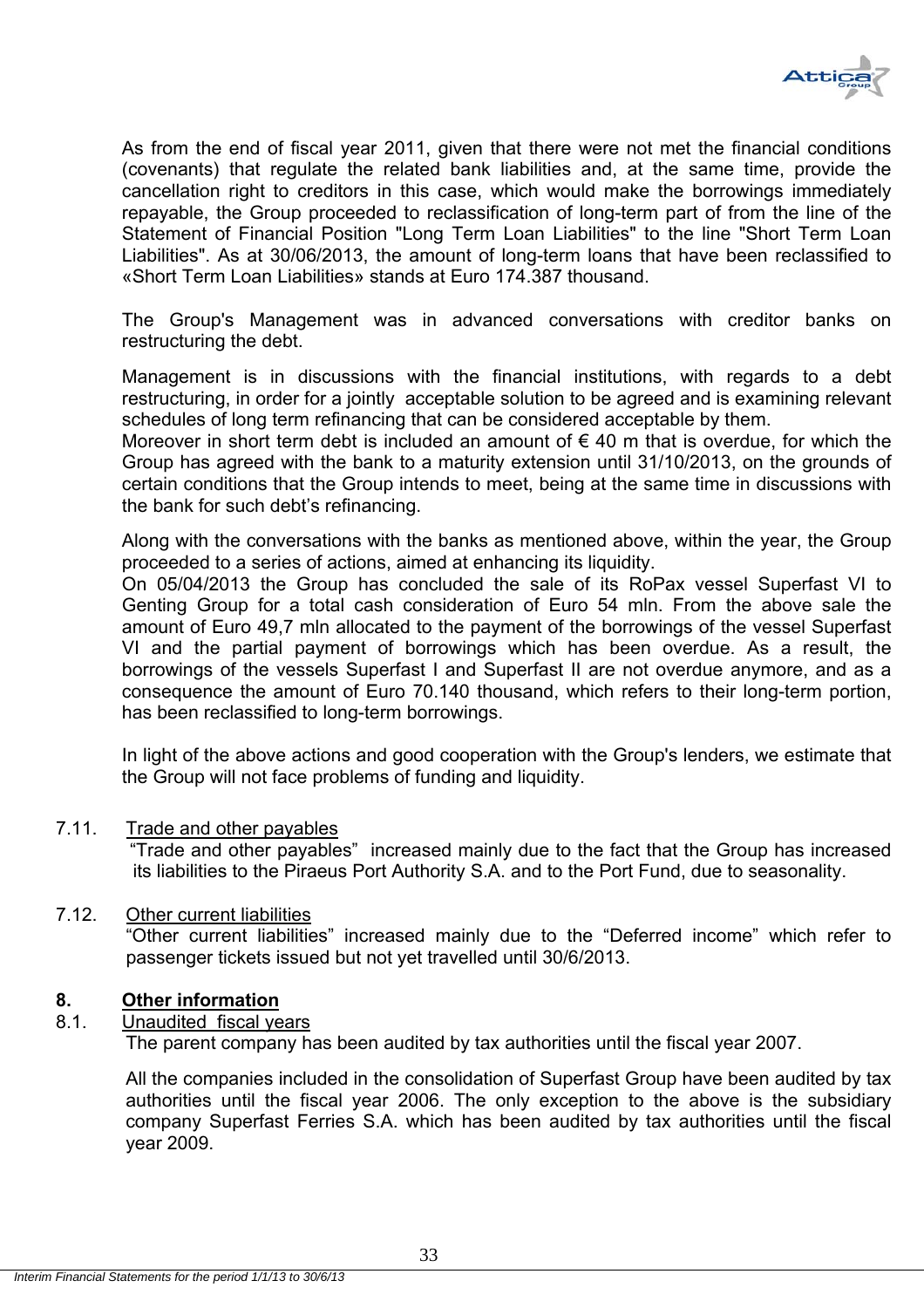

All the companies included in the consolidation of Blue Star Group have been audited by tax authorities until the fiscal year 2007. The only exception to the above is the subsidiary company Blue Star Ferries S.A. which has been audited by tax authorities until the fiscal year 2009.

The subsidiary company Attica Premium S.A. has been audited by tax authorities until the fiscal year 2005.

For the fiscal year 2012, the parent company and the 100% subsidiaries Attica Ferries Maritime S.A., Blue Star Ferries Maritime S.A., Attica Premium S.A. and the branches Superfast One, Two, Exi, Endeka, and Dodeka Hellas INC being subject statutorily audited by a Certified Auditor or audit firm in accordance with par.5, article 82, L.2238/1994. Upon completion of the tax audit, the Certified Auditor issued a Tax Compliance Certificate without arising differences. In order to consider that the fiscal year was inspected by the tax authorities, must be applied as specified in paragraph 1a of Article 6 of POL 1159/2011.

The subsidiaries of ATTICA HOLDINGS S.A. have already made a tax provision of Euro 143 thousand for the unaudited fiscal years. The parent company has made a tax provision of Euro 20 thousand. For the subsidiaries registered outside the European Union, which do not have an establishment in Greece, there is no obligation for taxation audit.

#### Tax Compliance Report

Starting from the year 2011, under additions to Law 4110/2013, the Greek Societe Anonyme and Limited Liability Companies, as well as branches of foreign companies, whose annual Financial Statements are mandatorily audited by statutory auditors or audit firm under the provisions of Law 2190/1920 and Law 3190/1955 respectively, are required to be provided with "Annual Certificate" provided for in paragraph 5 of Article 82 of Law 2238/1994, issued following a tax audit conducted by the same auditor or audit firm that audit the annual Financial Statements.

After the completion of tax audit, the statutory auditor or audit firm issues the "Tax Compliance Report" which is then electronically submitted to the Ministry of Finance within ten days after the final date of approval of financial statements by the General Meeting of Shareholders. The Ministry of Finance will select a sample of at least 9% to be inspected by the competent supervisory authorities of the Ministry, which should be completed within a period not later than eighteen months from the date of the "Tax Compliance Report" in the Ministry of Finance.

Based on the Ministerial Decision POL 1159/.2011, as effective following the amendments under Article 8, par. 8 of the Law 4110/2013, in respect of Attica Group companies, the companies subject to tax audit are BLUE STAR FERRIES N. S.A., ATTICA PREMIUM S.A., ATTICA HOLDINGS and ATTICA FERRIES N. S.A., SUPER FAST ONE, TWO, PENDE, EXI, ENDEKA, and DODEKA HELLAS INC. Regarding the companies in question, tax audit is already in process, being conducted by their statutory auditors for the year 2012 and it is not expected that there will arise significant differences in the tax obligations, incorporated in the financial Statements.

In respect of ATTICA Group companies, domiciled outside European Union, that have no branches in Greece, there is no obligation for taxation audit. Shipping Companies, they are not subject to POL 1159/2011 and their tax inspection is conducted as effective by the tax authorities.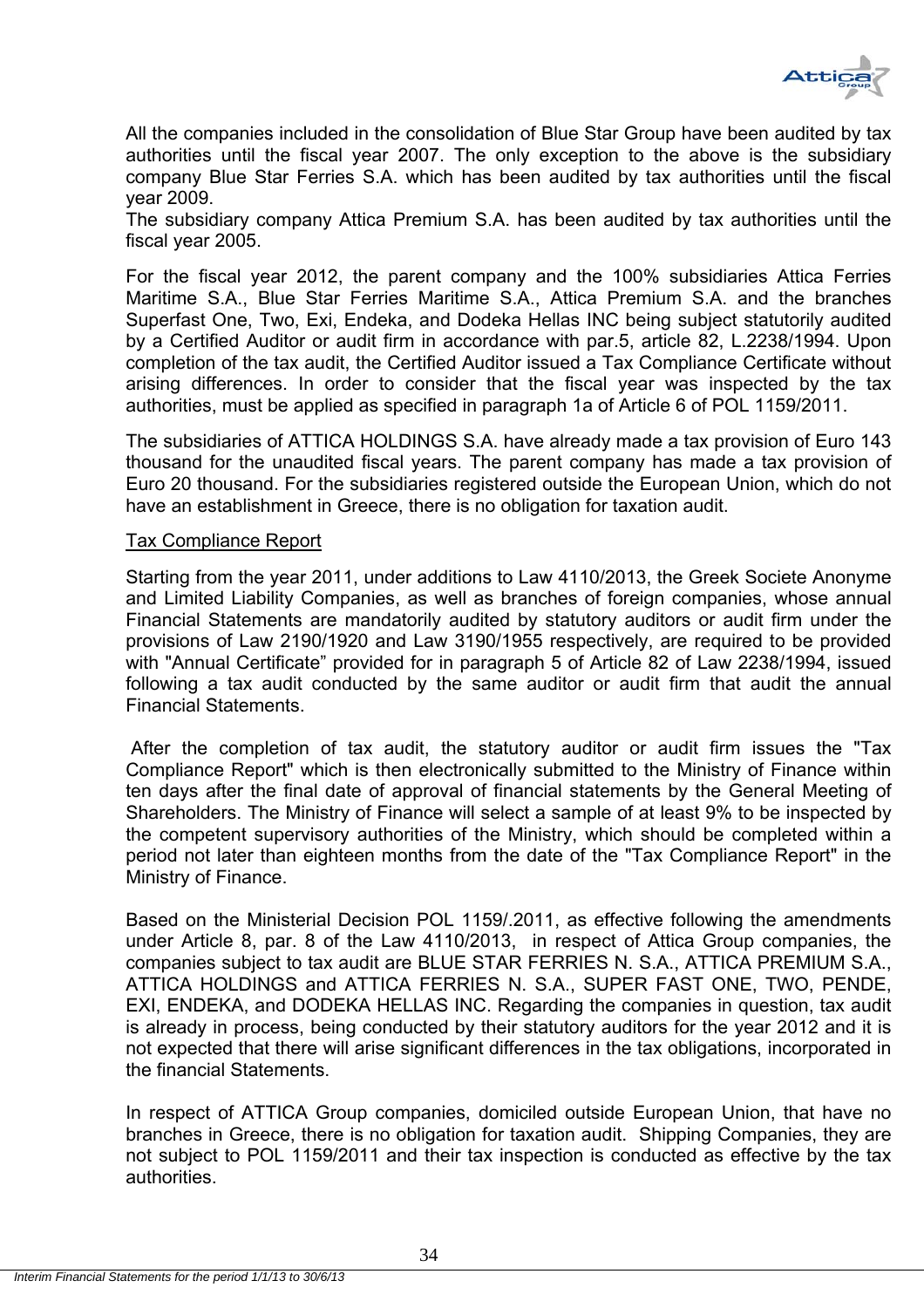

#### 8.2. Payments of finance and operating leases

The finance leases that have been recognized in the income statement of the period 1/1 - 30/06/2013, amount Euro 91 thousand.

The operating leases that have been recognized in the income statement of the period 1/1 – 30/06/2013, amount Euro 433 thousand.

#### 8.3. Provisions

The Group has made a provision amounting Euro 903 thousand which concerns claim for compensation from the crew that was employed on board the sold vessels previously deployed in the Baltic Sea.

#### 8.4. Contingent assets and liabilities

#### a) Granted guarantees

The following letters of guarantee have been provided to secure liabilities of the Group and the Company and were in force on 30/06/2013:

| <b>GROUP</b><br>30/06/2013 | <b>COMPANY</b><br>30/06/2013 |
|----------------------------|------------------------------|
| 1.682                      |                              |
| 289.207                    |                              |
| 37.156                     |                              |
|                            |                              |

#### b) Undertakings

On 30/06/2013 the Group and the Company have the following liabilities which derive from the operating lease agreements and are payable as follows:

|                      | <b>GROUP</b> | <b>COMPANY</b> |
|----------------------|--------------|----------------|
|                      | 30/06/2013   | 30/06/2013     |
| Within 1 year        | 740          | 338            |
| Between 2 to 5 years | 2.960        | 1.353          |
| Over 5 years         | 1.850        | 846            |
|                      | 5.550        | 2.537          |

#### **9. Significant events**

- a) Attica's management is in discussions with the Group's lending banks with a view to a restructuring of the Group's loan facilities (note 3.1.2).
- b) On 05/04/2013 the Group has concluded the sale of its RoPax vessel Superfast VI to Genting Group for a total cash consideration of Euro 54 mln. From the above sale the amount of Euro 49,7 mln allocated to the payment of the borrowings of the vessel Superfast VI and the partial payment of borrowings which has been overdue. As a result, the borrowings of the vessels Superfast I and Superfast II have been informed. That is why the amount of Euro 70.140 thousand, which refers to their long-term part, has been reclassified to long-term borrowings.
- c) On 31/05/2013 the Group has announced the renewal of the term of the Joint Venture company "Anek S.A. – Superfast Endeka (Hellas) Inc" until 31/05/2017 for the employment of vessels of the two companies in the international route Patras – Igoumenitsa – Ancona and the domestic route Piraeus – Herakleion, Crete.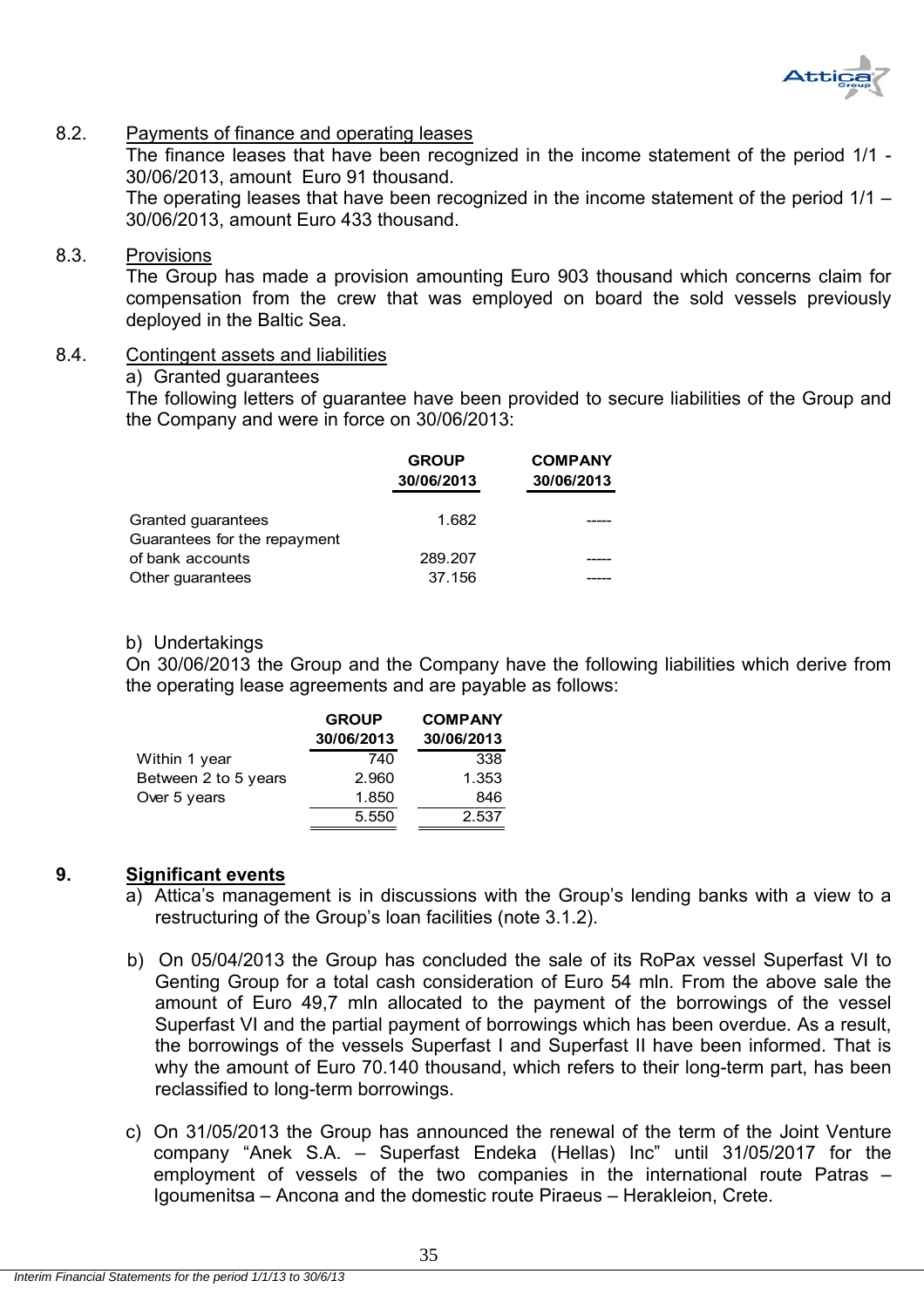

#### **10. Events after the Balance Sheet date** There are no events after the Balance Sheet date.

Athens, August 22, 2013

| THE PRESIDENT | THE VICE - PRESIDENT | THE MANAGING    | THE FINANCIAL   |
|---------------|----------------------|-----------------|-----------------|
| OF THE B.O.D. |                      | <b>DIRECTOR</b> | <b>DIRECTOR</b> |
|               |                      |                 |                 |

| KYRIAKOS MAGEIRAS | <b>MICHAEL SAKELLIS</b> | <b>SPIROS PASCHALIS</b> | NIKOLAOS TAPIRIS |
|-------------------|-------------------------|-------------------------|------------------|
|                   |                         |                         |                  |